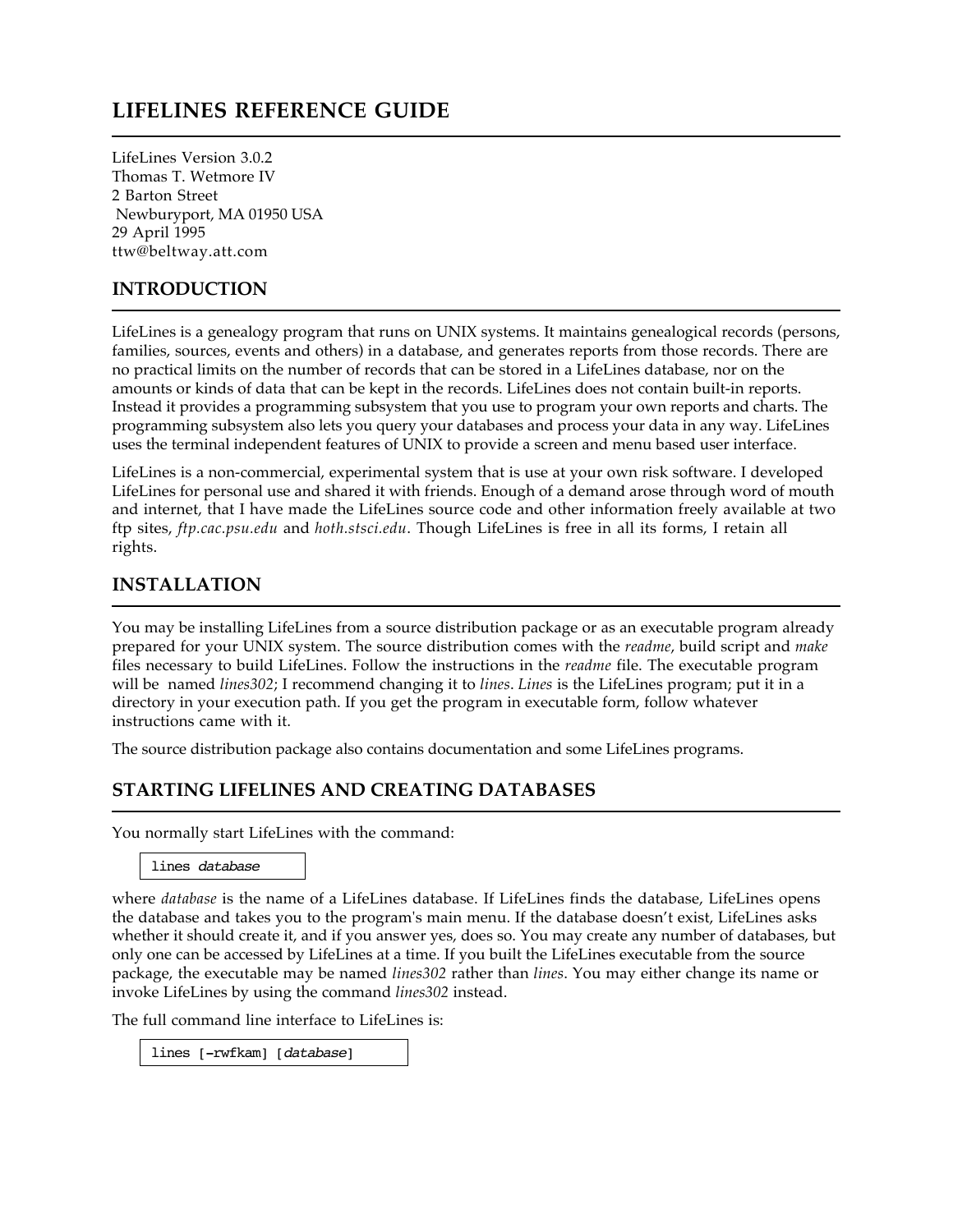The options mean the following:

| $-r$                    | open database with read only access                     |
|-------------------------|---------------------------------------------------------|
| $\overline{\mathsf{w}}$ | open database with writeable access                     |
| $-f$                    | $\vert$ force open the database – use only in emergency |
| $-a$                    | log dynamic memory operation (for debugging)            |

The *-r* option opens the database with read only access. When in this mode LifeLines will not let you modify the database; no other operations are affected. The *-w* option opens the database with writeable access. If the database cannot be opened with the requested mode LifeLines quits immediately. When you open a database with neither the *-r* or *-w* options, LifeLines first tries to open the database with writeable access; if not possible LifeLines then tries to open the database with read-only access; and if this is not possible LifeLines quits. A LifeLines database may be open simultaneously by any number of programs with read-only access; however, if a database is open by a program with writeable access, then it cannot be opened by any other other program.

In rare situations the read/write mode mechanism can fail; when this happens a database may appear unopenable. If this happens use the *-f* option to force open the database; this will open the database and reset the mode mechanism. This is a *dangerous* feature; you can use it to open the same database with writeable access more than once; the results are unpredictable and generally disasterous.

If you don't give the name of a database on the command line, LifeLines will prompt you for it. If you do not use the *LLDATABASES* shell variable (described later), the name you enter must be the name of a LifeLines database directory expressed using normal UNIX absolute or relative path naming. If you do use the *LLDATABASES* variable, LifeLines will search for the database in the directories named in the variable; this can be very convenient.

## **INTRODUCTION TO GEDCOM**

LifeLines records are stored in GEDCOM format; you organize, edit and maintain your data in this format. GEDCOM is a standard that defines a file format for moving genealogical data between computer systems. LifeLines has adopted this format for structuring the records in its databases. This approach provides a structured yet flexible method for storing all the data you wish to record. There are few restrictions on the format, amount or type of information you may store in a LifeLines database.

GEDCOM is defined at two levels. At the *syntactic* level GEDCOM is a simple set of rules for organizing and structuring data into records, with no concern about the types of records, types or formats of information in the records, or the relationships between records. At the *semantic* level GEDCOM adds an additional set of rules that specify what record types are allowed, how records must be structured, how data within the records must be identified and formatted, and what specific relationships between the record types are allowed. In principle there can be multiple semantic versions of GEDCOM, though in practice there is only one, *lineage-linked* GEDCOM. Unfortunately this semantic version of GEDCOM is poorly defined, and every genealogical system has interpreted it in different ways.

LifeLines uses GEDCOM primarily at the syntactic level, though it does impose a few of the generally accepted lineage-linked semantic restrictions. This means some important things. It means that you can store all your genealogical data in your LifeLines database, and that you have wide freedom in how you choose your own conventions for structuring and formatting your data. But it also means that the way you store data in your databases can be different from the way that someone else stores their data. This can be a problem if you share data with others or share report programs with other LifeLines users. My recommendation is to use GEDCOM lineage-linking conventions wherever possible.

LifeLines does not use forms or screens to guide you through entering or changing data. Instead you use a screen editor and directly edit the data records. This requires you to understand the GEDCOM format, and be able to edit data in GEDCOM format, before you can use LifeLines. The GEDCOM format is quite simple; this introduction will provide all you need to know about GEDCOM in order to use LifeLines.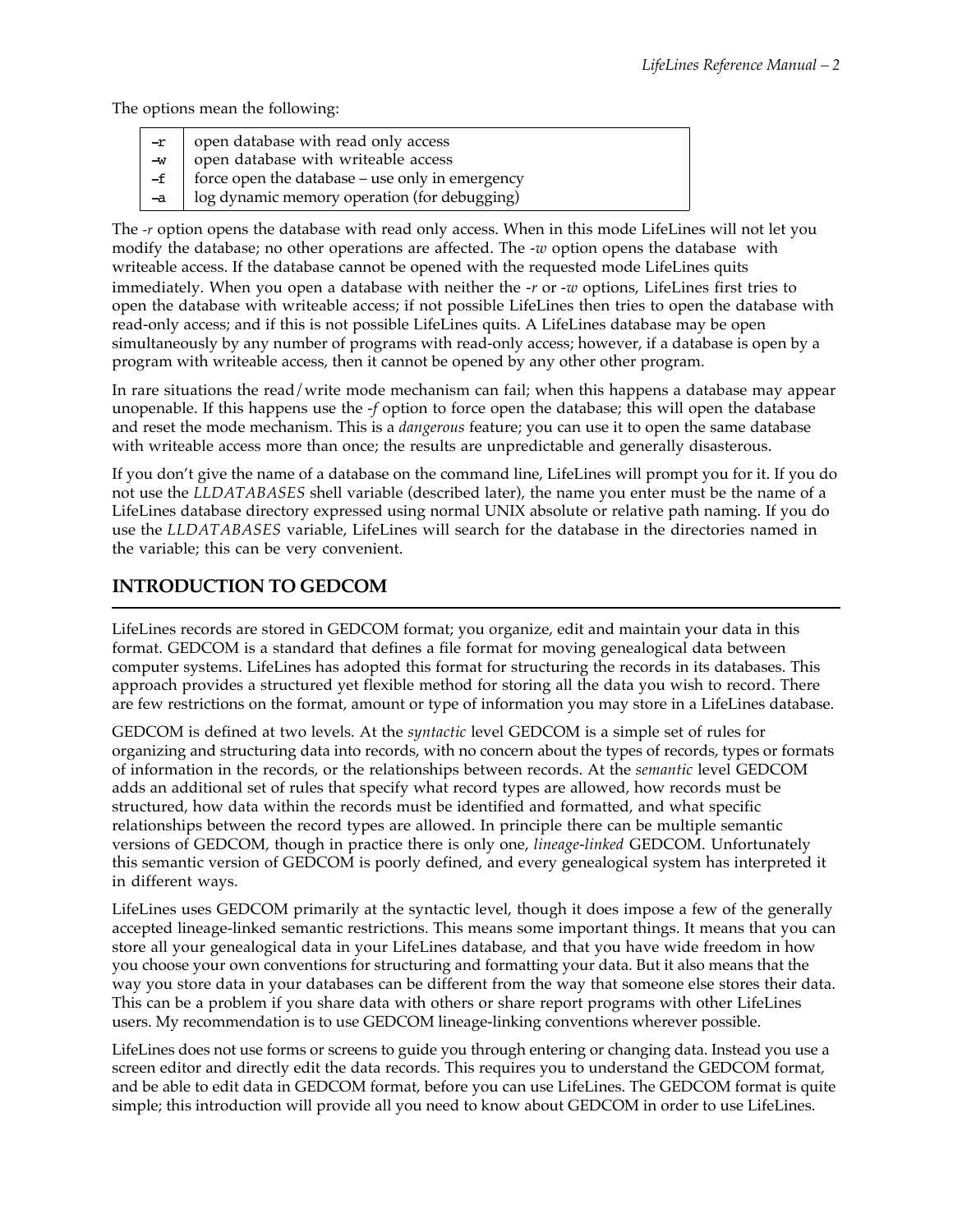Here is an example GEDCOM person record:

```
0 @I25@ INDI
1 NAME Thomas Trask /Wetmore/ Sr
1 SEX M 
1 BIRT
    2 DATE 13 March 1866
    2 PLAC St. Mary's Bay, Digby, Nova Scotia
    2 SOUR Social Security application
1 NATU
   2 NAME Thomas T. Wetmore
   2 DATE 26 October 1888
  2 PLAC Norwich, New London, Connecticut
  2 AGE 22 years
   2 COUR New London County Court of Common Pleas
   2 SOUR court record from National Archives
1 OCCU Antiques Dealer
1 DEAT
   2 NAME Thomas Trask Wetmore
   2 DATE 17 February 1947
   2 PLAC New London, New London, Connecticut
  2 AGE 80 years, 11 months, 4 days
   2 CAUS Heart Attack
   2 SOUR New London Death Records
1 FAMC @F11@
1 FAMS @F6@
1 FAMS @F12@
```
A GEDCOM *record* is made up of *lines*. Each line has a *level number* and a *tag*, and most lines have a *value* following the tag. The first line in every record has a *cross-reference* index between the level number and the tag.

Level numbers allow data to be structured to any degree of detail; lines with higher level numbers expand on lines with lower numbers. Each record begins at level 0, and each deeper level increments the level by one. LifeLines does not restrict the structuring depth. Tags are uppercase (by convention) code words that specify the kind of information on the line or on the higher numbered lines that follow. The information after the tag, if any, is the value of the line.

The first line in a record indicates its type. There are four fixed record types in LifeLines databases: person, family, source and event. The first, 0 level line in these records have tags *INDI*, *FAM*, *SOUR* and *EVEN*, respectively. Besides these record types, you may create your own record types by using any other tag on the 0 level line of a record. The lines that begin records are the only level 0 lines used in LifeLines. Each level 0 line has a cross-reference index between the level number and the tag. This index is the record's internal reference key; other records may refer to this record by using this index. Cross-reference indexes are bracketed by *@* characters.

The first line in the example record has the *INDI* tag, identifying it as a person. The cross-reference index value, *I25*, can be used by other records to refer to this record.

The second line in the example has the person's name. Each person record in a LifeLines database must have at least one *1 NAME* line, and its value must be in GEDCOM name format. This format allows names to be as long as needed, but the surname, which may be placed anywhere in the name, must be separated from the rest of the name by one or two slashes. For example:

1 NAME John/Smith

1 NAME John /Smith/

1 NAME John/Smith/Jr.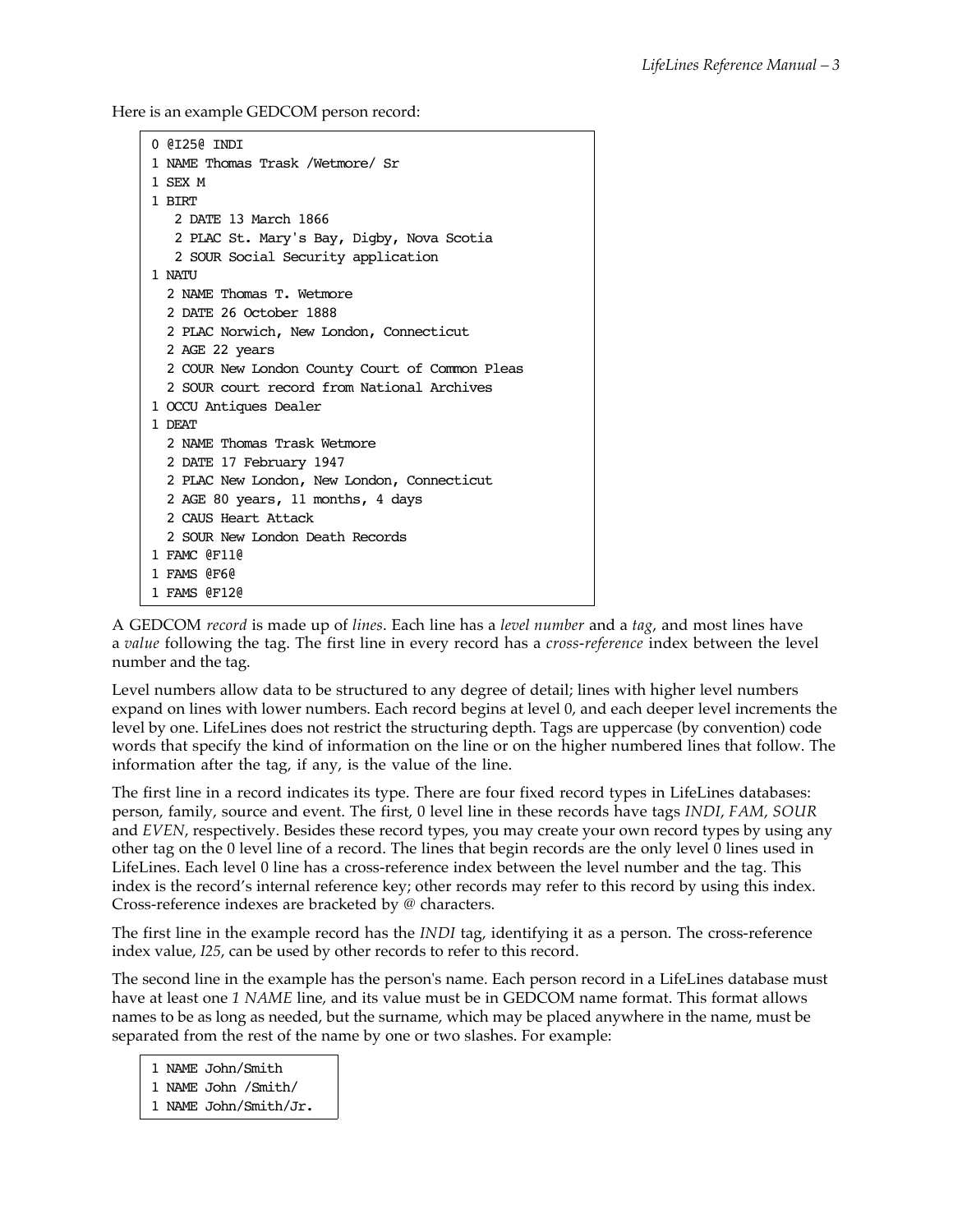The second slash is required only if name elements follow the surname. White space is optional before the first slash and after the second. If you don't know a person's surname, or the person doesn't have a surname, you may use / or // or no slashes at all. For example:

|             | 1 NAME Mary// |
|-------------|---------------|
|             | 1 NAME Mary/  |
| 1 NAME Mary |               |

are all ways to enter a person named Mary with no known surname. A person may have any number, including zero, given names and/or initials. A LifeLines person record may have any number of *1 NAME* lines, though the person will be displayed with the first name value only. Persons are indexed under all their names, however, so you will be able to search for persons by any of their names.

The next line in the example gives the person's sex. LifeLines doesn't require a *1 SEX* line, but you should include it. The value of the line should be *M* or *F* if the sex is known; it can be left blank or set to *U* or *?*, say, if not known. A person must have a *1 SEX* line with a value of either *M* or *F* before he or she can be made a spouse or parent in a family.

The example record also contains three *events*: birth, naturalization, and death. An event begins with a level 1 line whose tag indicates the event type. For example, *BIRT* is the tag for a birth event.

Events usually have at least a *2 DATE* and a *2 PLAC* line and often a *2 SOUR* line. The *DATE* and *PLAC* lines give the date and place of the event. The value of a LifeLines *DATE* line is free format, though LifeLines will try to parse it for specific day, month and year information. The value of a *PLAC* line is usually a comma-separated list of geopolitical units, starting with the most specific, ending with the most general. The *SOUR* line indicates the source of information about the event. The *SOUR* line can be the root of a full description of the source, or the value of the *SOUR* line can be a cross-reference key that refers to the source record that describes the source.

The naturalization event (with tag *NATU*) shows a few other lines. The *2 NAME* line gives the person's name as recorded in the source (only *1 NAME* lines must follow GEDCOM format). The *2 AGE* line gives the person's age at the time of the event. The *2 COUR* line indicates the court where naturalization occurred.

The final event is a death event (tag *DEAT*). The *2 CAUS* line gives the cause of death.

At the end of the record are three lines that refer to family records. A *1 FAMC* line refers to a family record that the person belongs to as a child; its value is the cross-reference index value of that family. A *1 FAMS* line refers to a family record that the person belongs to as a spouse or parent.

When using LifeLines to edit a person, you will not be able to edit the cross reference values on the *0 INDI*, *1 FAMC* or *1 FAMS* lines; these are maintained by LifeLines.

Here is an example family record:

```
0 @F6@ FAM
1 HUSB @I25@
1 WIFE @I26@
1 MARR
  2 DATE 31 March 1891
   2 PLAC New London, New London, Connecticut
   2 SOUR New London Vital Records
1 CHIL @I27@
1 CHIL @I17@
```
The *0 FAM* line assigns the family the cross-reference index of *F6*. The record contains *1 HUSB* and *1 WIFE* lines that refer to the two spouses/parents. The record also holds a marriage event (tag *MARR*) and two *1 CHIL* lines that refer to two children in the family. When editing family records, you cannot edit the *0 FAM*, *1 HUSB*, *1 WIFE*, or *1 CHIL* lines; these are maintained by LifeLines.

When you create new records for your database, you are free to invent tags and structure your data in any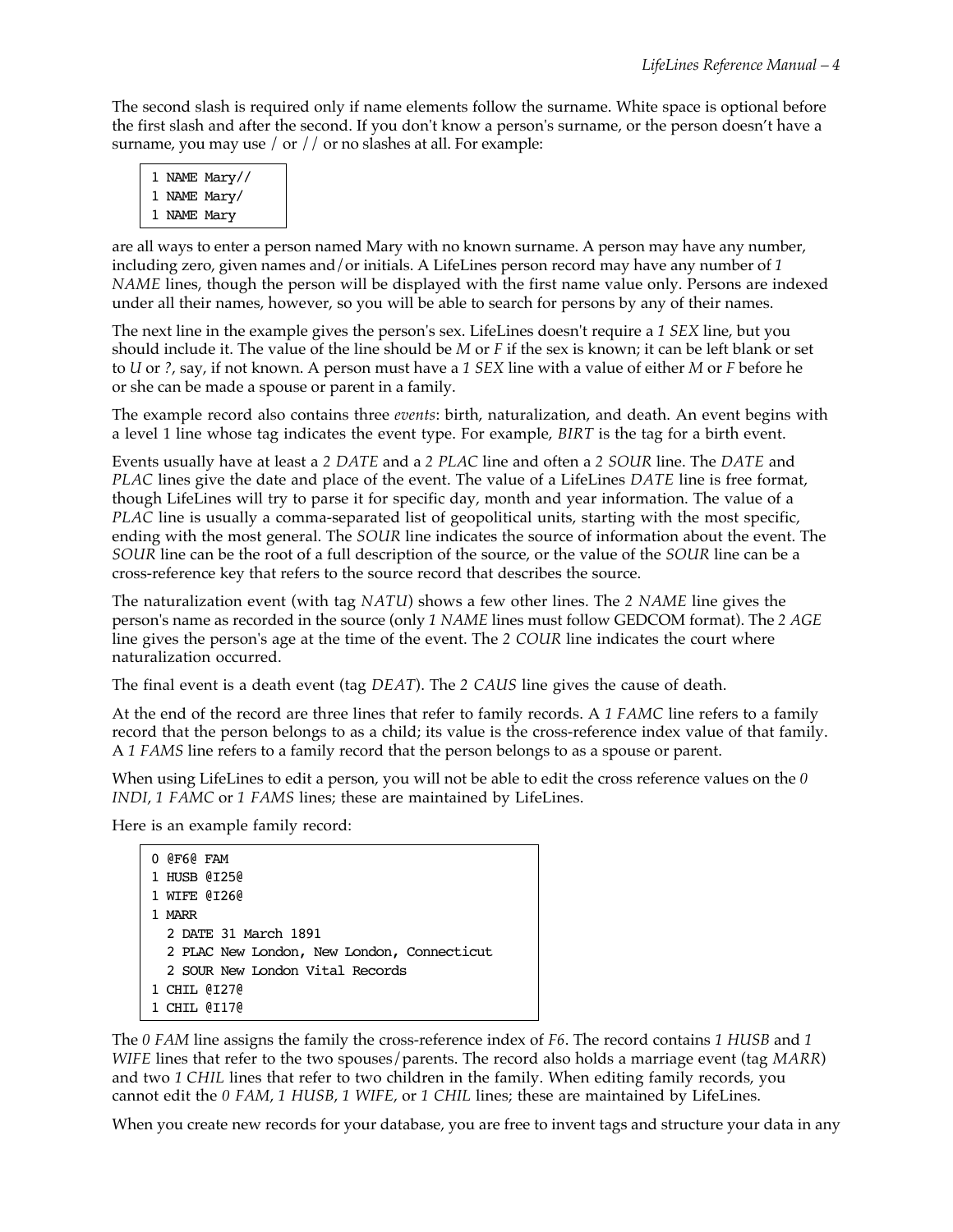way you see fit. However, it is good practice to use standard GEDCOM tags and value formats. LifeLines does enforce a small set of conventions that you must obey. Within person records, LifeLines requires that you use *1 NAME* and *1 SEX* lines with their special meanings and value formats. Though not required, LifeLines assumes that you will use *1 BIRT*, *1 DEAT*, *1 CHR*, and *1 BURI* lines for birth, death, baptism and burial events, respectively. In family records, LifeLines assumes you will use the *1 MARR* event for marriage events. Within person records, you are not allowed to use *0 INDI*, *1 FAMC* or *1 FAMS* lines, since these are used to maintain linkage information. Within family records, you are not allowed to use *0 FAM*, *1 HUSB*, *1 WIFE* or *1 CHIL* lines.

The indentation shown in the examples is not part of GEDCOM format. When LifeLines prepares records for you to edit, however, it always indents the records, making them easier to read and understand. You do not need to follow this indentation scheme when you edit the records. Indentation is removed from the data before it is stored in the database.

## **MAIN MENU**

After LifeLines opens an existing database, or creates a new one, it presents you with the main menu:

Please choose an operation:

- b Browse the persons in the database
- a Add information to the database
- d Delete information from the database
- r Generate reports from the database
- t Modify character translation tables
- u Miscellaneous utilities
- x Handle source, event and other records
- q Quit and return to UNIX

Select an operation by striking the proper selection letter.

The *browse* operation lets you browse the database and perform many operations on the data. The *add* operation lets you add new information, and the *delete* operation removes information. The *generate reports* operation reads report programs and generates output reports. The *modify* character translation tables operation changes the translation tables. The *miscellaneous utilities* operation provides such things as backup and restore. The *handle* source, event and other records operation gives you access to these three record types. The *quit* operation closes the database and returns to UNIX.

The *browse* operation deserves special mention, because it provides a rich environment for searching, viewing, adding, modifying, merging and deleting information in the database. You will find that you operate from the browsing modes most of the time. The operations are all described in later sections.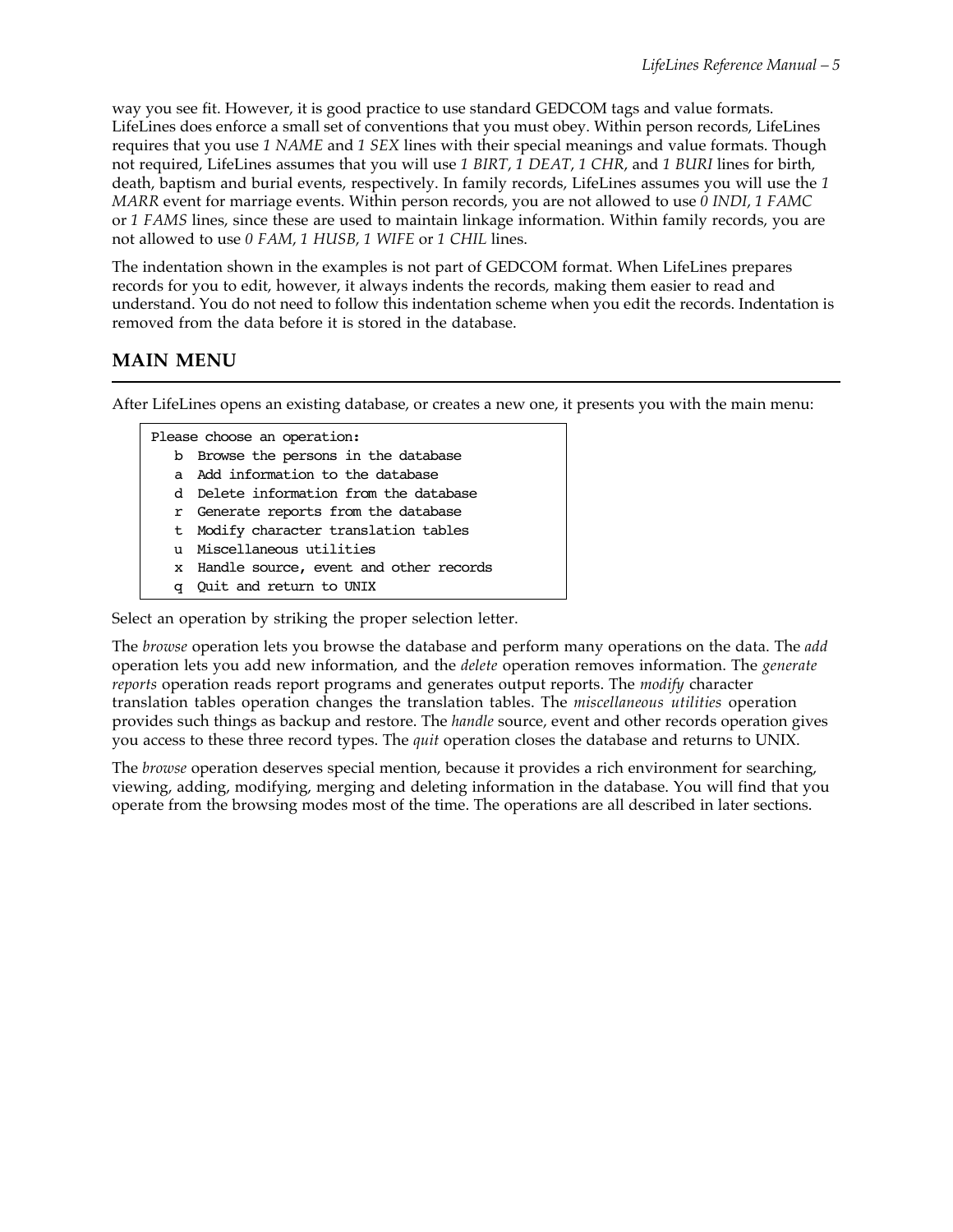## **ENTERING THE FIRST PERSON**

Normally you add persons to the database from the browsing modes, but when entering the first person there is no one in the database to browse to. To add the first person to a LifeLines database, first select the *add* operation from the main menu. You will be prompted with the add menu (described later). Strike *p* to add a person. LifeLines creates a template of a GEDCOM person record, and puts you in a screen editor to edit the template. The default template is:

| 0 INDI                 |
|------------------------|
| 1 NAME Fname /Surname/ |
| 1 SEX MF               |
| 1 BIRT                 |
| 2 DATE                 |
| $2$ PT.AC              |
| 2 SOUR                 |
| 1 DEAT                 |
| 2 DATE                 |
| 2 PLAC                 |
| 2 SOUR                 |

Edit the template to create the new person's record. Change the name to the person's name. Assign the person's sex by deleting either *M* or *F*. Fill out the birth and death events as best you can. If the person is alive, remove the death event. Remove any *DATE* and *PLAC* lines you do not have the information for.

The default template provides lines for one birth and one death event. You can expand the record with other events (even more birth or death events) and lines. Indentation makes it easier to read and edit the record, but isn't necessary. You may change the default edit template by defining the user option *INDIREC* (described later).

Here is how I might edit the template when creating a record about myself:

```
0 INDI
1 NAME Thomas Trask /Wetmore/ IV
1 SEX M
1 BIRT
  2 DATE 18 December 1949
   2 PLAC New London, New London, Connecticut
  2 SOUR Birth Certificate
1 OCCU Software Engineer
1 RESI
   2 DATE 1982 to 1995
   2 PLAC Newburyport, Essex, Massachusetts
   2 ADDR 2 Barton Street, Newburyport, MA 01950
... lots of other events and facts
```
When you edit a person record, don't add or modify *INDI*, *FAMC* or *FAMS* lines. LifeLines creates and maintains these lines through specific user commands.

When you finish editing and leave the editor, you automatically return to LifeLines. If you made an error (*eg*, didn't use proper level numbers or didn't follow the proper name convention), LifeLines displays an error message, and asks if you want to re-edit the record. If you don't, LifeLines doesn't add the person to the database.

When the record is in proper format, LifeLines asks if you are sure you want to add the person to the database. If you answer yes, the person is added; if you answer no, the person isn't. In both cases LifeLines returns to the main menu.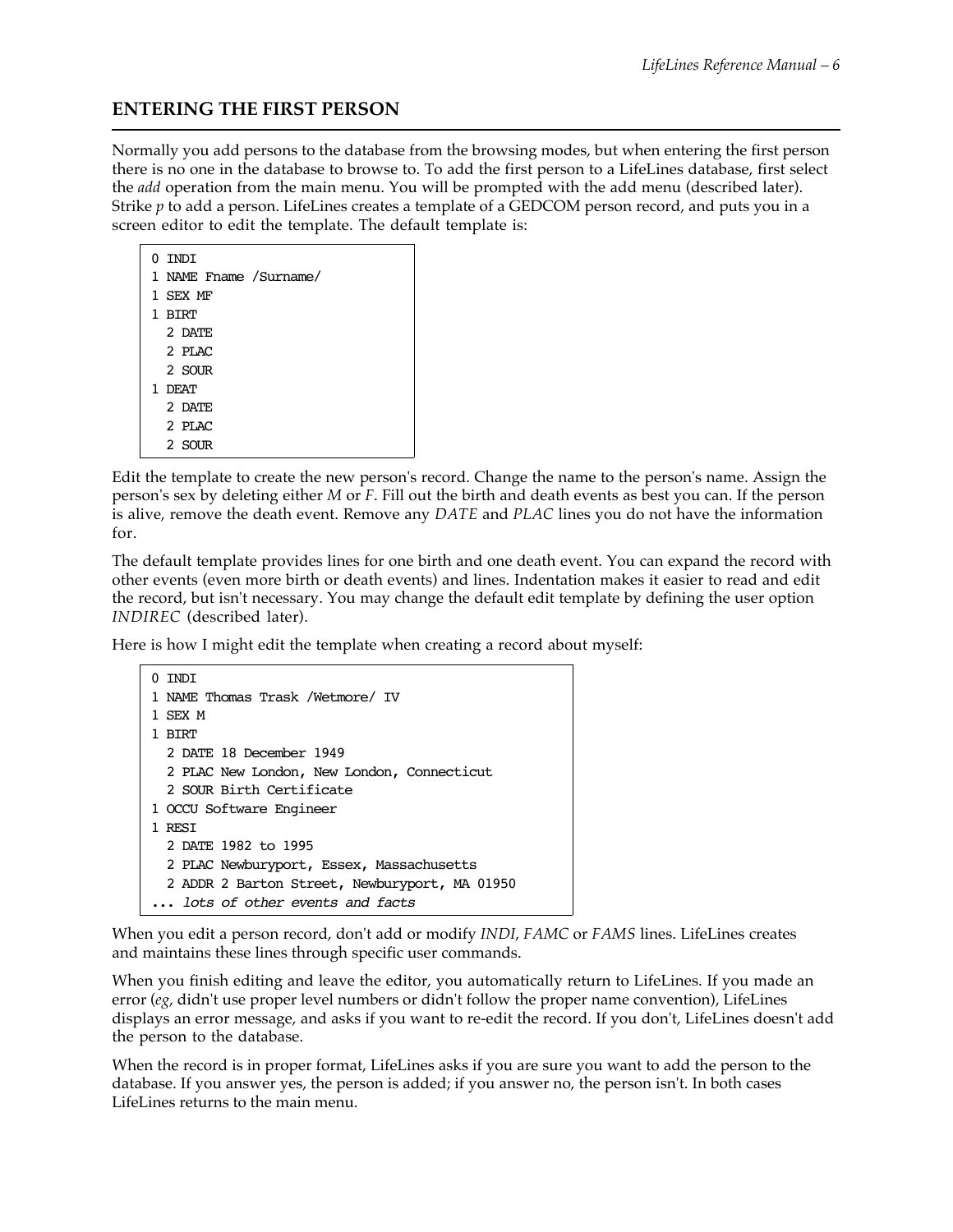## **SCREEN EDITORS AND ENVIRONMENT VARIABLES**

With LifeLines you maintain the database records using a screen editor. This is different than other genealogical programs where screens or forms are used to gather the data.The default screen editor for LifeLines is *vi*. This can be overridden by the *ED*, *EDITOR* or *LLEDITOR* environment variables. For example, if you prefer the *emacs* screen editor, you may add the line:

ED=emacs

to your login profile file, and LifeLines will use *emacs* for editing.

There are four other, LifeLines specific environment variables. They are *LLDATABASES*, *LLARCHIVES*, *LLPROGRAMS* and *LLREPORTS*. *LLDATABASES* and *LLPROGRAMS* are UNIX path list variables.

*LLDATABASES* can be set to a list of directories that hold LifeLines databases. When you execute the LifeLines programs these directories will be searched in turn for the database mentioned on the command line. For example,

LLDATABASES=.:/usr/ttw4/LifeLines/Databases

indicates that databases should be searched for in the current directory first, and if not found there, then searched for in:

/usr/ttw4/LifeLines/Databases

Each LifeLines database is implemented as a directory with specific contents. The *LLDATABASES* variable should be set to a list of directories that contain these database directories, *not* to a list of database directories themselves.

The environment variable *LLPROGRAMS* is used in the same way, but to specify the search path for LifeLines report generating and other programs (described later).

*LLARCHIVES* and *LLREPORTS* can each be set to specify a single directory. *LLARCHIVES* is used to select a directory where all database backup files will be stored, and *LLREPORTS* is used to select a directory where all generated reports and program outputs will be placed.

You are not required to use these environment variables; when a variable is not defined, LifeLines uses the current directory as its default value. If you do use the variables, you can override their use by specifying files and directories as either absolute or relative paths.

LifeLines uses the *curses* library for terminal independent I/O. This requires you to specify your terminal type with the *TERM* environment variable.

#### **BASICS OF BROWSING**

You will use the browsing modes of LifeLines most of the time. When in these modes you can quickly search for or browse through the persons and families in the database. When you find a person or family you are interested in, you can then edit their records.

The browsing modes also allow you to add new persons and families to the database, add spouses to families, add children to families, swap the order of spouses and children, merge persons and merge families, and perform other operations. The browsing modes also lets you remove spouses from families and remove children from families.

There are six browsing modes. The *person* and *family* modes concentrate on a single person and family, respectively. The *list* mode allows you to browse through a list of persons. The *pedigree* mode shows a four generation pedigree, the *person tandem* mode shows two persons at once, and the *family tandem* mode shows two families at once.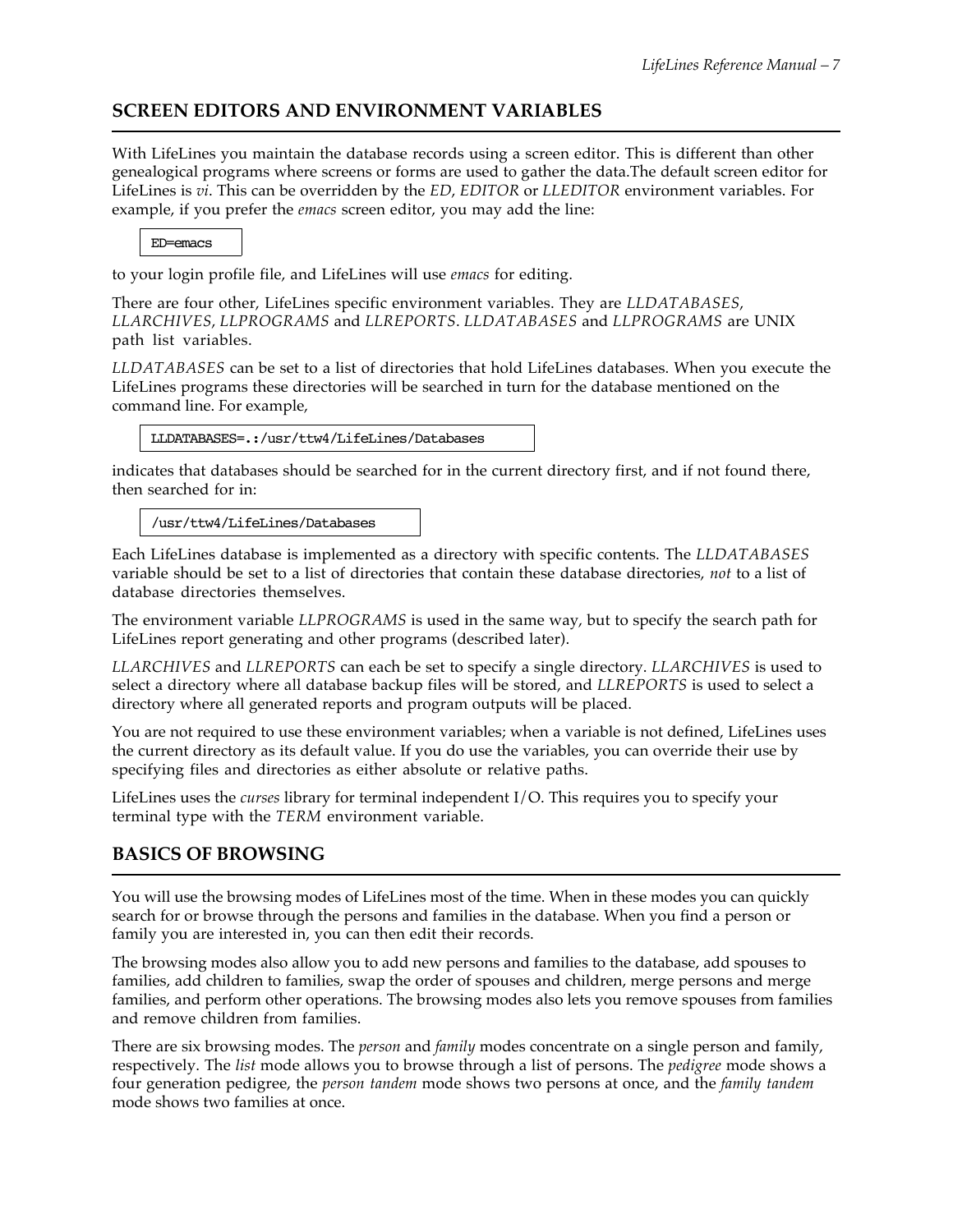#### **IDENTIFYING A PERSON OR LIST OF PERSONS TO BROWSE**

To enter the browsing modes from the main menu strike *b*. LifeLines asks you to identify a person or list of persons to browse to:

Please identify person or persons to browse to. Enter name, key, refn or list:

Enter either a name or partial name, or an internal key value, or a user-defined reference key (described later) or the name of a previously defined list of persons (described later), and strike return.

LifeLines allows wide flexibility in how to enter names. You may enter a name in upper or lower case or any combination. You may leave out all but the first given name, and, for given names, you may leave out any letters except the first. You may leave vowels out of the surname, and after four or five consonants have been typed, you may leave them out too. You must separate the given names from the surname by a slash, and if you enter given names after the surname (as in Chinese names), or any modifiers (such as Jr, Sr, IV, etc.), they must be separated from the surname by another slash. Here are a few of the ways I can enter my name:



You may browse to the list of all persons with the same surname by using the *\** character as the first initial. For example:

\*/wetmore

matches all persons with surname Wetmore. This is the only wildcard feature supported by LifeLines.

After you enter a name, LifeLines searches for all persons who match. There are three possibilities: no one matches; one person matches; or more than one person matches. In the first case LifeLines writes:

There is no one in the database with that name.

and leaves you in the main menu.

If one person matches, LifeLines enters the person browse mode displaying the matched person. If more than one person matches, LifeLines enters the list browsing mode with the list of matching persons.

You may also identify a person by entering his or her internal, cross-reference key value. The internal key values of all person records are an *I* followed by digits. In the current version, when you enter a key value you must omit the *I*. If LifeLines finds a person with the key value you provide, LifeLines enters the person browsing mode displaying that person.

The browse command *b* is also available from most browsing modes. The command works the same way from those modes as it does from the main menu.

#### **ZIP IDENTIFYING A NEW PERSON**

Some LifeLines operations need you to identify a person, not for the purpose of browsing, but for the purpose of completing an operation you have requested. For example, when you add a child to a family, LifeLines may ask you to identify the child. When this happens a panel pops up that asks you to identify a person. You respond by typing a name or key exactly as you would for the *b* command. If no one matches, LifeLines returns to the previous browsing mode. If the name matches persons in the database LifeLines displays something like: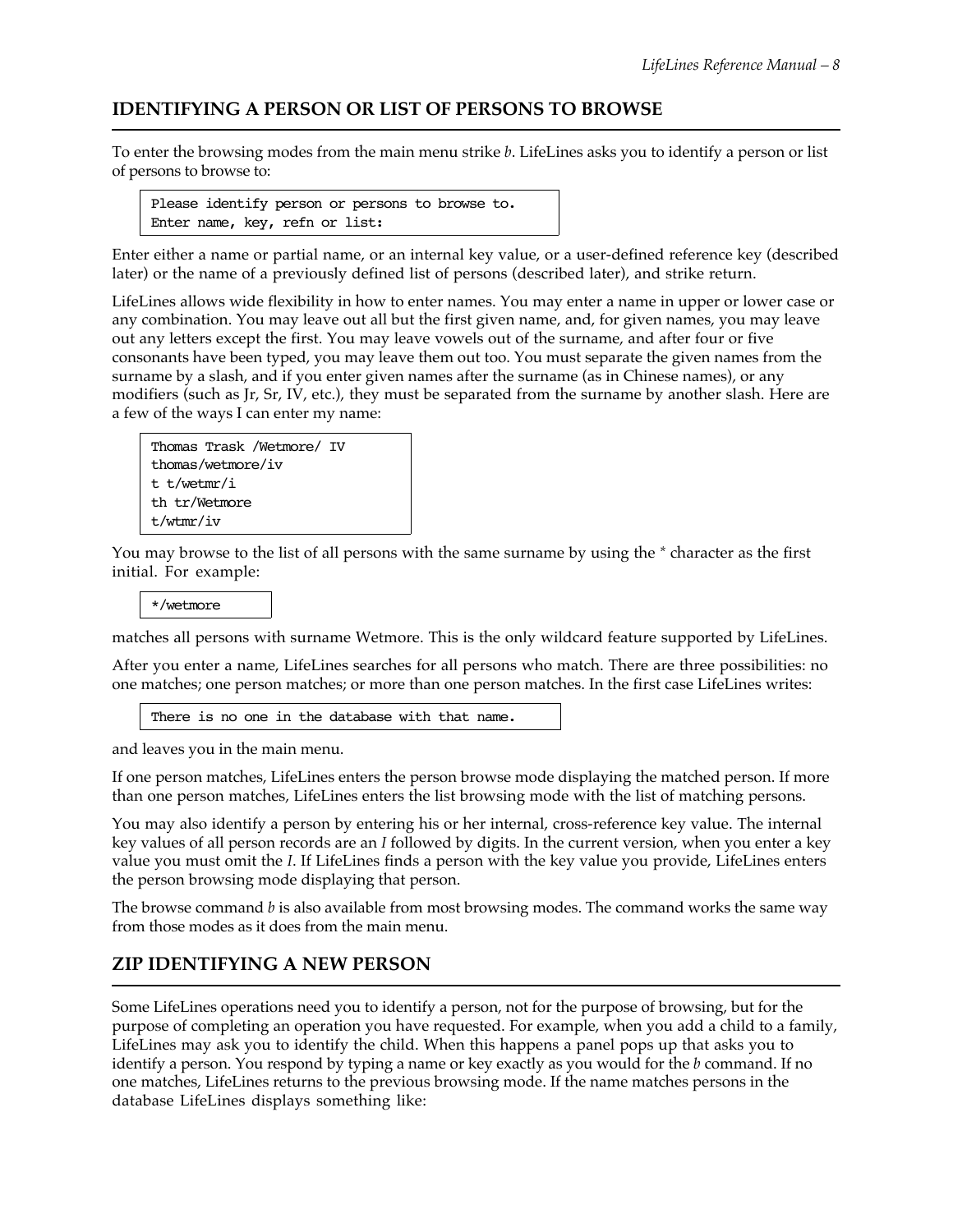| Please choose from among these persons.      |  |
|----------------------------------------------|--|
| >Thomas Trask Wetmore, b. 1826, N.B. (42)    |  |
| Thomas Trask Wetmore IV, b. 1949, Conn. (1)  |  |
| Thomas Trask Wetmore III, b. 1925, Conn. (6) |  |
| Thomas Trask Wetmore Jr, b. 1896, Conn. (11) |  |
| Thomas Trask Wetmore Sr, b. 1866, N.S. (23)  |  |
| Thomas Trask Wetmore V, b. 1982, Mass. (5)   |  |
| Commands: j Move down k Move up i Select     |  |

Use the *j* and *k* commands to move the selection cursor (*>*) to the correct person, and then use the *i* command to select that person. There may be more persons in the list than you can see at once. If this is so then you can use the *j* and *k* commands to scroll through the full list. If you don't find the proper person, use the *q* command and LifeLines asks whether you want to enter another name.

When LifeLines creates a list of names for you to select from, it tries to add extra information to the name; this helps determine which name to choose, and is important in databases where many persons have the same name. LifeLines also places the person's key value at the end of each menu line; this may be helpful in large databases.

Some browse modes provide the *z* command, which allows you to browse to a new person using the zip style of identification rather than the *b* style.

## **BROWSE DISPLAY BASICS**

The screen display for each browsing mode is made up of panels. At the bottom of each display is a message panel used for one line messages. Each display contains one or two data panels showing information from the database. And each display has a panel with the operation menu available for that mode.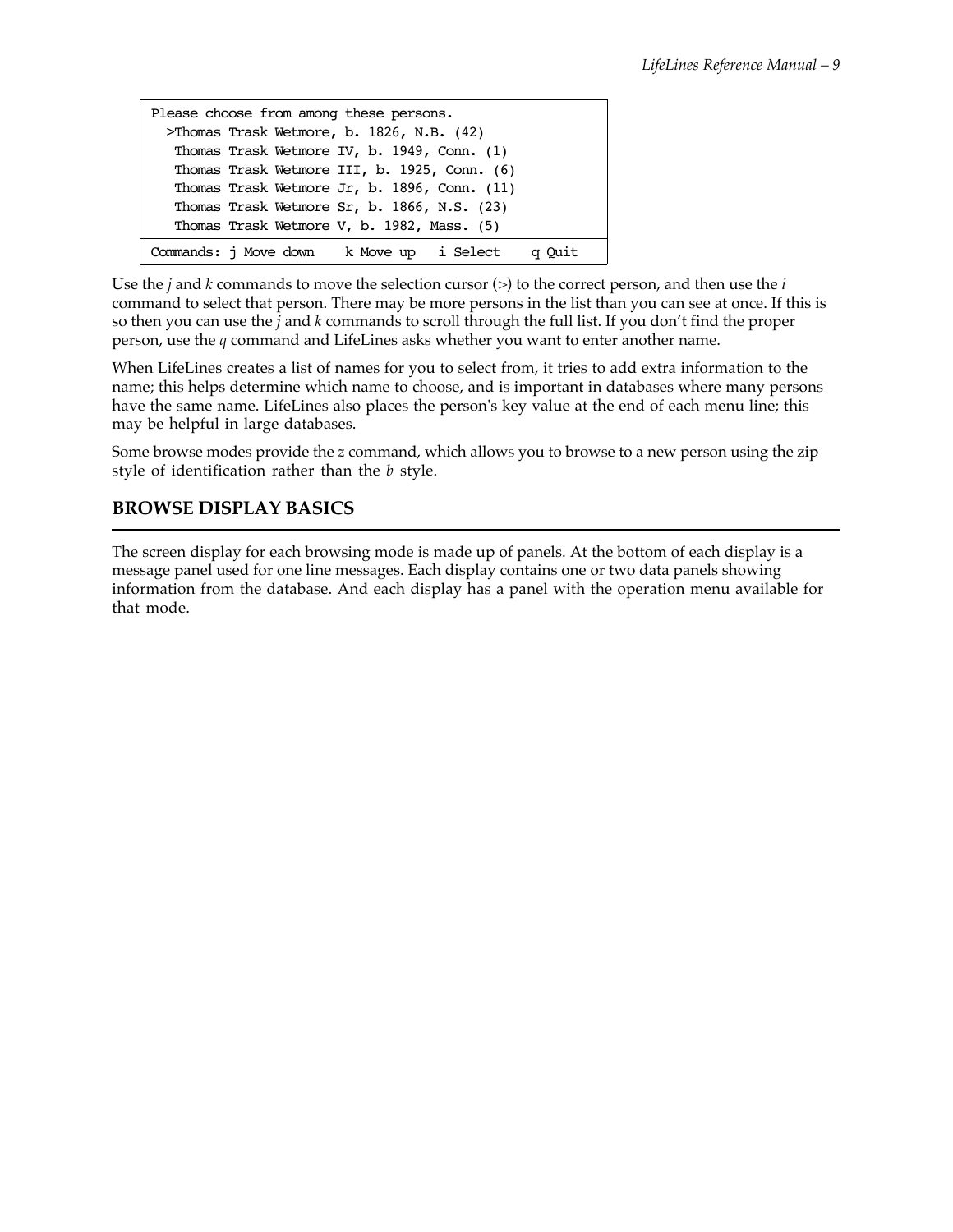#### **PERSON BROWSE MODE**

After you identify a person to browse to, LifeLines enters the person browse mode. The top panel in the display gives basic information about the person. The middle panel provides a menu of commands. For example:

| person: Thomas Trask WETMORE Sr (25)                                           |  |  |  |
|--------------------------------------------------------------------------------|--|--|--|
| born: 13 March 1866, St. Mary's Bay, Digby, Nova Scotia                        |  |  |  |
| died: 17 February 1947, New London, New London, Connecticut                    |  |  |  |
| father: Daniel Lorenzo WETMORE, b. 1821, N.S., d. 1903, Conn. (48)             |  |  |  |
| mother: Mary Ann DOTY, b. 1824, N.S., d. 1897, Conn. (59)                      |  |  |  |
| spouse: Margaret Ellen KANEEN, b. 1855, Eng., d. 1900, Conn. $(26)$            |  |  |  |
| child: Portia Louise WETMORE, b. 1892, Conn., d. 1921, Conn. $(27)$            |  |  |  |
| child: Thomas Trask WETMORE, b. 1896, Conn., d. 1970, Conn. $(17)$             |  |  |  |
| spouse: Arleen M KEENEY, m. 1914, Conn. (75)                                   |  |  |  |
|                                                                                |  |  |  |
|                                                                                |  |  |  |
| Please choose an operation:                                                    |  |  |  |
| Edit the person<br>q Browse to family p Show pedigree<br>e                     |  |  |  |
| Browse to father<br>f<br>u Browse to parents n Create new person               |  |  |  |
| Browse to mother<br>a Create new family<br>b Browse to persons<br>m            |  |  |  |
|                                                                                |  |  |  |
| Browse to spouse/s h Add as spouse<br>Swap two families<br>x<br>s              |  |  |  |
| i Add as child<br>Browse to children<br>Enter tandem mode<br>t.<br>$\mathbf C$ |  |  |  |
| Browse to older sib<br>r Remove as spouse<br>z Browse to person<br>$\Omega$    |  |  |  |
| q Return to main menu<br>Browse to younger sib d Remove as child<br>v          |  |  |  |

The commands perform a wide variety of functions.

- **e Edit the person**. Edit the person's database record. LifeLines puts the record in a file, and then runs a screen editor so you can edit the record. When you return from the editor, LifeLines asks you to confirm any changes; the person is changed only if you answer yes.
- **f Browse to father**.
- **m Browse to mother**. Browse to the person's father or mother. If the parent isn't in the database LifeLines doesn't change the display. If there are more than one father or mother, LifeLines asks you to select one.
- **s Browse to spouse/s**. Browse to the person's spouse. If the person has more than one spouse, LifeLines asks you to select one. If the person has no spouse, the display does not change.
- **c Browse to children**. Browse to one of the person's children. If there is more than one child, LifeLines asks you to select one. If the person has no children, the display does not change.
- **o Browse to older sib**.
- **y Browse to younger sib**. Browse to the person's next older sibling or next younger sibling. If the person has no such sibling, the display does not change. Only siblings from the same family are browsed by this command.
- **g Browse to family**. Browse to the family the person is a spouse or parent in, and switch to the family browse mode. If the person is in more than one family, LifeLines asks you to identify which one. If the person is not a spouse or parent in any family, the display does not change.
- **u Browse to parents**. Browse to the family the person is a child in, and switch to the family browse mode. If the person is not a child in a family, the display does not change. If the person is a child in more than one family, LifeLines asks you to identify which one.
- **b Browse to persons**. Browse to a new person or list of persons. LifeLines asks you to identify a person or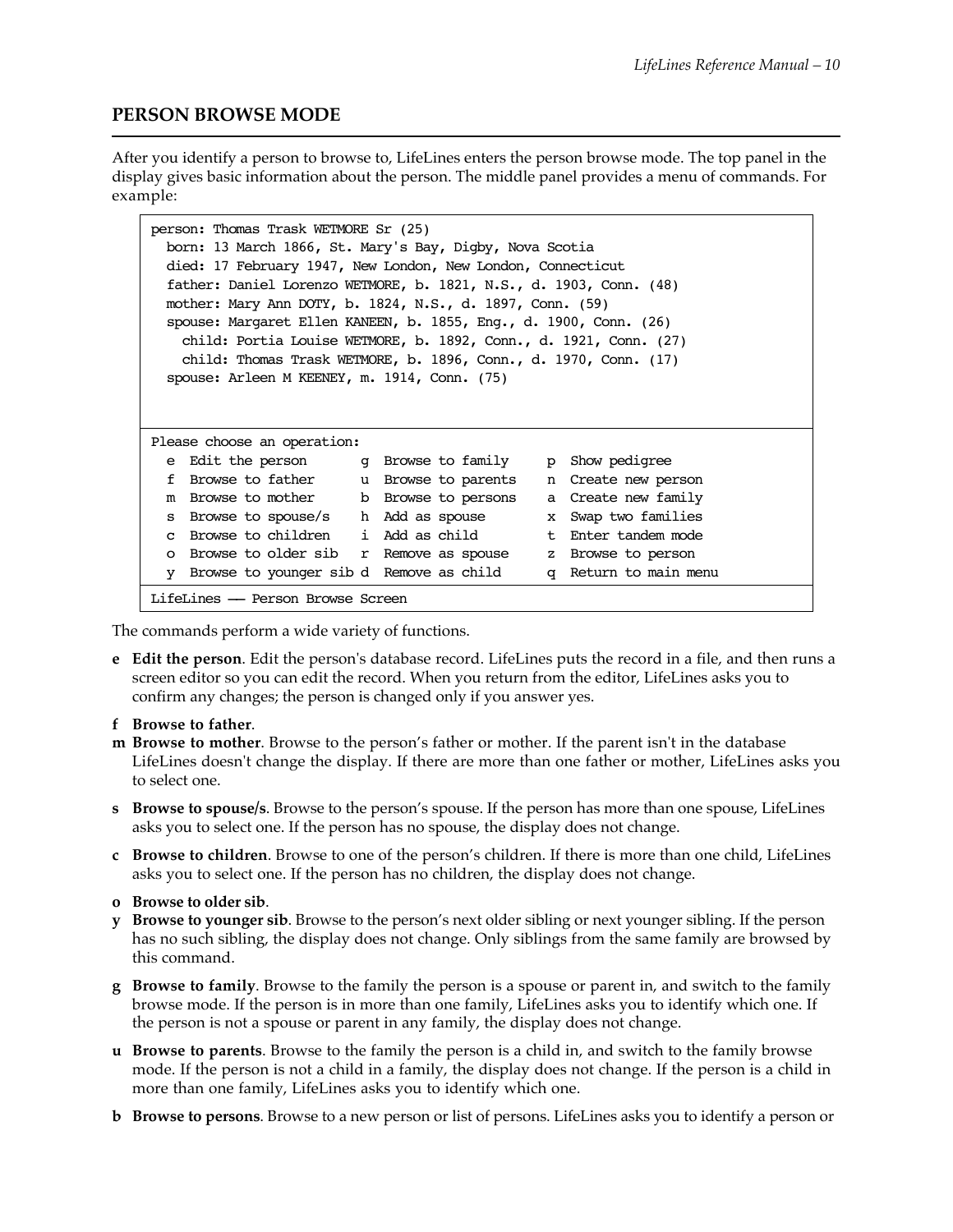persons by name, key or list name, and depending on how many persons are identified, switches either to the list browse mode, or remains in the person browse mode.

- **h Add as spouse**. Add the person as a spouse/parent to an existing family. LifeLines asks you to identify the family, and then asks you to confirm the request.
- **i Add as child**. Add the person as a child to an existing family. The person may already be a child in another family. LifeLines asks you to identify the family, and then asks you to confirm the request.
- **r Remove as spouse**. Remove the person as a spouse or parent from an existing family. If the person is a spouse or parent in more than one family, LifeLines asks you to identify the family.
- **d Remove as child**. Remove the person as a child in an existing family.
- **p Show pedigree**. Change to pedigree browse mode. The person becomes the root person in the pedigree display.
- **n Create new person**. Create and add a new person to the database. LifeLines creates a record template and puts you into the screen editor to edit the record. When you return from the editor, LifeLines asks you to confirm the operation. If you do, the new person is added and becomes the current person. If not, the new person is not added, and LifeLines returns to the original display.
- **a Create new family**. Create and add a new family to the database. The new family may have the current person as either a spouse/parent or as a child; LifeLines asks which. If you choose to create a family with the person as a spouse/parent, LifeLines asks you to identify the other spouse if he or she is known. In either case LifeLines creates a family template, and places you in the screen editor. When you return from the editor, LifeLines asks you to confirm the operation. If you do, LifeLines adds the family and shifts into family browse mode. If the command you ran just before the *a* command were the *n* command, and you choose to create a family with the person as a spouse/parent, LifeLines guesses that the other spouse in the family will be the person displayed just before the new person was created. LifeLines asks you if this is the case, and if so, automatically make that person the other spouse in the new family. If this is not the case, LifeLines asks you to identify the other spouse.
- **x Swap two families**. Swap (change chronological order) any two families that the person belongs to as a spouse or parent. LifeLines asks you to identify the two families and then swaps them.
- **t Enter tandem mode**. Change to the tandem person browse mode. LifeLines first asks you to identify the second person.
- **z Browse to person**. Zip browse to a new person. LifeLines asks you to identify a person by name or key value, and if you do so, browses to that person.
- **q Return to main menu**. Return to the LifeLines main menu.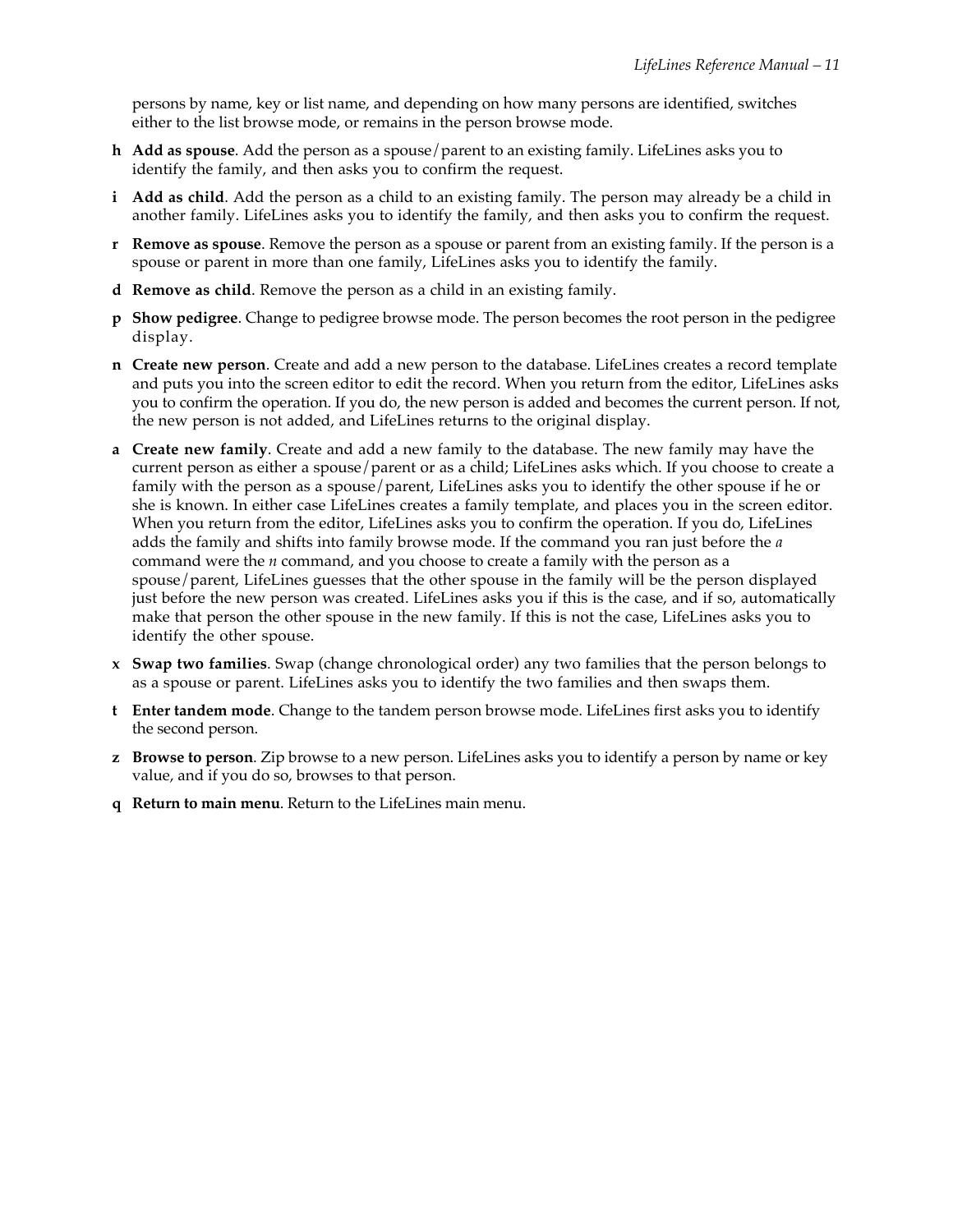#### **LIST BROWSE MODE**

This browse mode handles lists of persons. The top panel shows information about one person in the list. The left panel shows a list of up to 12 persons. The person shown in the top panel is identified by the *>* character. The right panel is the menu of available commands.

| person: Thomas Trask WETMORE Sr (25)<br>born: 13 March 1866, St. Mary's Bay, Digby, Nova Scotia<br>died: 17 February 1947, New London, New London, Connecticut<br>father: Daniel Lorenzo WETMORE, b. 1821, N.S., d. 1903, Conn. (48)<br>mother: Mary Ann DOTY, b. 1824, N.S., d. 1897, Conn. (59)<br>spouse: Margaret Ellen KANEEN, b. 1855, Eng., d. 1900, Conn. (26) |                                   |
|------------------------------------------------------------------------------------------------------------------------------------------------------------------------------------------------------------------------------------------------------------------------------------------------------------------------------------------------------------------------|-----------------------------------|
| Thomas Trask WETMORE (42)                                                                                                                                                                                                                                                                                                                                              | Choose an operation:              |
| Thomas Trask WETMORE III (6)                                                                                                                                                                                                                                                                                                                                           | Move down list                    |
| Thomas Trask WETMORE IV (1)                                                                                                                                                                                                                                                                                                                                            | k Move up list                    |
| Thomas Trask WETMORE (11)                                                                                                                                                                                                                                                                                                                                              | Edit this person<br>e             |
| >Thomas Trask WETMORE Sr (23)                                                                                                                                                                                                                                                                                                                                          | i Browse this person              |
| Thomas Trask WETMORE (5)                                                                                                                                                                                                                                                                                                                                               | Mark this person<br>m             |
|                                                                                                                                                                                                                                                                                                                                                                        | d Delete from list                |
|                                                                                                                                                                                                                                                                                                                                                                        | Enter tandem mode<br>$^+$         |
|                                                                                                                                                                                                                                                                                                                                                                        | n Name this list                  |
|                                                                                                                                                                                                                                                                                                                                                                        | Browse new persons<br>b           |
|                                                                                                                                                                                                                                                                                                                                                                        | a Add to this list                |
|                                                                                                                                                                                                                                                                                                                                                                        | Swap mark/current<br>$\mathbf{x}$ |
|                                                                                                                                                                                                                                                                                                                                                                        | Return to main menu<br>α          |
| LifeLines - List Browse Screen                                                                                                                                                                                                                                                                                                                                         |                                   |

- **j Move down list**.
- **k Move up list**. Move down or up the list one person, respectively. The list panel is only large enough to show 12 persons. However, the list may contain many more persons. Use the *j* and *k* commands to scroll to these other persons.
- **e Edit this person**. Edit the displayed person's database record. LifeLines runs the editor on the person's record. When you return from the editor, LifeLines asks you to confirm any changes, and then leaves you in the list browse mode.
- **i Browse this person**. Change to the person browse mode with the current person.
- **m Mark this person**. Mark the current person if he/she is not marked; unmark the person is he/she is. The marked person is shown with an *x* by his/her name. Marked persons are used by the *t* and *x* commands. Only one person may be marked at a time.
- **d Delete from list**. Remove the current person from the browse list (*not* from the database).
- **t Enter tandem mode**. Change to the tandem person mode with the current person and the marked person as the two persons. If no person is marked there is no change.
- **n Name this list**. Lists of persons may be named, allowing you to quickly browse back to them by giving a list name in response to the *b* command from different modes. LifeLines will prompt you for the name. List names are most convenient when short.
- **b Browse new persons**. Browse to a new person or list of persons. You can identify a person or list of persons by name, internal or user key or by list name.
- **a Add to this list**. Add more persons to the current browse list. LifeLines asks you to identify a new person or list of persons by name, key or list name, and they are added to and name-sorted into the current list.
- **x Swap mark/current**. Swap the current person with the marked person in the list.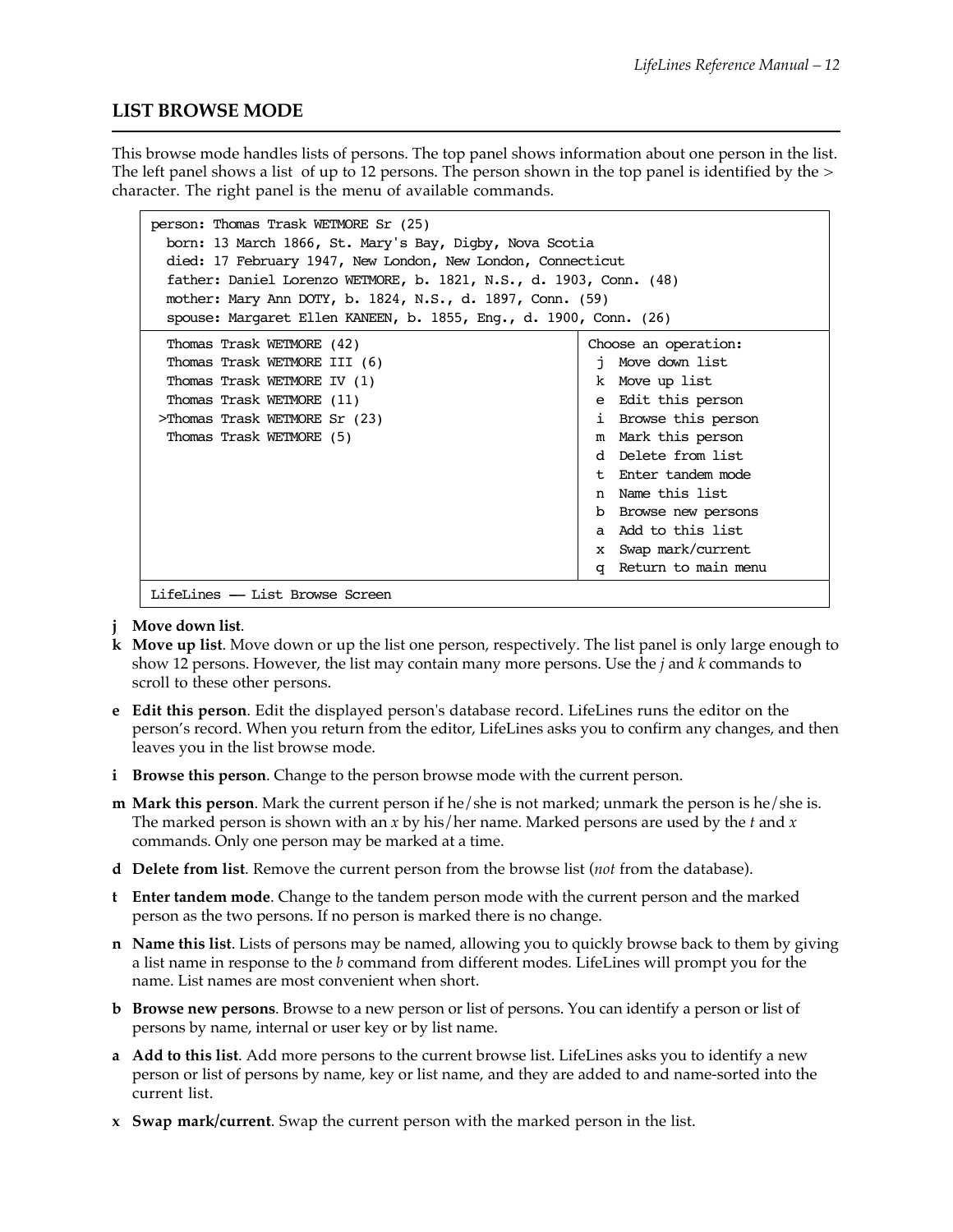**q Return to main menu**. Return to the LifeLines main menu.

#### **FAMILY BROWSE MODE**

This browse mode displays information about a family. The top panel shows basic information about the family. The bottom panel shows the menu of available commands.

```
father: Thomas Trask WETMORE IV (1)
  born: 18 December 1949, New London, New London, Connecticut
  died:
mother: Luann Frances GRENDA (2)
  born: 10 July 1949, Pittsburgh, Allegheny, Pennsylvania
  died:
married: 1 August 1970, Governors Island, New York, New York
  child: Anna Vivian Wetmore, b. 1974, Alaska (3)
  child: Marie Margaret WETMORE, b. 1979, Conn. (4)
  child: Thomas Trask WETMORE V, b. 1982, Mass. (5)
Please enter the next family browse operation
  e Edit the family s Add spouse to family t Enter family tandem
  f Browse to father a Add child to family b Browse to new persons
 m Browse to mother r Remove spouse from z Browse to new person
  c Browse to children d Remove child from q Return to main menu
  n Create new person x Swap two children
LifeLines – Family Browse Mode
```
**e Edit the family**. Edit the family's record. LifeLines writes the record to a file and puts you into an editor to edit the file. When you return from the editor, LifeLines asks you to confirm the update; the family is changed only if you do so.

#### **f Browse to father**.

- **m Browse to mother**. Browse to the father/husband or mother/wife of the family, switching to person browse mode. If the parent is not there, there is no change.
- **c Browse to children**. Browse to a child in the family, switching to the person browse mode. If the family has more than one child, LifeLines asks you to identify a specific child.
- **n Create new person**. Create and add a new person to the database. LifeLines creates a record template and puts you into the screen editor to edit the record. When you return from the editor, LifeLines asks you to confirm the operation. If you do, the new person is added to the database. If not, the new person is not added. In both cases the display does not change.
- **s Add spouse to family**. Add a spouse to the family. LifeLines asks you to identify the new spouse. If the command you ran just before the *s* command were the *n* command, LifeLines guesses that the new spouse will be the person just created. LifeLines asks if this is the case, and if so, makes that person the second spouse in the family. If not, LifeLines asks you to identify the other spouse.
- **a Add child to family**. Add a child to the family. LifeLines asks you to identify the new child. If the command you ran just before the *a* command were the *n* command, LifeLines guesses that the new child will be the person just created. LifeLines asks if this is the case, and if so, adds that child to the family. If not, LifeLines asks you to identify the child. If the family already has children, LifeLines also asks where to place the new child in the family.
- **r Remove spouse from**. Remove a parent/spouse from the family. LifeLines asks you to identify the person, and if you do, removes him or her. The person is not removed from the database.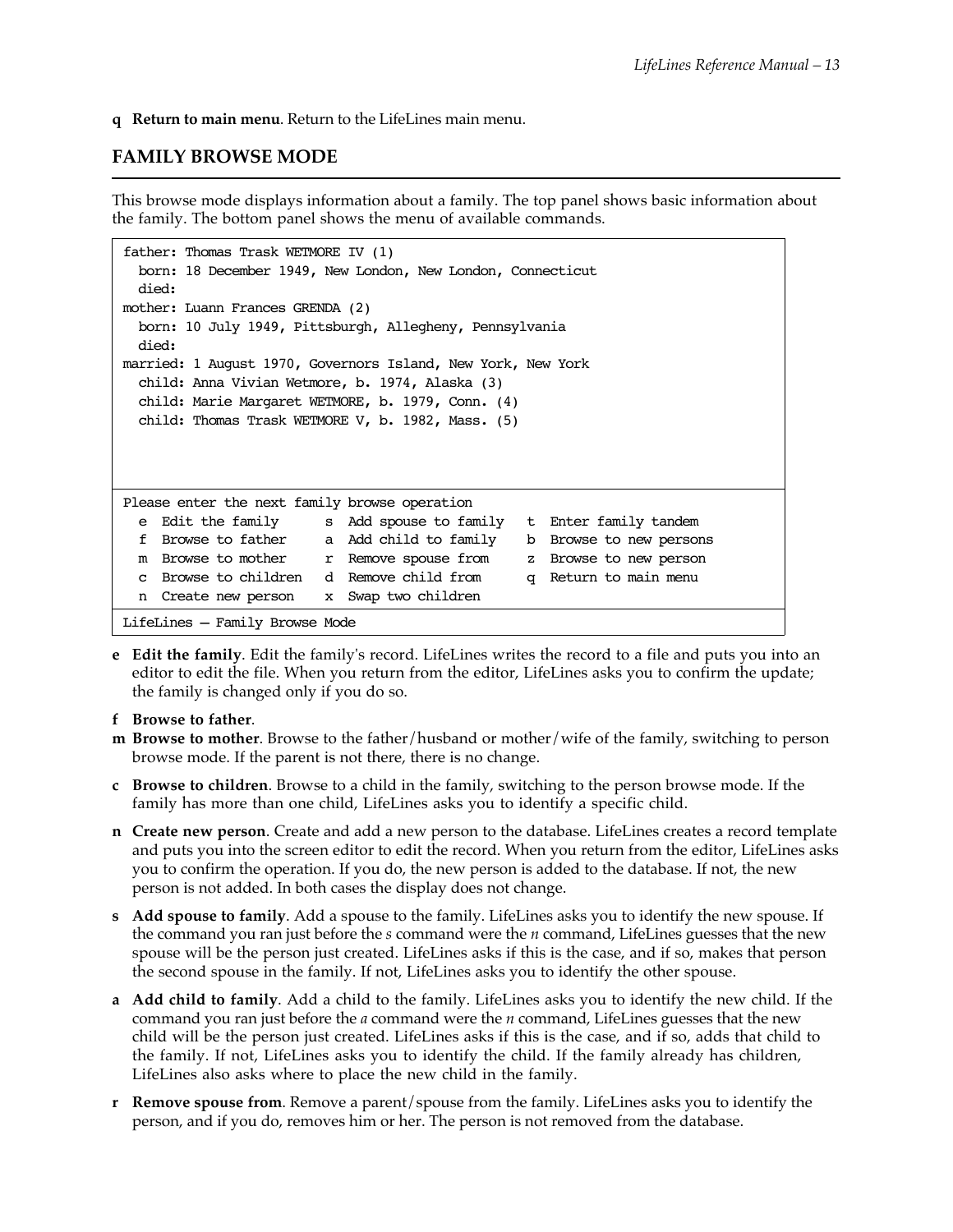- **d Remove child from**. Remove a child from the family. LifeLines asks you to identify the child should, and if you do, removes the child from the family. The person is not removed from the database.
- **x Swap two children**. Swap (change the chronological order) of any two children in the family. LifeLines asks you to identify the two children and then swaps them.
- **t Enter family tandem**. This command takes you to the tandem family browse mode. LifeLines asks you to identify a second family, and then takes you to the tandem family mode, displaying both the two families.
- **b Browse to persons**. Browse to a new person or list of persons. You can identify a person or list by name, by key, or by list name. If you successfully identify a new person or persons you will switch into the person or list browse modes.
- **z Browse to person**. Zip browse to a new person. LifeLines asks you to identify a person by name or key value, and if you do, browses to that person.
- **q Return to main menu**. Return to the LifeLines main menu.

#### **TANDEM PERSON BROWSE MODE**

The tandem person browse mode displays information about two persons. Its main use it to support the person merging operation. The top two panels show two persons in the format used in the person and list mode displays. The bottom panel gives the menu of available commands. For example:

```
person: Thomas Trask WETMORE Sr (25)
  born: 13 March 1866, St. Mary's Bay, Digby, Nova Scotia
  died: 17 February 1947, New London, New London, Connecticut
  father: Daniel Lorenzo WETMORE, b. 1821, N.S., d. 1903, Conn. (48)
  mother: Mary Ann DOTY, b. 1824, N.S., d. 1897, Conn. (59)
  spouse: Margaret Ellen KANEEN, b. 1855, Eng., d. 1900, Conn. (26)
person: Thomas Trask WETMORE IV (1)
  born: 18 December 1949, New London, New London, Connecticut
  died: 
  father: Thomas Trask WETMORE III, b. 1925, Conn. (6)
  mother: Joan Marie HANCOCK, b. 1928, Conn. (7)
  spouse: Luann Frances GRENDA, m. 1970, N.Y. (2)
Please choose an operation:
 e Edit top person s Browse top spouse/s a Add family
  t Browse to top c Browse top children j Merge bottom to top
  f Browse top father b Browse to persons x Switch top/bottom
 m Browse top mother d Copy top to bottom q Return to main menu
LifeLines - Two Person Browse Mode
```
- **e Edit top person**. Edit the top person's record. LifeLines writes the record to a file, and puts you in the screen editor to edit the file. When you return from the editor, LifeLines asks you to confirm the update; the person is changed only if you do so.
- **t Browse to top**. Switch to the person display with the top person as current person.
- **f Browse top father**.

**m Browse top mother**. Replace the top person with his/her father or mother.

**s Browse top spouse/s**. Replace the the top person with his/her spouse. If the person has more than one spouse, LifeLines asks you to identify one.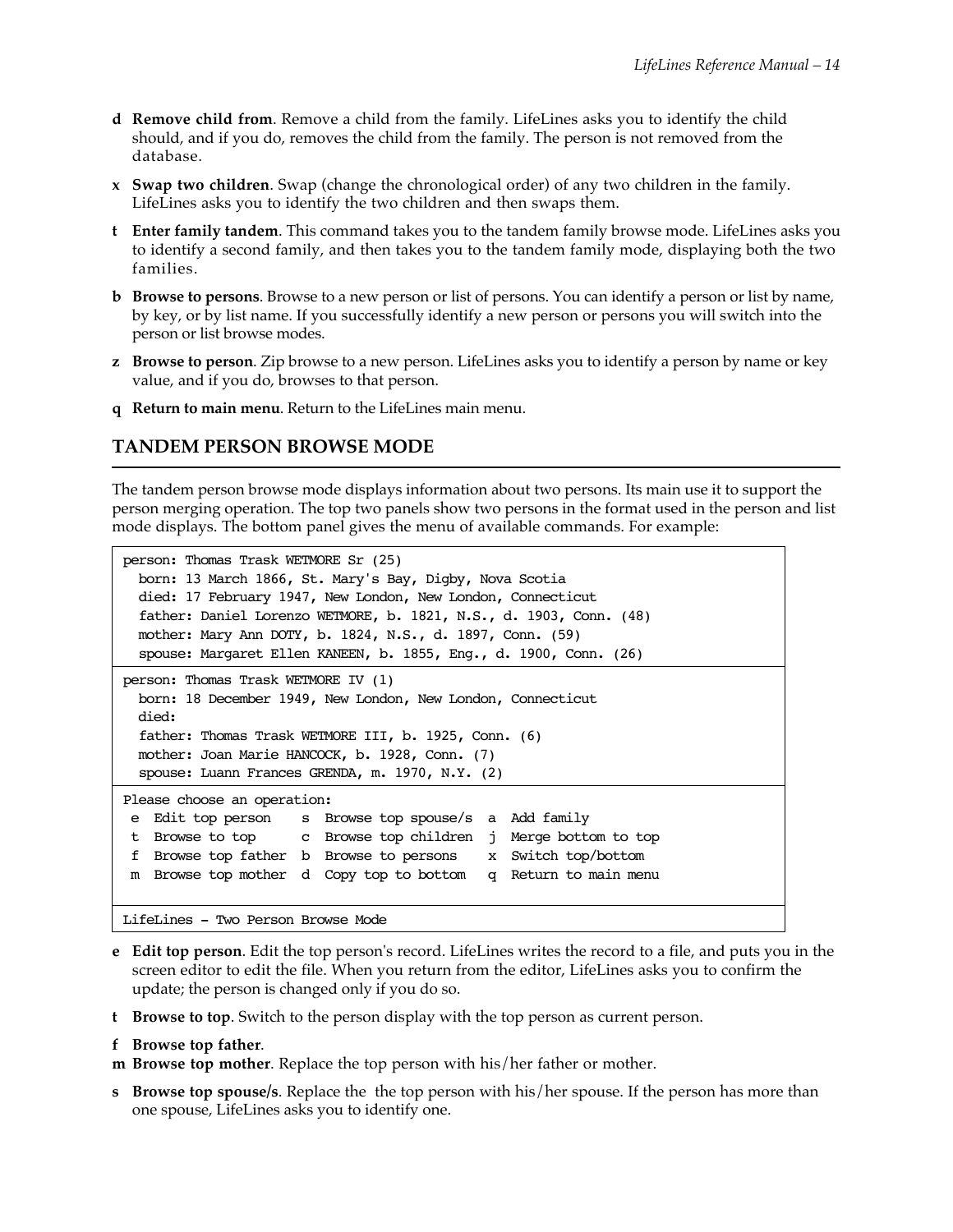- **c Browse top children**. Replace the top person with one of his/her children. If the person has more than one child, LifeLines asks you to identify the one.
- **b Browse to persons**. Browse to a new person or list of persons. LifeLines asks you to identify a new person or persons by name, key or list name, and then does as described in the section on identifying a person.
- **d Copy top to bottom**. Copy the top person into the bottom person. A new person is not created; the same person is displayed twice.
- **a Add family**. Create a new family record; LifeLines assumes the two displayed persons are to become the spouses/parents in the new family; they must be of opposite sex.
- **j Merge bottom to top**. Merge the bottom person into the top person. LifeLines combines the two person records and places you in the screen editor to edit the combined record. When you are done, if you confirm the operation, LifeLines removes the bottom person from the database, and the top person is given the combined record. See the section on merging.
- **x Switch top/bottom**. Swap the two persons in the display.
- **q Return to main menu**. Return to the LifeLines main menu.

#### **TANDEM FAMILY BROWSE MODE**

The tandem family browse mode displays information about two families. Its main use it to support the family merging operation.The top two panels provide information about the two families you are browsing, and the bottom panel holds the menu of available commands. For example:

```
father: Thomas Trask WETMORE IV (1)
   born: 18 December 1949, New London, New London, Connecticut
mother: Luann Frances GRENDA (2)
  born: 10 July 1949, Pittsburgh, Allegheny, Pennsylvania
married: 1 August 1970, Governors Island, New York, New York
    child: Anna Vivian WETMORE, b. 1974, Alaska (3)
father: Thomas Trask WETMORE III (6)
  born: 26 October 1925, New London, New London, Connecticut
wife: Joan Marie Hancock (7)
  born: 6 June 1928, New London, New London, Connecticut
married: 5 February 1949, New London, New London, Connecticut
    child: Thomas Trask WETMORE IV, b. 1949, Conn. (1)
Please choose an operation:
e Edit top family f Browse to fathers i Merge bottom to top
t Browse to top m Browse to mothers q Return to main menu
  b Browse to bottom x Switch top/bottom
LifeLines – Two Family Browse Mode
```
- **e Edit top family**. This command lets you edit the top family's record. LifeLines writes the record into a file, and then puts you into an editor to edit that information. When you return from the editor, LifeLines asks you whether you are sure you want to update the family in the database. The family is changed only if you answer yes.
- **t Browse to top**. Change to the family browse mode with the top family the current family.
- **b Browse to bottom**. Change to the single family browse mode with the bottom family the current family.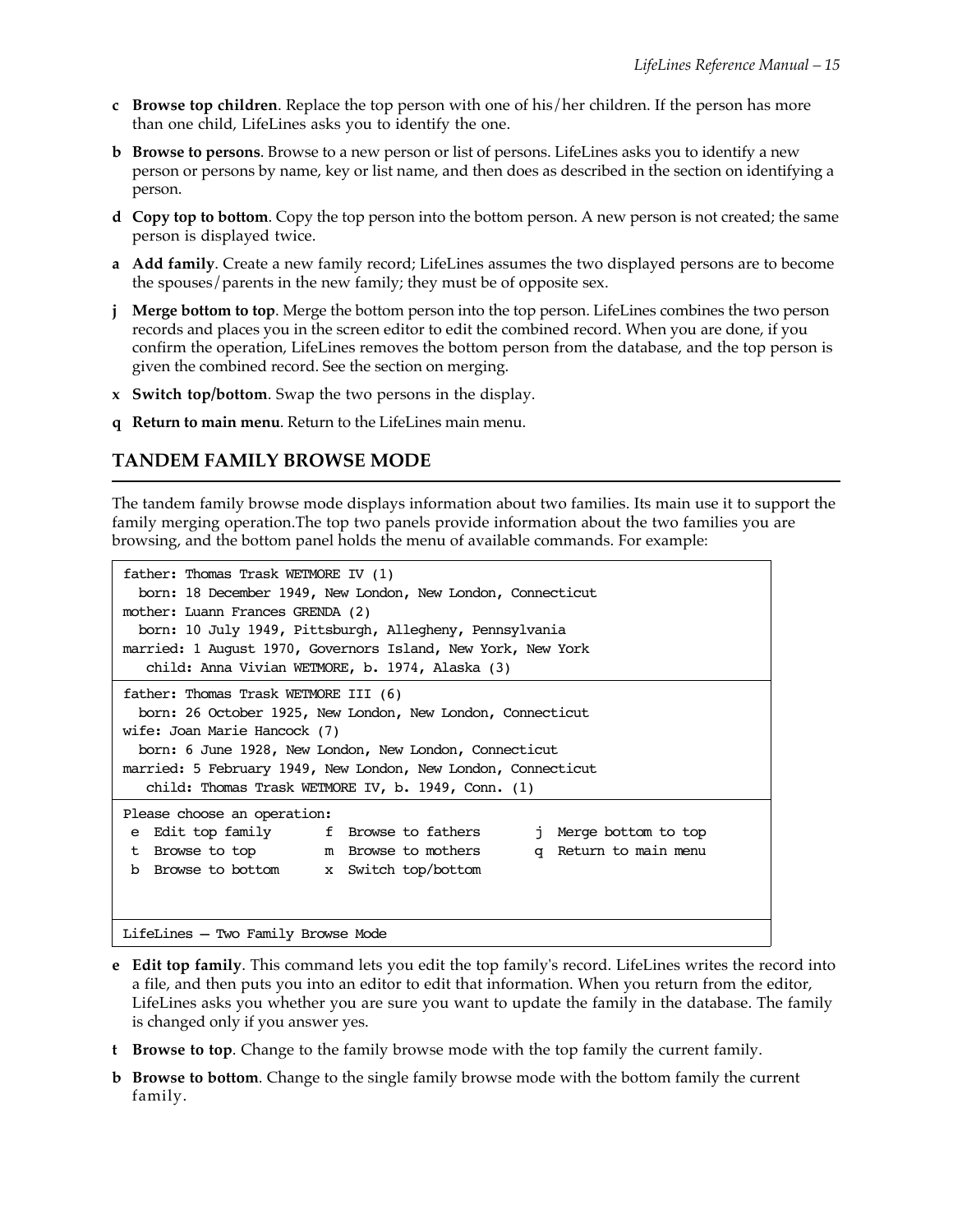**f Browse to fathers**.

- **m Browse to mothers**. Change to the tandem person mode with the fathers or mothers of the two families as the two persons.
- **x Switch top/bottom**. Swap the two families in the display.
- **j Merge bottom to top**. Merge the bottom family into the top family. LifeLines combines the two family records and places you in the screen editor to edit the combined record. When you are done, if you confirm the operation, LifeLines deletes the bottom family from the database, and the top family is given the combined record. See the section on merging.
- **q Return to main menu**. Return to the LifeLines main menu.

## **PEDIGREE BROWSE MODE**

The pedigree browse mode displays a four-generation pedigree for the current person. The top panel holds the pedigree, and the bottom panel holds the menu of available commands. For example:

| John WETMORE [1755-1848] (32)                                                 |  |  |
|-------------------------------------------------------------------------------|--|--|
| Daniel Van Cott WETMORE [1791-1881] (41)                                      |  |  |
| Anna VAN COTT [1757-1802] (33)                                                |  |  |
| Daniel Lorenzo WETMORE [1821-1903] (48)                                       |  |  |
| Thomas TRASK $[-1836]$ (81)                                                   |  |  |
| Hannah TRASK [1797-1829] (46)                                                 |  |  |
| Susannah PORTER $[1754-]$ (82)                                                |  |  |
| Thomas Trask WETMORE Sr $[1866-1947]$ (25)                                    |  |  |
| Samuel DOTY [1759-] (501)                                                     |  |  |
| Samuel DOTY [1787-] (74)                                                      |  |  |
| Hephzibah PORTER [1764-1853] (502)                                            |  |  |
| Mary Ann DOTY [1827-1897] (59)                                                |  |  |
| Nathan SAVERY [1748-1826] (510)                                               |  |  |
| Lydia SAVERY [1806-] (75)                                                     |  |  |
| Deidamia SABEAN [1765-1845] (511)                                             |  |  |
|                                                                               |  |  |
| Please choose an operation:                                                   |  |  |
| Edit the person in Browse to mother ight Browse to family<br>e                |  |  |
| Browse to person s Browse to spouse/s b Browse to persons<br>ı                |  |  |
| Browse to father c Browse to children<br>Return to main menu<br>f<br>$\sigma$ |  |  |
| LifeLines - Pedigree Browse Mode                                              |  |  |

- **e Edit the person.** Edit the current person.
- **i Browse to person**. Change to the person display mode with the current person.
- **f Browse to father**.
- **m Browse to mother**. Browse to the father or mother of the current person, shifting the pedigree one generation back. If the parent is not in the database, there is no change.
- **s Browse to spouse/s.** Browse to a spouse of the current person, shifting the display to the pedigree of that person. If the current person has more than one spouse, LifeLines asks you to identify the spouse; if the person has no spouse there is no change.
- **c Browse to children**. Browse to a child of the current person, shifting the pedigree one generation forward. If the current person has more than one child, LifeLines asks you to identify the child; if the person has no children there is no change.
- **g Browse to family**. Change to the family display; the family will be the one that the current person belongs to as spouse or parent. If there are more than one, LifeLines asks you to identify the proper one.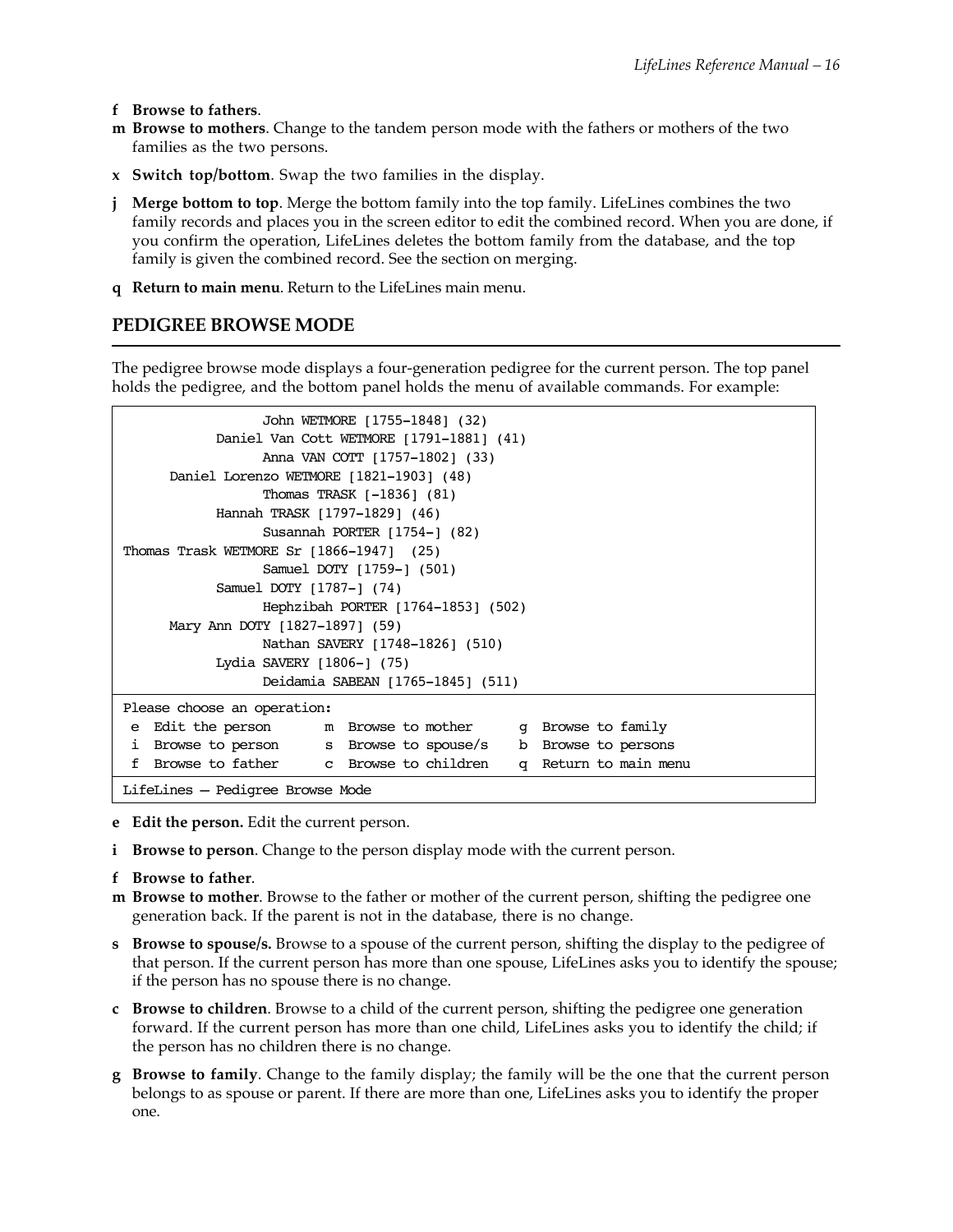- **b Browse to persons.** Browse to another person or list of persons; if you identify a single person the display remains in the pedigree display; if you identify more than one person the display changes to the list browse mode.
- **q Return to main menu**. Leave the pedigree browsing mode and return to the main menu.

#### **ADD OPERATION**

If you choose the add operation from the main menu, LifeLines displays the add menu:

What do you want to add? p Person - add new person to the database f Family - create family record from one or two spouses c Child - add a child to an existing family s Spouse - add a spouse to an existing family q Quit - return to the previous menu

These operations work in a straightforward way. LifeLines asks you the necessary questions, and lets you cancel at any time. The operations provided by this menu are also available from the browsing modes, and are often easier to perform there.

#### **DELETE OPERATION**

If you choose the delete operation at the main menu, LifeLines displays the delete menu:

```
What do you want to delete?
  c Child - remove a child from his/her family
  s Spouse - remove a spouse from a family
  p Person - remove a person completely
  q Quit - return to the previous menu
```
These operations also work in a straightforward way. LifeLines asks you the necessary questions and lets you cancel at any time.

You may also remove a child from his/her family, or remove a spouse/parent from his/her family, from the person browsing mode. In both cases, only a relationship is removed, not a person. On the other hand, the delete menu *must* be used if you want to completely remove a person from the database; this cannot be done from the browsing mode.

There is no special operation for removing a family record. LifeLines silently removes any family record that has no parent or child associated with it.

#### **CHARACTER TRANSLATION**

If you choose the modify character translation tables operation from the main menu, LifeLines displays the character translation menu:

|    | Which character mapping do you want to edit? |
|----|----------------------------------------------|
|    | e Editor to Internal mapping                 |
|    | m Internal to Editor mapping                 |
| i. | GEDCOM to Internal mapping                   |
|    | x Internal to GEDCOM mapping                 |
|    | d Internal to Display mapping                |
|    | r Internal to Report mapping                 |
| α  | Return to main menu                          |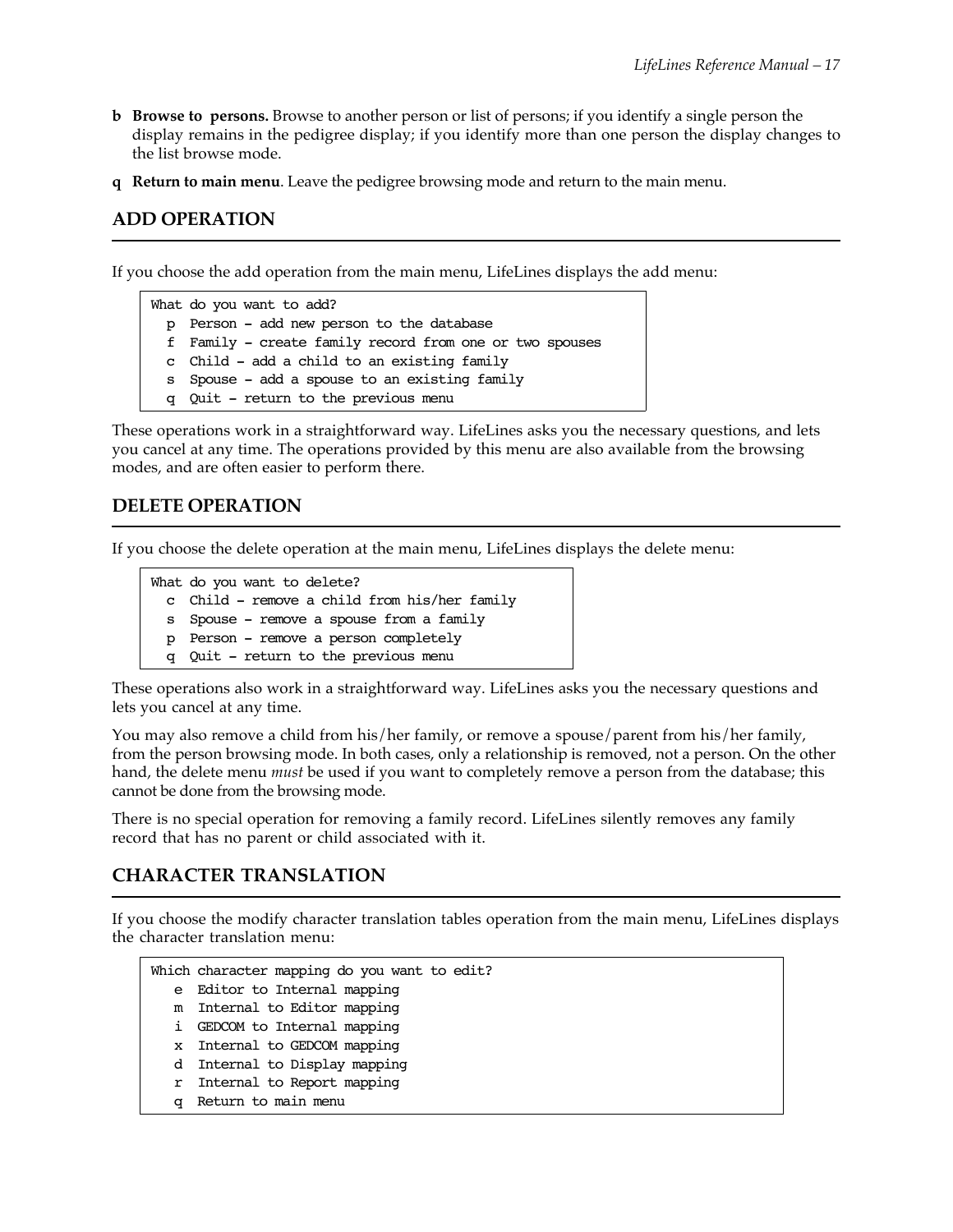LifeLines has little built-in knowledge of character codes. If you use 7-bit ASCII characters you will not encounter problems. However, many European and other languages require additional characters, and there are many 8-bit and other schemes for encoding those characters. LifeLines knows about none of them. However, LifeLines provides a number of character translation features you can use to manage character translation.

LifeLines provides facilities for mapping between characters whenever a data record changes form. LifeLines supports four forms:

| internal | for records in the database        |
|----------|------------------------------------|
| editor   | for records being edited           |
| display  | for records being displayed        |
| report   | for records written to output file |

When converting text from one form to another LifeLines normally does not convert characters codes. You may, however, override this default behavior by creating translation tables that LifeLines will use when converting between forms. There are six translation tables you may define. The following table shows the six tables and describes when they are applied:

| internal to editor  | when converting from internal, database form to editor form      |
|---------------------|------------------------------------------------------------------|
| editor to internal  | when converting from editor form back to internal, database form |
| GEDCOM to internal  | when reading GEDCOM input records and writing them to database   |
| internal to GEDCOM  | when writing internal database records to external GEDCOM file   |
| internal to display | when displaying a record in a browsing mode display screen       |
| internal to report  | when writing internal database records to external report file   |

After you select a translation table you are placed in the editor to edit the table. Translation tables are made up of lines that look like:

*pattern pattern*

where a tab separates the patterns. Each pattern is an arbitrary sequence of verbatim ASCII characters and escape sequences. Translation occurs by finding all occurrences that match left patterns and replacing them with the corresponding right patterns.

There are four escape mechanisms used in patterns:

| $\#nm$ | nnn is a decimal character value     |
|--------|--------------------------------------|
| \$hh   | hh is a hexadecimal character value  |
| ∖#     | represents the # character           |
| ۱\$    | represents the \$ character          |
| ハ      | represents the $\setminus$ character |

The character translation feature is not fully tested, and not all translations are currently implemented.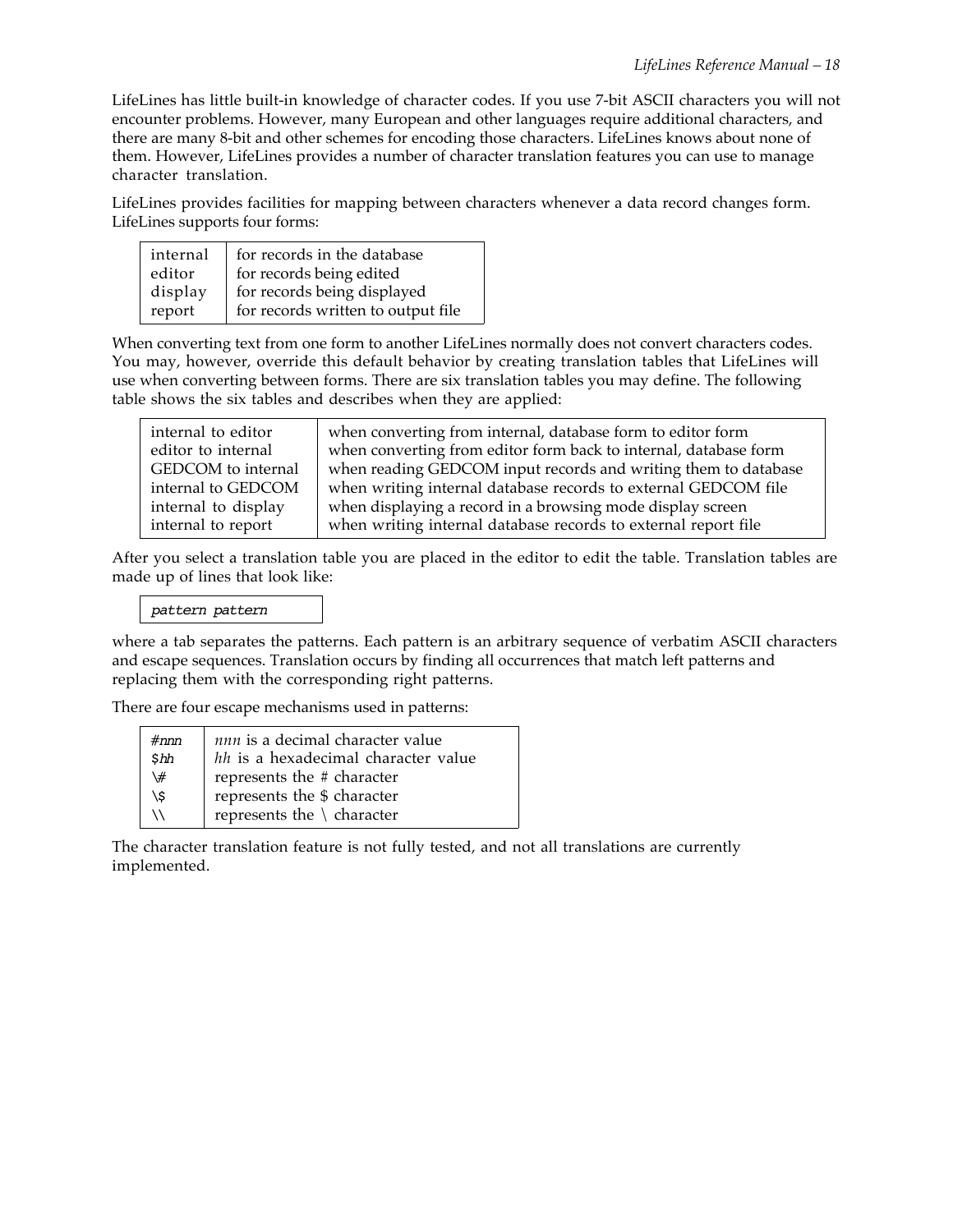## **MISCELLANEOUS UTILITIES**

If you choose the miscellaneous utilities operation, LifeLines displays the utilities menu:

|              | What utility do you want to perform? |
|--------------|--------------------------------------|
| $\mathbf{s}$ | Save the database in a GEDCOM file   |
|              | r Read in data from a GEDCOM file    |
|              | k Find a person's key value          |
|              | i Identify a person from key value   |
| d.           | Show database statistics             |
|              | m Show memory statistics             |
|              | e Edit the place abbreviation file   |
|              | o Edit the user options file         |
| α            | Return to the main menu              |

- **s Save the database in a GEDCOM file**. This command saves the complete LifeLines database in a GEDCOM file. All person, family, event, source and user-defined records are stored. This command may be used to periodically back up your database. When you use this command, LifeLines asks you for the name of the file. If you have defined the *LLARCHIVE* shell variable, LifeLines will store the file in the directory named in the variable.
- **r Read in data from a GEDCOM file**. This command allows you restore a complete database from a GEDCOM file. When you select this command, LifeLines asks you for the name of the GEDCOM file. This command can also be used to import data from a GEDCOM file to an existing database. When LifeLines performs this command, it first reads the entire GEDCOM file and checks it for validity. If there are problems in the file, LifeLines describes them, writing them to the file *err.log*, and does not add any records to the database. If there are no problems, LifeLines adds all the records found in the file to the database (only header and trailer records are not stored in the database).
- **k Find a person's key value**. This command finds the internal key value of a person.
- **i Identify a person from key value**. This command identifies the person that has a particular internal key value.
- **d Show database statistics**. This command summarizes the contents of the current database. It displays the number of person, family, source, event and other records in the database.
- **m Show memory statistics**. This command is used by the author for debugging.
- **e Edit the place abbreviation file**. This command allows you to edit the place abbreviations file. This file defines the abbreviations that are used by LifeLines when it creates lists of persons for you to select from. Each line in the file has the format:

#### *word*:*abbr*

where *word* is a word to be abbreviated, and *abbr* is its abbreviation. The word and its abbreviation are separated by a colon. For example:

```
Connecticut:Conn.
Massachusetts:Mass.
Nova Scotia:N.S.
```
When LifeLines constructs lists of persons for you to select from, it looks up the last component of certain *PLAC* lines in this file, and if it finds that component, replaces it with its abbreviation.

**o Edit the user options file**. This command allows you to edit the user options file. The user options file is a record kept in the database that holds user selectable options. Each option has a name and a string value. Each line in the options file has the format: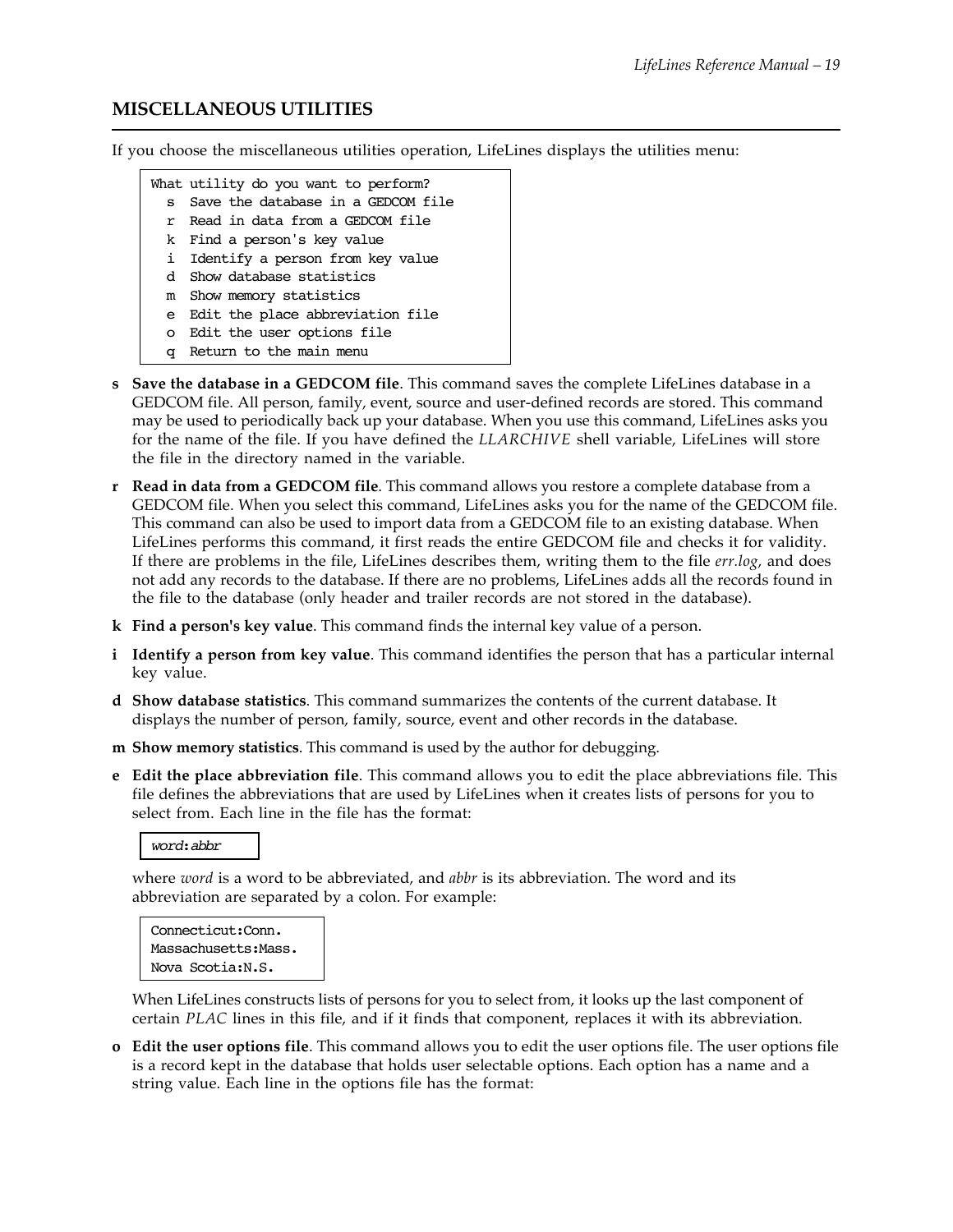*option*=*value*

where *option* is the name of an option and *value* is the option's string value. If the value is more than one line long, then the last character in each non-final line must be a backslash. In version 3.0.2 there are four options:

| INDIREC        | Person record edit template |
|----------------|-----------------------------|
| <b>EVENREC</b> | Event record edit template  |
| <b>SOURREC</b> | Source record edit template |
| OTHRREC        | Other record edit template  |

For example if you would like to replace the default person record template with the following:

0 INDI 1 NAME // 1 SEX

you would edit the user option file to contain:

```
INDIREC=0 INDI\
1 NAME //\
1 SEX
```
**q Return to main menu**. This command returns you to the main menu.

#### **HANDLING SOURCE, EVENT AND USER-DEFINED RECORDS**

LifeLines supports source, event and other, user-defined record types. You access these features through the *x* operation from the main menu. When you select this operation LifeLines displays the following menu:

|     | What activity do you want to perform?  |
|-----|----------------------------------------|
|     | 1 Add a source record to the database  |
|     | 2 Edit source record from the database |
|     | 3 Add an event record to the database  |
| 4   | Edit event record from the database    |
| 5.  | Add an other record to the database    |
| რ — | Edit other record from the database    |
| σ   | Return to the main menu                |

The implementation of source, event and user-defined records is relatively new in LifeLines, and is still primitive. For example, sources cannot be searched by title or by author, you cannot browse to sources or events, as you can to persons and families, and so forth. In addition, there is no way to delete these new records. These shortcomings may be addressed in future releases.

**1 Add a source record to the database.** This operation is used to add a new source record to the database. LifeLines creates a template source and puts you in the screen editor to edit the template. The default template is:

| 0 SOUR |               |
|--------|---------------|
| 1 REFN |               |
|        | 1 TITL Title  |
|        | 1 AUTH Author |

Do not change the *0 SOUR* line. Otherwise you may edit this record any way you like. The *1 REFN* line is a special line you can use to give the source a symbolic name that can be used in other records to refer to the source record. See the section on using *REFN* values. Because many sources have a title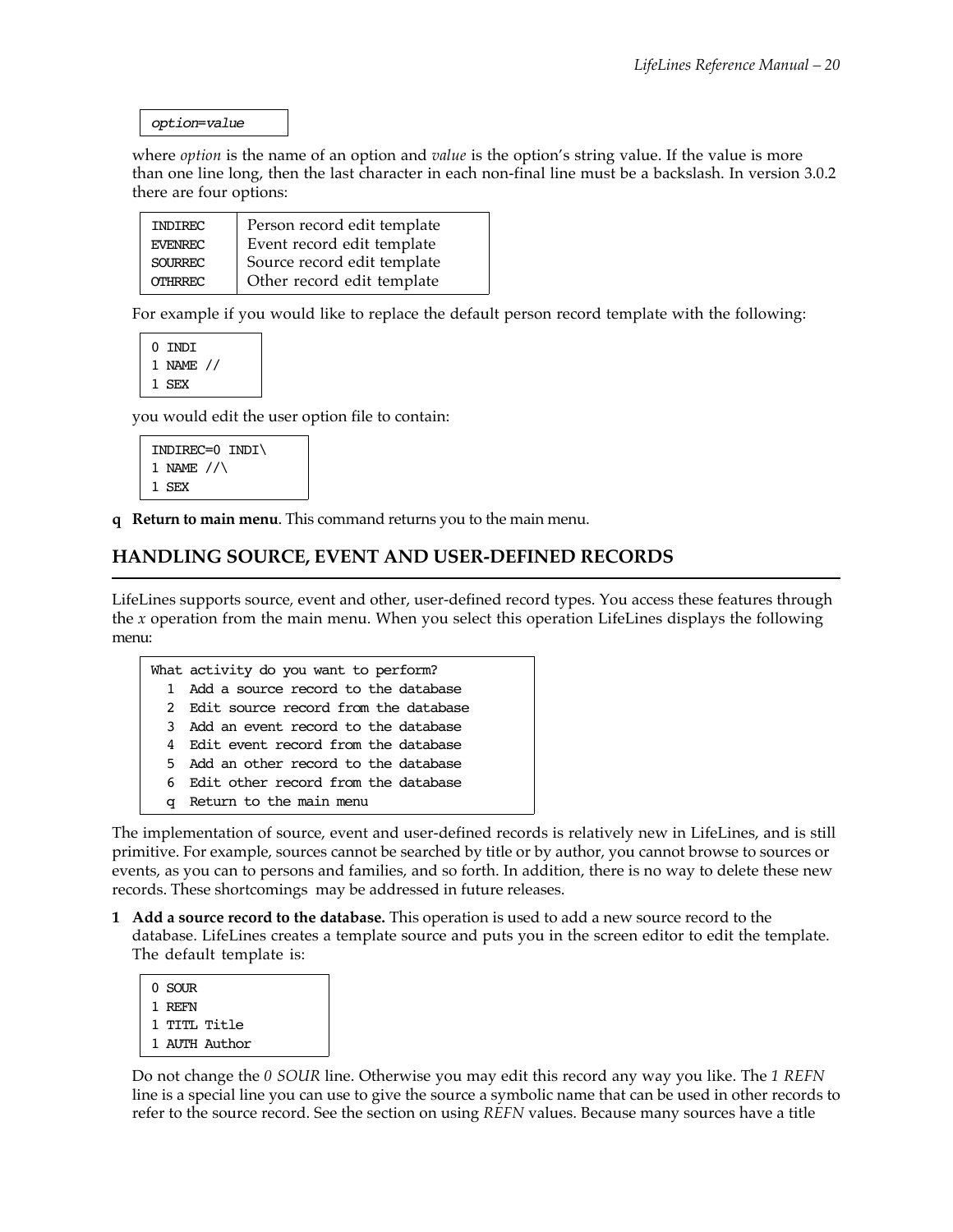and an author, the default template has these lines. Here is how I recorded one of the sources in my database:

```
0.50UR
1 REFN jcw
1 TITL The Wetmore Family of America, and its Collateral Branches: with
   2 CONT Genealogical, Biographical, and Historical Notices
1 AUTH James Carnahan Wetmore
1 PUBL
   2 DATE 1861
   2 PLAC Albany, New York
   2 INST Munsell and Rowland
   2 ADDR 78 State Street
```
**2 Edit source record from the database.** Use this operation to edit an existing source record already in the database. When you select this operation LifeLines asks you to identify a source:

```
Which source record do you want to edit?
enter key or refn:
```
Identify a source by entering its key value, with or without the leading *S*, or by entering its *REFN* value. LifeLines retrieves the record and puts you in the editor with the record.

**3 Add an event record to the database.** This operation adds a new event record to the database. LifeLines creates a template event and puts you in the screen editor to edit the template. The default template is:

| 0 EVEN  |
|---------|
| 1 REFN  |
| 1 DATE  |
| 1 PT.AC |
| 1 TNDT  |
| 2 NAME  |
| 2 ROLE  |
| SOUR    |
|         |

Do not change the *0 EVEN* line. Otherwise you may edit this record any way you like. The *1 REFN* line allows you to give this event a symbolic name you can use when you want to refer to this event from other records. See the section on using *REFN* values. The default template suggests that an event has a date, a place, and refers to persons in roles with respect to the event. There is far less experience with event-based GEDCOM than there is with simple person and family GEDCOM. You may even be wondering why you would need event records when you can simply tuck events away in person and family records. This is a topic may get covered in an appendix.

**4 Edit event record from the database.** Use this operation to edit an existing event record from the database. When you select this operation LifeLines asks you to identify an event:

```
Which event record do you want to edit?
enter key or refn:
```
You identify a event by entering its key value, with or without the leading *E*, or by entering its *REFN* value. LifeLines retrieves the record and places you in the screen editor with the record.

**5 Add an other record to the database.** This operation adds a new user-defined record to the database. LifeLines creates a template and puts you in the screen editor to edit the template. The default template is:

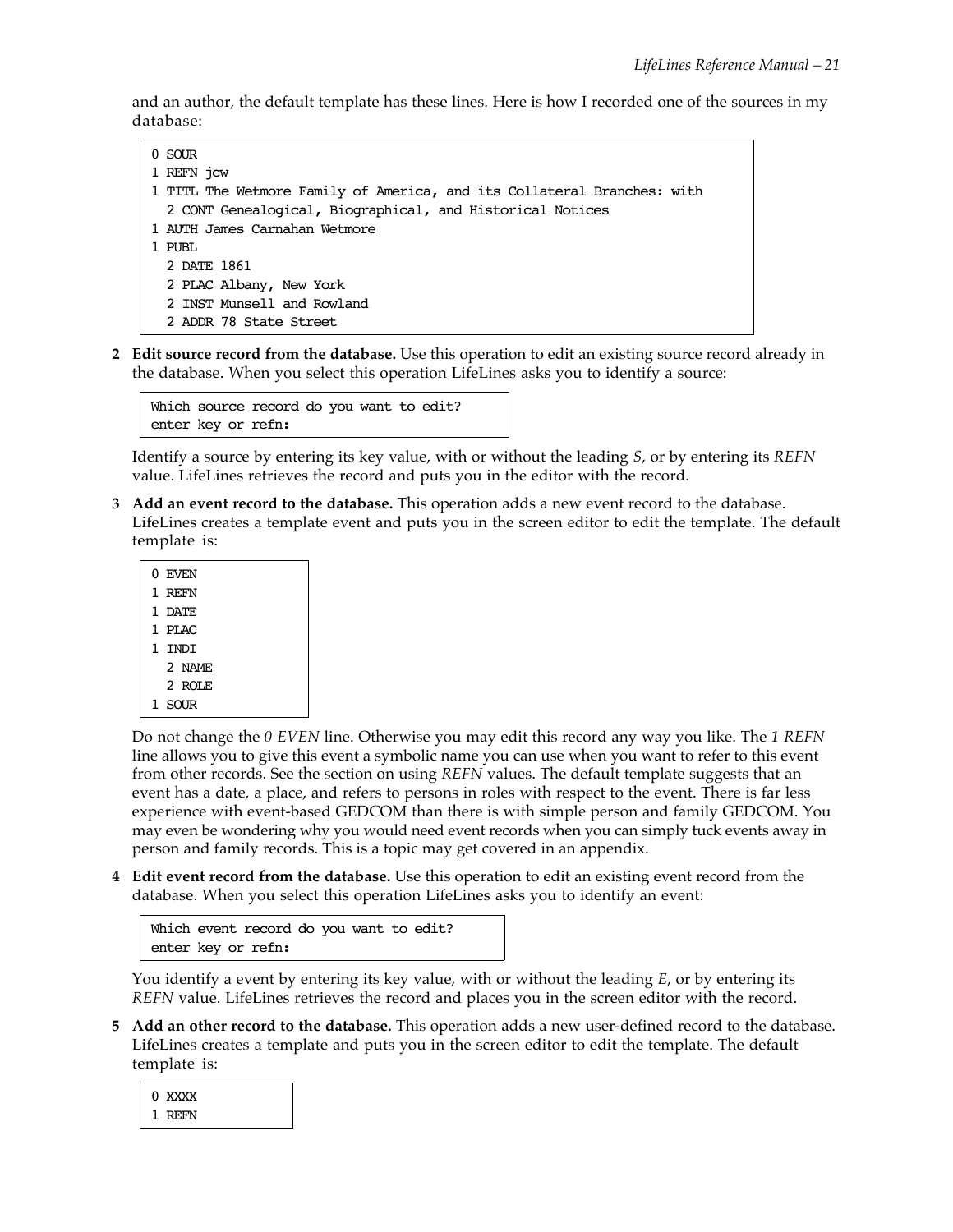Replace *XXXX* with the tag string you select for the type of the new record. You are free to choose any tag value except *INDI*, *FAM*, *SOUR* and *EVEN*. For example, if you keep record information about the ships that your North American immigrant ancestors arrived on, you would keep records about those ships in your database; the tag *SHIP* suggests itself for such records. The *1 REFN* line allows you to give this record a symbolic name you can use when you want to refer to it from other records. See the section on using *REFN* values.

**6 Edit other record from the database.** Use this operation to edit an existing user-defined record from the database. When you select this operation LifeLines asks you to identify the record:

What record do you want to edit? enter key or refn:

You identify a record by entering its key value, with or without the leading *X*, or by entering its *REFN* value. LifeLines retrieves the record and places you in the screen editor with the record.

## **FAMILY STRUCTURE AND MERGING PERSONS AND FAMILIES**

LifeLines 3.0.2 has relaxed most of restrictions on family structure that were imposed by earlier versions. For example, a family record may have more than one parent/spouse of the same sex; a person may be a child in more than family. This is a controversial issue. Some users insist that family relationships should imply biological relatedness, and that all other relationships should be handled by different means. Others insist that non-traditional families (any number of parents/spouses of any sex) should be allowed, and that children can be members of more than one family (*eg*, natural family and adoptive family). LifeLines no longer takes a position on this matter; you are free to set up families any way you like; the operations that add spouses and children to families no longer check for nontraditional arrangements. It is possible that a future release will include a user option to either disallow or to ask for confirmation about non-traditional relationships.

LifeLines provides features for merging persons together and for merging families together. The person merging feature is accessed from the tandem person browse mode, and the family merging feature is accessed from the tandem family browse mode. You browse to the two persons or families you want to merge and then use the *j* command. Merging is necessary when you discover that two or more person records, or two or more family records, represent the same person or family, respectively.

Versions of LifeLines prior to 3.0.2 required that persons and families meet certain criteria before they could be merged. The criteria ensured that the merged persons and families would still meet traditional family structuring rules. With the relaxation of the structuring rules, restrictions on merging have also been removed. It is now possible to create non-traditional relationships by merging traditional persons and/or families. For example, if you merge two persons that happen to be children in two different families, the merged person will be a child in *both* families. If you want to maintain only traditional relationships in your database you may have to makes further to changes to relationships after you complete a merge operation.

## **LINKING RECORDS TOGETHER AND USING THE REFN FEATURE**

Records in a LifeLines database may refer to other records via cross-reference links. The lineage-linked references are maintained directly by LifeLines through operations found in the browsing mode menus. These references are the links from a person to families (*1 FAMC* and *1 FAMS*), and the links from a family to persons (*1 HUSB*, *1 WIFE* and *1 CHIL*). Because LifeLines maintains these links you are not allowed to change these lines when you are editing records. There are a couple of seeming exceptions to this rule. For example, you may change the order of *1 CHIL* lines in a family record in order to change the order of children in a family, and you may change the order of *1 FAMS* lines in a person record to change the order of families the person was a spouse or parent in. These operations are allowed because they don't affect which person records refer to which family records and vice versa.

Besides the lineage-links that are maintained by LifeLines, you may place your own links in records.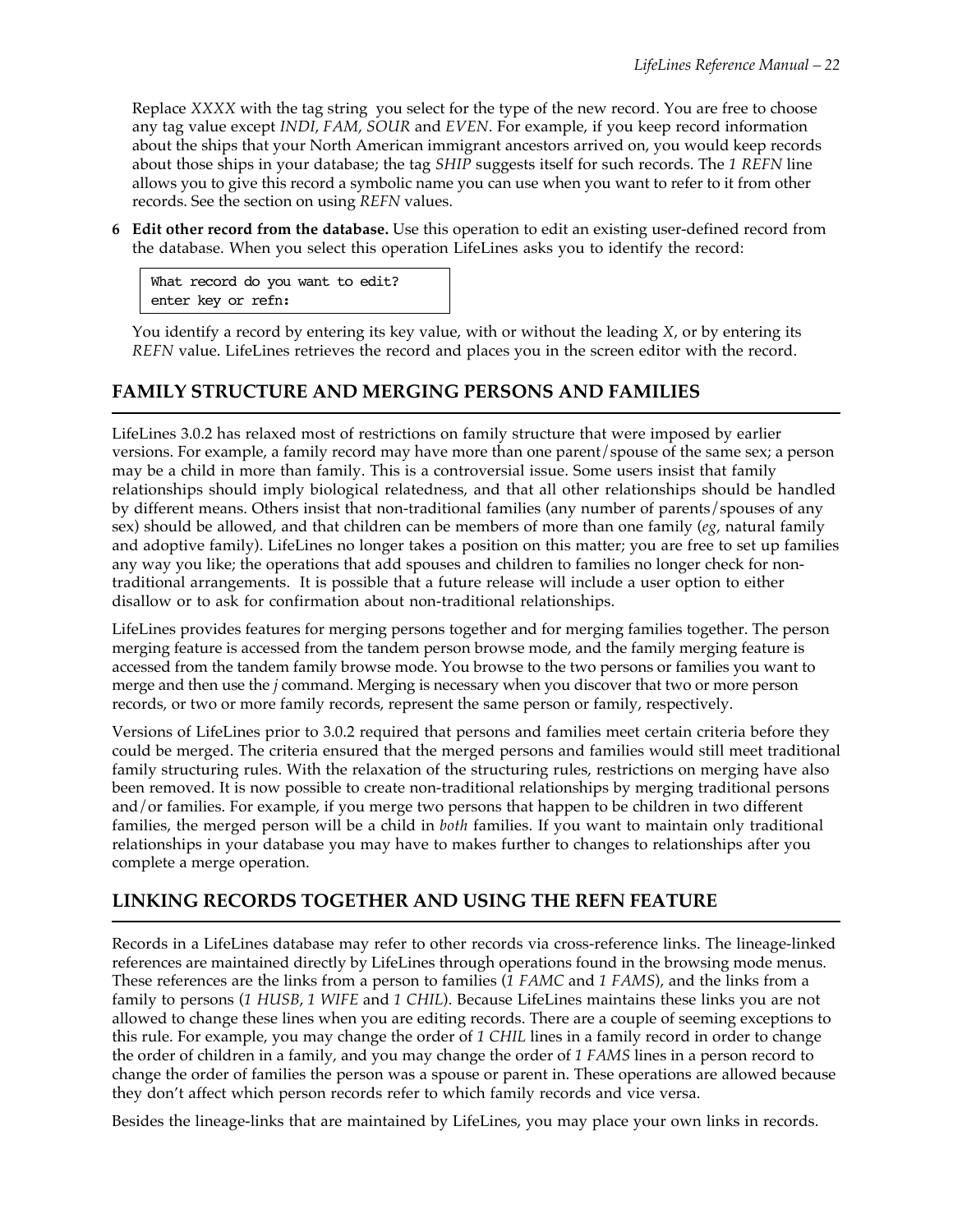Probably the most common example of this is referring events within a person record to the record of the information source for the event. For example:

```
0 @I23@ INDI
1 NAME Thomas/Whitmore/
1 BIRT
   2 DATE about 1615
  2 PLAC England
  2 SOUR @S3@
...
0 @S3@ SOUR
1 REFN cat
1 TITL New England Marriages Prior to 1700
1 AUTH Clarence Almon Torrey
...
```
The *2 SOUR @S3@* line in the person record refers to the source record. LifeLines allows any specific structure within a record (in this case a birth event) to refer to another record. It is not possible to refer to a specific location within another record, though this may be supported eventually.

This example implies that when linking one record to another you must know the key of the target record (*S3* in the example). This is not desirable because internal record keys may change when the records are exported from one database or imported to another.

Because internal key values are not permanent, LifeLines allows you to assign a permanent user-defined key to any record in the database using the *1 REFN* line. The value of this line is a string that you choose as your permanent key value for the record. When adding a link to a record that has a user *REFN* key value, you may use that value instead of the internal key value. For example, when adding the person in the previous example you could edit the new record as follows:

```
0 INDI
1 NAME Thomas/Whitmore/
1 BIRT
   2 DATE about 1615
   2 PLAC England
  2 SOUR <cat>
```
Instead of using the actual key value of the source, *S3*, the *REFN* value *cat* was used. The *REFN* value must be enclosed by angle brackets when used this way. LifeLines automatically replaces the *REFN* link with the proper internal key value when the record is stored in the database.

The *REFN* value may also be used when searching for person, source, event and user-defined records. You should not add more than one *REFN* line to a record, and every *REFN* value should be unique.

## **THE LIFELINES PROGRAMMING SUBSYSTEM AND REPORT GENERATOR**

The LifeLines programming subsystem lets you produce reports in any style or layout. You may generate files in troff, Postscript, TeX, SGML or any other ASCII-based format, for further text processing and printing. You access the report generator by choosing the *r* command from the main menu. You may also use the programming subsystem to create query and other processing programs that write their results directly upon the screen. For example, there is a LifeLines program that computes the relationship between any two persons in a database.

Each LifeLines program is written in the LifeLines programming language, and the programs are stored in normal files. When you direct LifeLines to run a program, it asks you for the name of the program file, asks you where you want the program's output written, and then runs the program.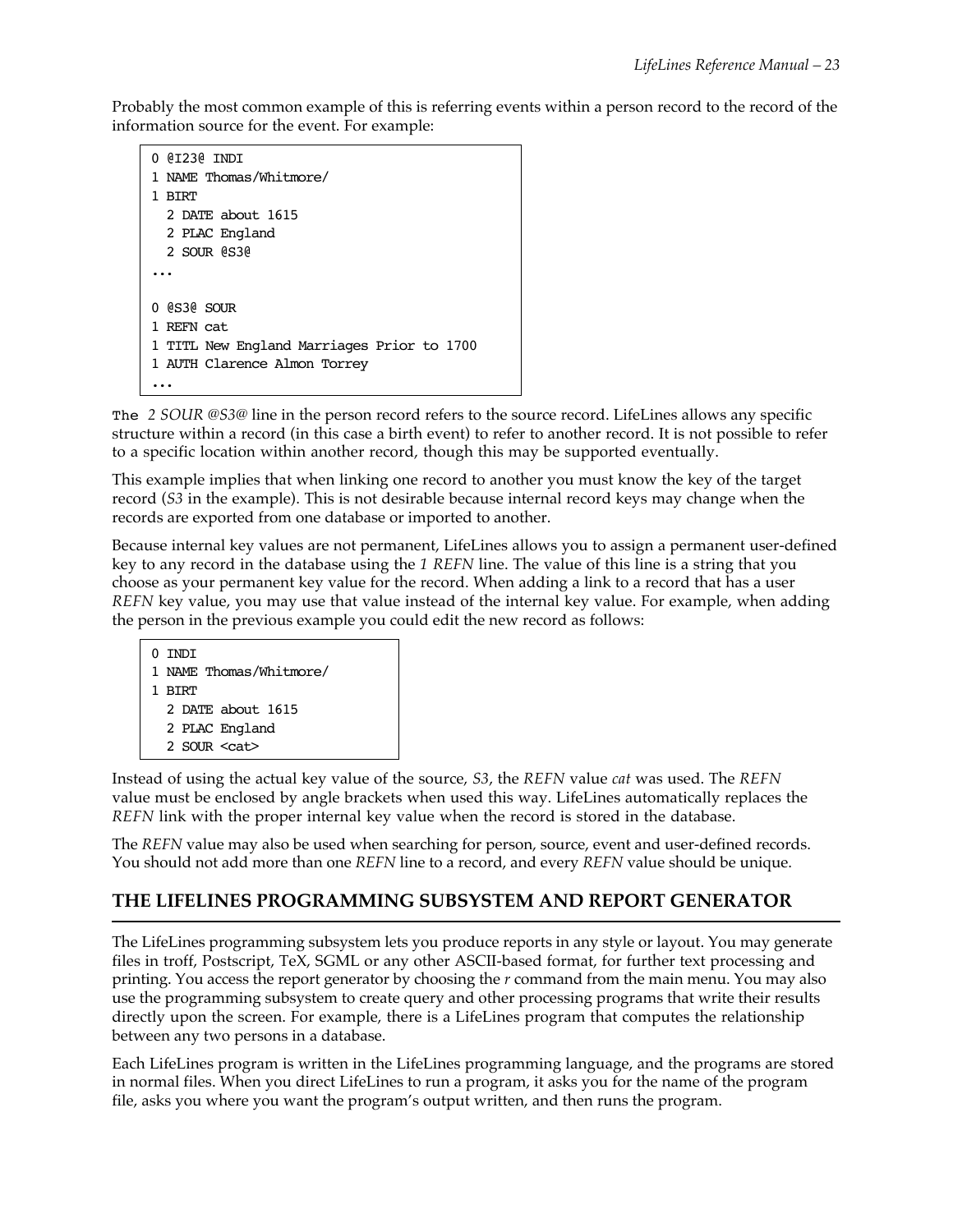For example, say you want LifeLines to generate an *ahnentafel*. Such a report might look like:

```
1. Thomas Trask WETMORE IV
     b. 18 December 1949, New London, Connecticut
2. Thomas Trask WETMORE III
     b. 15 October 1925, New London, Connecticut
3. Joan Marie HANCOCK
     b. 6 June 1928, New London, Connecticut
4. Thomas Trask WETMORE Jr
     b. 5 May 1896, New London, Connecticut
      d. 8 November 1970, New London, Connecticut
5. Vivian Genevieve BROWN
     b. 5 April 1896, Mondovi, Wisconsin
6. Richard James HANCOCK
     b. 18 August 1904, New London, Connecticut
      d. 24 December 1976, Waterford, Connecticut
7. Muriel Armstrong SMITH
     b. 28 October 1905, New Haven, Connecticut
8. Thomas Trask WETMORE Sr
     b. 13 March 1866, St. Mary's Bay, Nova Scotia
      d. 17 February 1947, New London, Connecticut
9. Margaret Ellen KANEEN
     b. 27 October 1859, Liverpool, England
      d. 10 May 1900, New London, Connecticut
... lots more
```
Here is a LifeLines program that generates this report:

```
proc main ()
{
       getindi(indi)
       list(ilist)
       list(alist)
       enqueue(ilist, indi)
       enqueue(alist, 1)
       while(indi, dequeue(ilist)) {
             set(ahnen, dequeue(alist))
             d(ahnen) ". " name(indi) nl()
            if (e, birth(indi)) { " b. " long(e) nl() }
            if (e, death(int)) { " d. " long(e) nl() }
             if (par, father(indi)) {
                  enqueue(ilist, par)
                  enqueue(alist, mul(2,ahnen))
 }
             if (par,mother(indi)) {
                  enqueue(ilist, par)
                  enqueue(alist, add(1,mul(2,ahnen)))
 }
       }
}
```
Say this program is in the file *ahnen*. When you choose the *r* option from the main menu, LifeLines asks: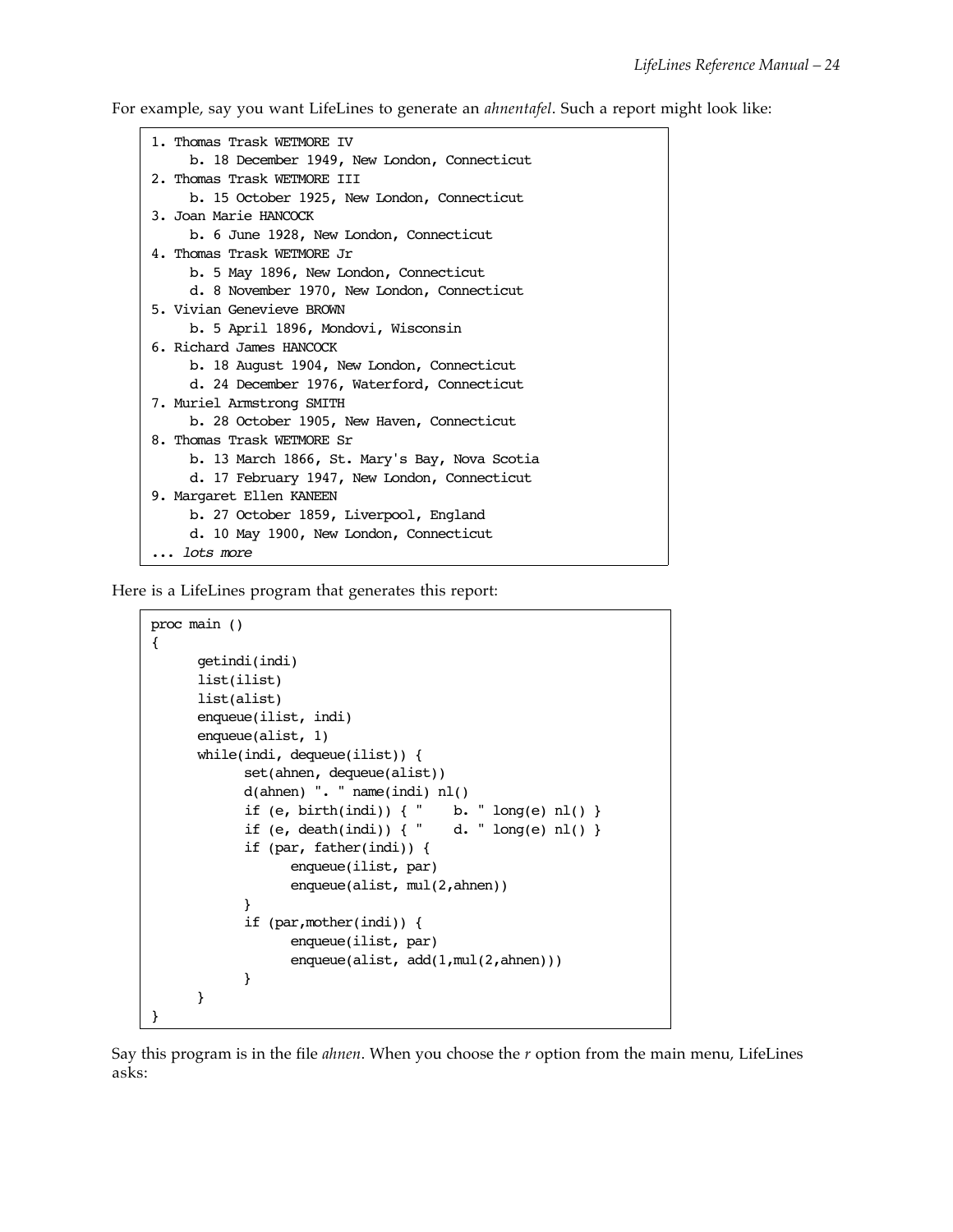What is the name of the report program? enter string:

You enter *ahnen*. Since the program generates a report, LifeLines asks where to write that report:

What is the name of the output file? enter file name:

You enter a file name, say *my.ahnen*. LifeLines reads the program *ahnen*, executes the program, and writes the report output to *my.ahnen*. LifeLines reports any syntax or run-time errors found while trying to run the program.

A LifeLines program is made up of procedures and functions; every program must contain at least one procedure named *main*. The main procedure runs first; it may call other procedures, functions and builtin functions. In the ahnentafel example there is only one procedure.

A procedure body is a sequence of statements. In the example program the first five statements are:

```
getindi(indi)
list(ilist)
list(alist)
enqueue(ilist, indi)
enqueue(alist, 1)
```
The first statement calls the *getindi* (get individual) built-in function, which causes LifeLines to ask you to identify a person using the zip browse style of identification:

Identify person for interpreted report enter name:

After you identify a person, he or she is assigned to the variable *indi*. The next two statements declare two list variables, *ilist* and *alist*. Lists hold sequences of things; there are operations for placing things on lists, taking things off, and iterating through the list elements. In the example, *ilist* holds a list of ancestors, in ahnentafel order, who have not yet been reported on, and *alist* holds their respective ahnentafel numbers.

The next two statements call the *enqueue* function, adding the first members to both lists. The person identified by the *getindi* function is made the first member of *ilist*, and the number one, this person's ahnentafel number, is made the first member of *alist*.

The rest of the program is:

```
while(indi, dequeue(ilist)) {
       set(ahnen, dequeue(alist))
       d(ahnen) ". " name(indi) nl()
      if (e, birth(indi)) { " b. " long(e) nl() }
      if (e, death(int)) { " d. " long(e) nl() }
       if (par, father(indi)) {
             enqueue(ilist, par)
             enqueue(alist, mul(2,ahnen))
       }
       if (par, mother(indi)) {
             enqueue(ilist, par)
            enqueue(alist, add(1,mul(2,ahnen)))
       }
}
```
This is a loop that iteratively removes persons and their ahnentafel numbers from the two lists, and then prints their names and birth and death information. If the persons have parents in the database,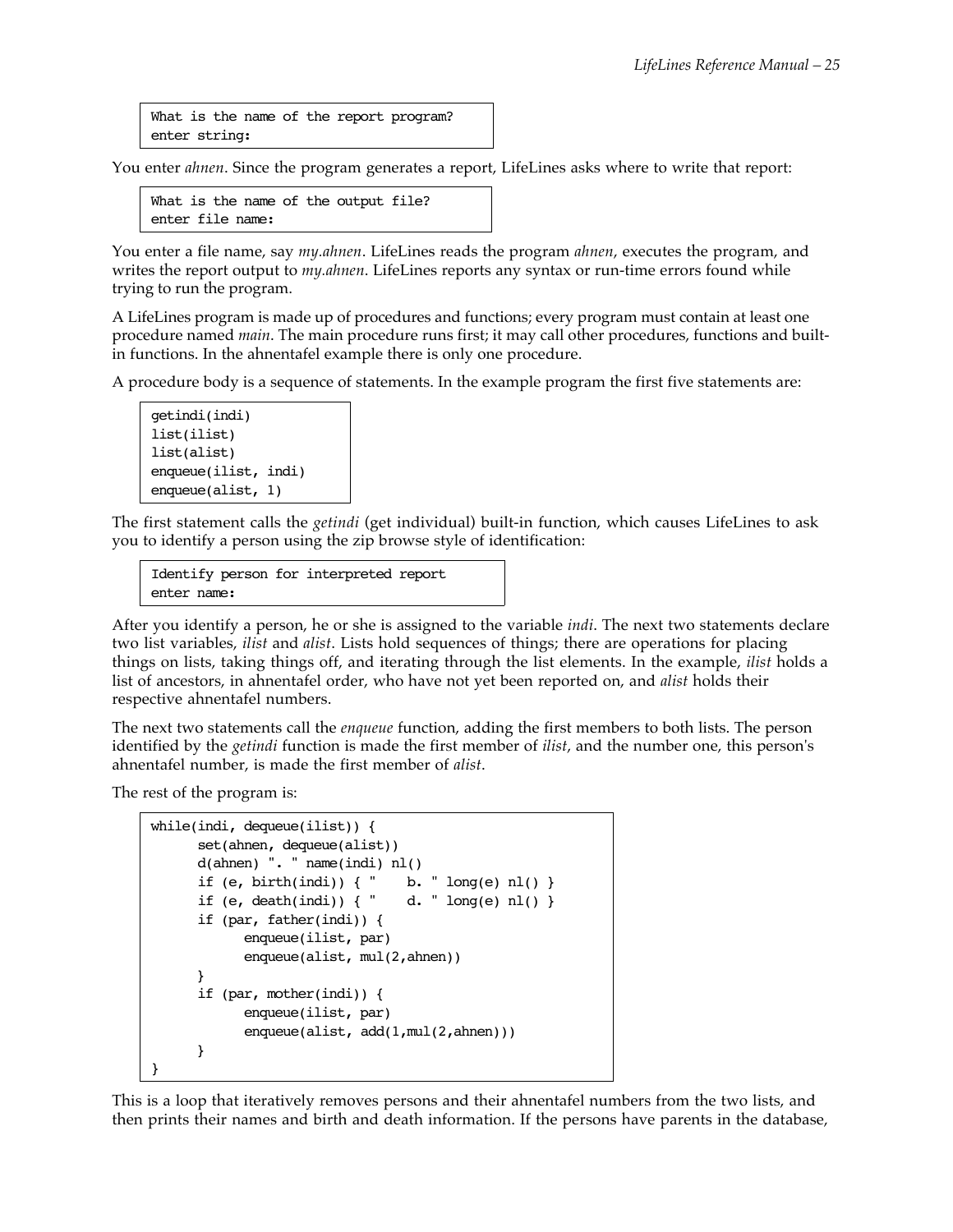their parents and their parents' ahnentafel numbers are then put at the ends of the lists. The loop iterates until the list is empty.

The loop is a *while* loop statement. The line:

while(indi, dequeue(ilist)) {

removes (via *dequeue*) a person from *ilist*, and assigns the person to variable *indi*. As long as there are persons on *ilist*, another iteration of the loop follows.

The statement:

set(ahnen, dequeue(alist))

is an *assignment* statement. The second argument is evaluated; its value is assigned to the first argument, which must be a variable. Here the next number in *alist* is removed and assigned to variable *ahnen*. This is the ahnentafel number of the person just removed from *ilist*.

The line:

d(ahnen) ". " name(indi) nl()

contains four expression statements; when expressions are used as statements, their values, if any, are treated as strings and written directly to the report output file. The *d* function converts its integer argument to a numeric string. The *". "* is a literal (constant) string value. The *name* function returns the default form of a person's name. The *nl* function returns a string containing the newline character.

The next two lines:

```
if(e, birth(indi)) { " b. " long(e) nl() }
if(e, death(indi)) { " d. " long(e) nl() }
```
write out basic birth and death information about a person. These lines are *if* statements. The second argument in the conditional is evaluated and assigned to the first argument, which must be a variable. The first *if* statement calls the *birth* function, returning the first birth event in a person's record. If the event exists it is assigned to variable *e*, and the body (the items between the curly brackets) of the *if* statement is executed. The body consists of three expression statements: a literal, and calls to the *long* and *nl* functions. *Long* takes an event and returns the values of the first *DATE* and *PLAC* lines in the event.

Finally in the program is:

```
if (par, father(indi)) {
       enqueue(ilist,par)
      enqueue(alist,mul(2,ahnen))
}
if (par,mother(indi)) {
       enqueue(ilist,par)
      enqueue(alist,add(1,mul(2,ahnen)))
}
```
These lines add the father and mother of the current person, if either or both are in the database, to *ilist*. They also compute and add the parents' ahnentafel numbers to *alist*. A father's ahnentafel number is twice that of his child. A mother's ahnentafel number is twice that of her child plus one. These values are computed with the *mul* and *add* functions.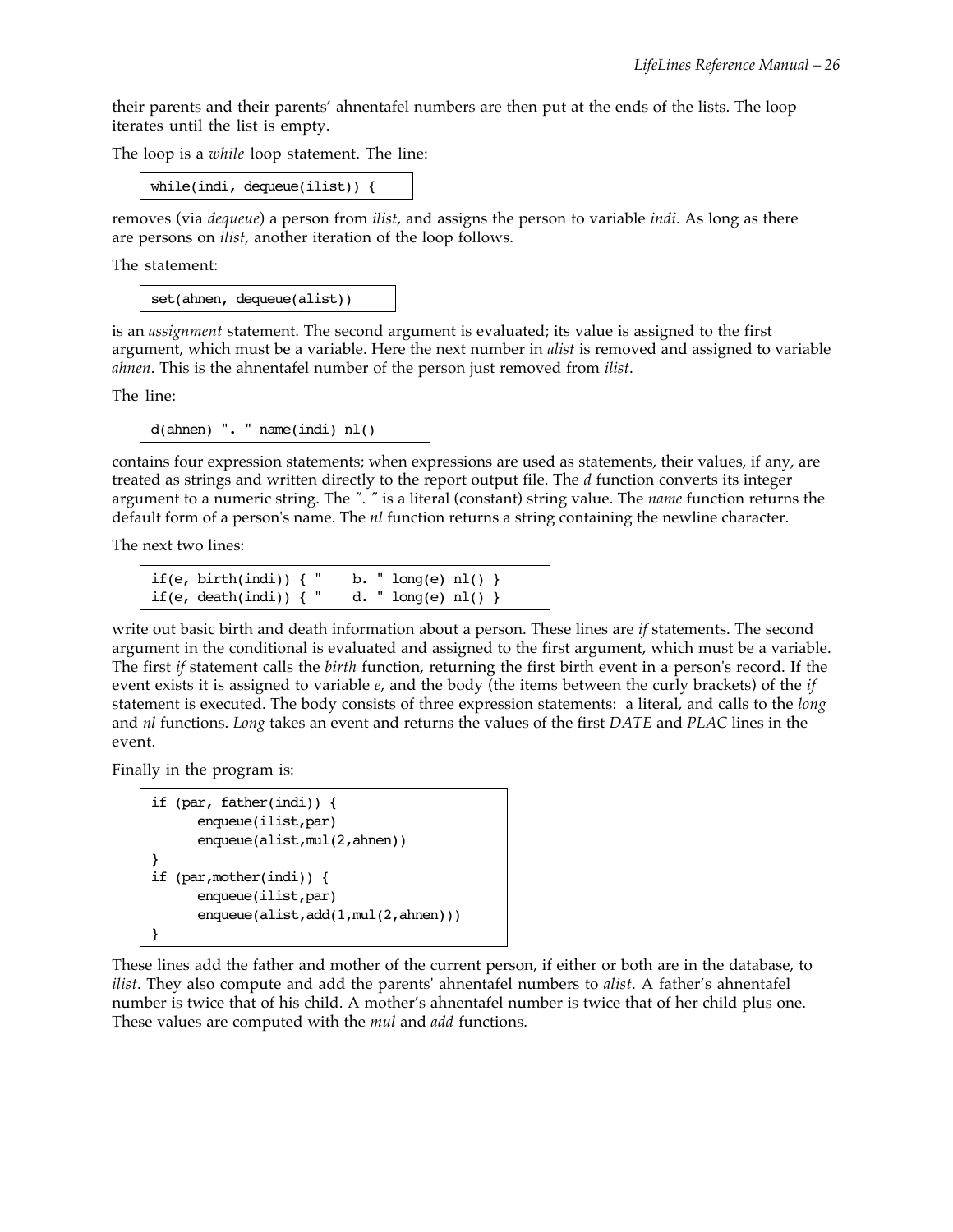## **LIFELINES PROGRAMMING REFERENCE**

LifeLines programs are stored in files you edit with a screen editor. Programs are not edited from within the LifeLines program; edit them as you would any text file. The programs may be stored in any directories; they do not have to be kept in or associated with LifeLines databases. You may set the *LLPROGRAMS* shell variable to hold a list of directories that LifeLines will use to automatically search for programs when you request program execution.

#### **Procedures and Functions**

A LifeLines program is made up of one or more procedures and functions. A procedure has format:

```
proc name ( params ) { statements }
```
*Name* is the name of the procedure, *params* is an optional list of parameters separated by commas, and *statements* is a list of statements that make up the procedure body. Report generation begins with the first statement in the procedure named *main*. Procedures may call other procedures and functions. Procedures are called with the *call* statement described below.When a procedure is called, the statements making up its body are executed.

A function has format:

func *name* ( *params* ) { *statements* }

*Name*, *params* and *statements* are defined as in procedures. Functions may call other procedures and functions. When a function is called the statements that make it up are executed. A function differs from a procedure by returning a value to the procedure or function that calls it. Values are returned by the *return* statement, described below. Recursive functions are allowed. A function is called by invoking it in an expression.

## **Comments**

You may comment your LifeLines programs using the following notation:

/\*...*comment text including any characters except \*/*... \*/

Comments begin with a */\** and end with a *\*/*. Comments may appear on lines of their own or on lines that have program constructs. Comments may span many lines. Comments may not be nested.

#### **Statements**

There are a number of statement types. The simplest is an *expression* statement, an expression that is not part of any other statement or expression. Expressions are defined more fully below. An expression statement is evaluated, and if its value is non-null (non-zero), it is assumed to be a string, and written to the program output file. If its value is null, nothing is written to the output file. For example, the expression *name(indi)*, where *indi* is a person, returns the person's name and writes it to the output file. On the other hand, the expression *set(n, nspouses(indi))* assigns the variable *n* the number of spouses that person *indi* has, but since *set* returns null, nothing is written to the output file.

The programming language includes *if* statements, *while* statements and procedure call statements, with the following formats:

```
if ([varb,] expr) { statements }
    [ elsif ([varb], expr) { statements } ]*
    [ else { statements } ]
while ([varb,] expr ) { statements }
call name ( args )
```
Square brackets indicate optional parts of the statement syntax. An *if* statement is executed by first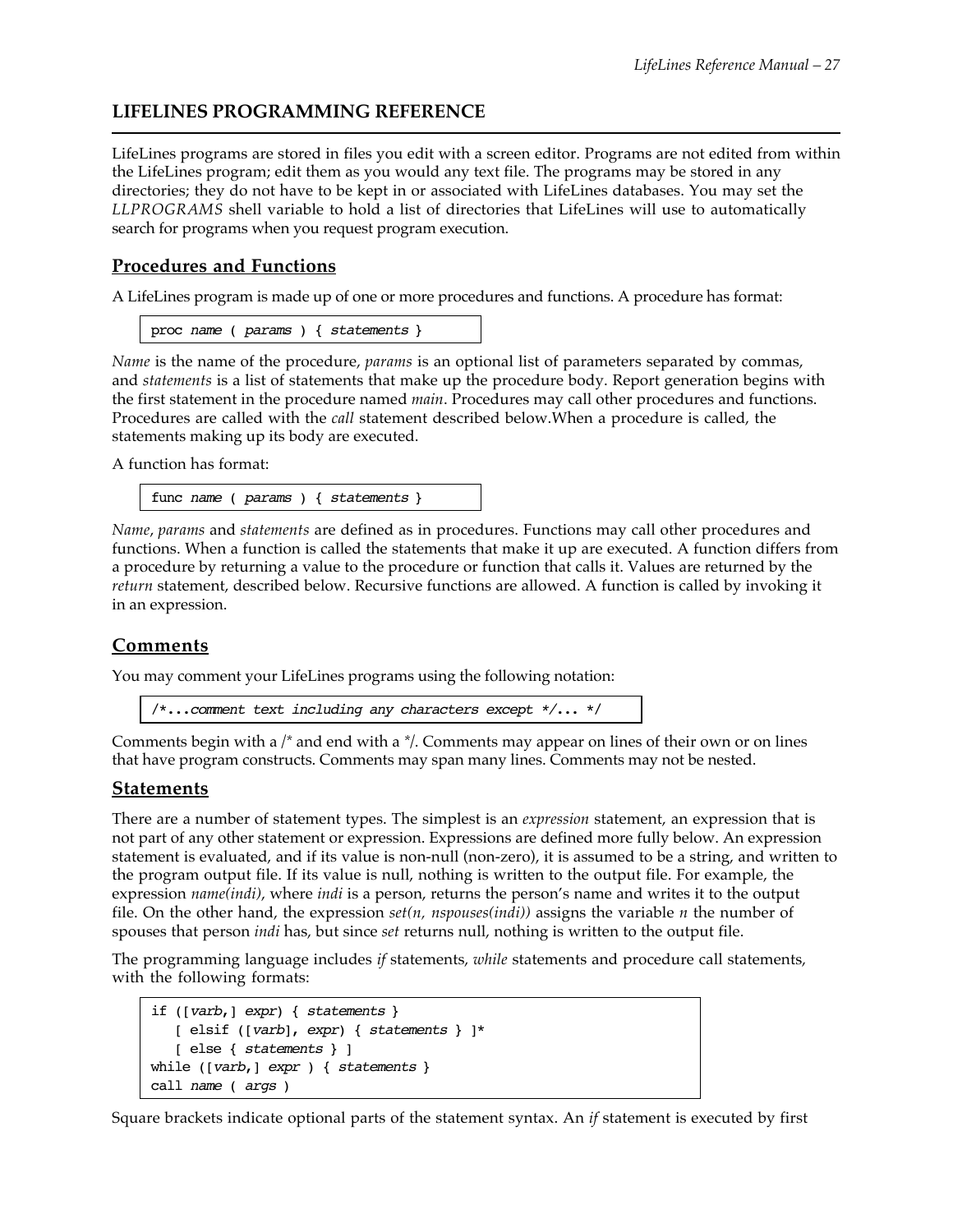evaluating the conditional expression in the *if* clause. If non-zero, the statements in the *if* clause are evaluated, and the rest of the *if* statement, if any, is ignored. If the value is zero, and there is an *elsif* clause following, the conditional in the *elsif* clause is evaluated, and if non-zero, the statements in that clause are executed. Conditionals are evaluated until one of them is non-zero, or until there are no more. If no conditional is non-zero, and if the *if* statement ends with an *else* clause, the statements in the *else* clause are executed. There are two forms of conditional expressions. If the conditional is a single expression, it is simply evaluated. If the conditional is a variable followed by an expression, the expression is evaluated and its value is assigned to the variable.

The *while* statement provides a looping mechanism. The conditional is evaluated, and if non-zero, the body of the loop is executed. After each iteration the expression is reevaluated; as long as it remains non-zero, the loop is repeated.

The call statement provides procedure calls. *Name* must match one of the procedures defined in the report program. *Args* is a list of argument expressions separated by commas. Recursion is allowed. When a call is executed, the values of its arguments are evaluated and used to initialize the procedure's parameters. The procedure is then executed. When the procedure completes, execution resumes with the first item after the call.

The report language also includes the following statement types:

| include(string)       |  |
|-----------------------|--|
| qlobal( <i>varb</i> ) |  |
| set(varb, expr)       |  |
| continue()            |  |
| break()               |  |
| return([expr])        |  |

The *include* statement includes the contents of another file into the current file; its string expression is the name of another LifeLines program file. It is described in more detail below. The *global* statement must be used *outside* the scope of any procedure or function; it declares a variable to have global scope. The *set* statement is the *assignment* statement; the expression is evaluated, and its value is assigned to the variable. The *continue* statement jumps to the bottom of the current loop, but does not leave the loop. The *break* statement breaks out of the most closely nested loop. The *return* statement returns from the current procedure or function. Procedures have *return* statements without expressions; functions have *return* statements with expressions. None of these statements return a value, so none has a direct effect on program output.

In addition to these conventional statements, the report generator provides other iterator statements for looping through genealogical and other types of data. For example, the *children* statement iterates through the children of a family, the *spouses* statement iterates through the spouses of a person, and the *families* statement iterates through the families that a person is a spouse or parent in. These iterators and others are described in more detail later under the appropriate data types.

## **Expressions**

There are four types of expressions: *literals*, *integers*, *variables* and built-in or user defined *function calls*.

A *literal* is any string enclosed in double quotes; its value is itself. An *integer* is any integer constant; its value is itself. A *variable* is a named location that can be assigned different values during program execution. The value of a variable is the last value assigned to it. Variables do not have fixed type; at different times in a program, the same variable may be assigned data of completely different types. An identifier followed by comma-separated list of expressions enclosed in parentheses, is either a call to a built-in function or a call to a user-defined *function*.

## **Include Feature**

The LifeLines programming language provides an *include* feature. Using this feature one LifeLines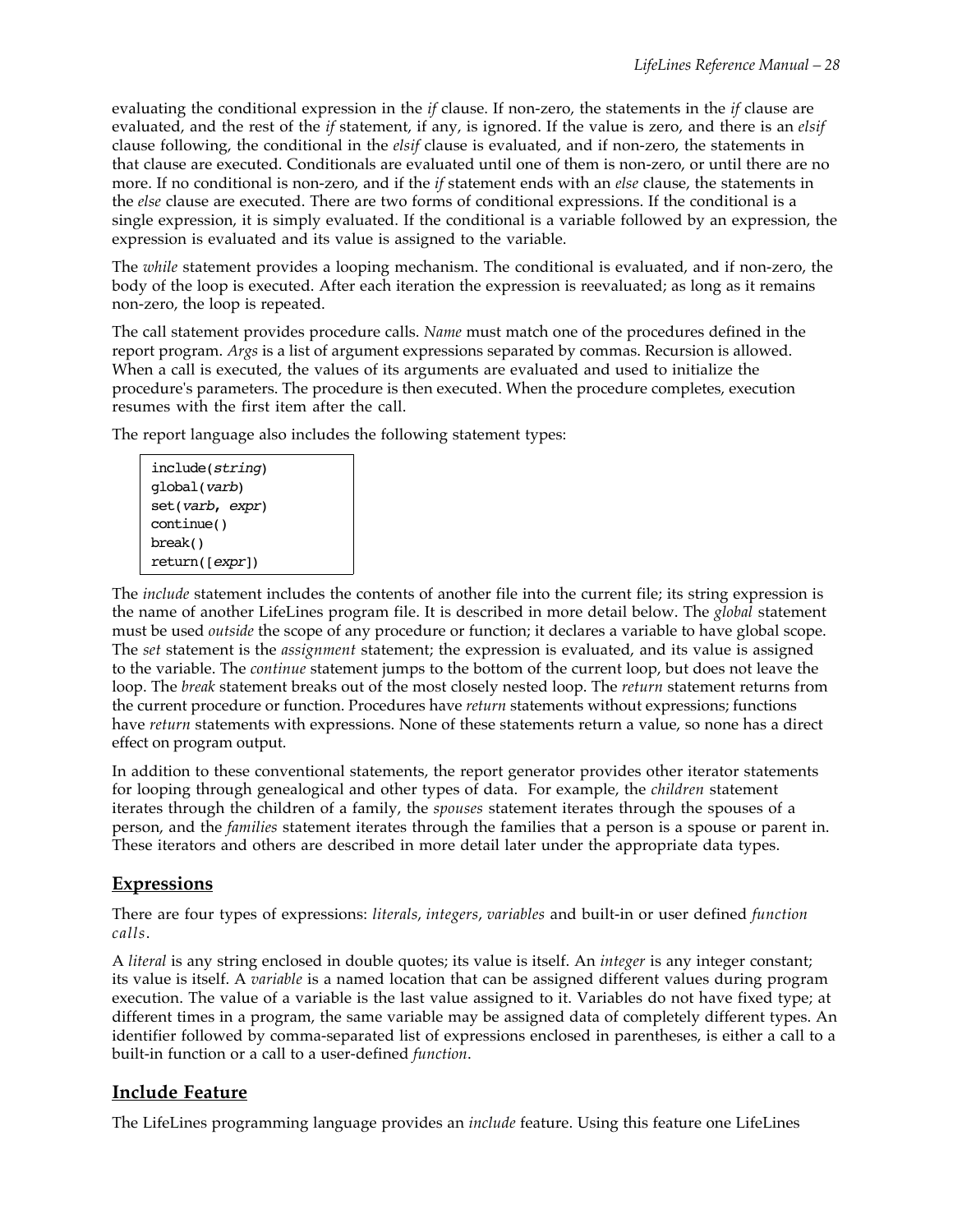program can refer to other LifeLines programs. This feature is provided by the include statement:

include(*string*)

where *string* is a quoted string that is the name of another LifeLines program file. When an include statement is encountered, the program that it refers to is read at that point, exactly as if the contents of included file had been in the body of the original file at that point. This allows you to create LifeLines program library files that can be used by many programs. Included files may in turn contain include statements, and so on to any depth. LifeLines will use the *LLPROGRAMS* shell variable, if set, to search for the include files.

## **Built-in Functions**

There is a long list of built-in functions, and this list will continue to grow for some time. The first subsection below describes the value types used in LifeLines programs; these are the types of variables, function parameters and function return values. In the remaining sections the built-in functions are separated into logical categories and described.

## **Value Types**

| union of all types                                                  |
|---------------------------------------------------------------------|
| integer (on most systems a 32-bit signed value)                     |
| boolean (0 represents <i>false</i> ; anything else represents true) |
| text string                                                         |
| arbitrary length list of any values                                 |
| keyed look-up table                                                 |
| person; reference to a GEDCOM INDI record                           |
| family; reference to a GEDCOM FAM record                            |
| arbitrary length set of persons                                     |
| GEDCOM node; reference to a line in a GEDCOM tree/record            |
| event; reference to substructure of nodes in a GEDCOM record        |
| type with no values                                                 |
|                                                                     |

In the summaries of built-in functions below, each function is shown with its argument types and its return type. The types are from the preceding list. Sometimes an argument to a built-in function must be a variable; when this is so its type is given as *XXX\_V*, where *XXX* is one of the types above. The built-ins do not check the types of their arguments. Variables can hold values of any type, though at any one time they will hold values of only one type. Note that *EVENT* is a subtype of *NODE*, and *BOOL* is a subtype of *INT*. Built-ins with type *VOID* actually return null (zero) values.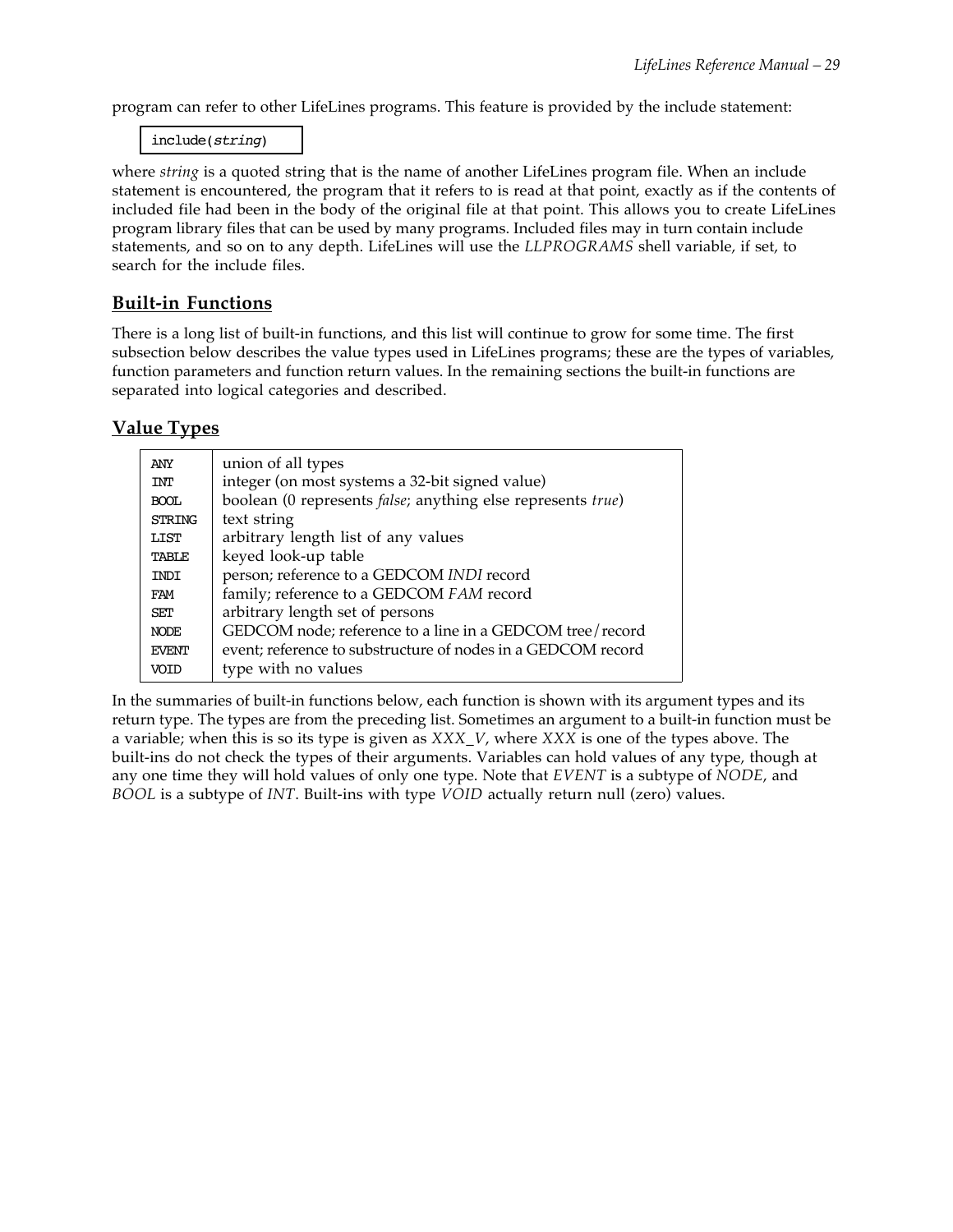## **Arithmetic and Logic Functions**

| INT $add(INT, INT[, INT]$ *)        | addition - two to 32 arguments       |
|-------------------------------------|--------------------------------------|
| $INT \text{sub(TNT, INT)}$          | subtraction                          |
| INT $mul(INT, INT[, INT]$ *)        | multiplication - two to 32 arguments |
| INT $div(INT, INT)$                 | division                             |
| INT mod(INT, INT)                   | modulus (remainder)                  |
| $INT \exp(INT, INT)$                | exponentiation                       |
| INT <sub>neg</sub> (INT)            | integer negation                     |
| VOID incr(INT V)                    | increment variable by one            |
| VOID decr(INT V)                    | decrement variable by one            |
| BOOL and $(BOOL, BOOL   JBOOL   *)$ | logical and - two to 32 arguments    |
| BOOL $or(BOOL, BOOL   BOOL ^*)$     | logical or - two to 32 arguments     |
| BOOL not (BOOL)                     | logical not                          |
| $BOOL$ eq( $ANY$ , $ANY$ )          | equality (not strings)               |
| BOOL ne(ANY, ANY)                   | non-equality                         |
| BOOL 1t(ANY, ANY)                   | less than                            |
| BOOL qt(ANY, ANY)                   | greater than                         |
| BOOL le(ANY, ANY)                   | less than or equal                   |
| $BOOL$ qe( $ANY$ , $ANY$ )          | greater than or equal                |

*Add*, *sub*, *mul* and *div* do integer arithmetic. Functions *add* and *mul* can have two to 32 arguments; the sum or product of the full set of arguments is computed. Functions *sub* and *div* have two arguments each; *sub* subtracts its second argument from its first, and *div* divides its first argument by its second. The *mod* function returns the remainder after dividing the first parameter by the second. If the second argument to *div* or *mod* is zero, these functions return 0 and generate a run time error. *Exp* performs integer exponentiation. *Neg* negates its argument.

*Incr* and *decr* increment by one and decrement by one, respectively, the value of a variable. The argument to both functions must be a variable.

*And* and *or* do logical operations. Both functions take two to 32 arguments. All arguments are and'ed or or'ed together, respectively. The arguments are evaluated from left to right, but only up to the point where the final value of the function becomes known. *Not* does the logical not operation.

*Eq*, *ne*, *lt*, *le*, *gt* and *ge* evaluate the six ordering relationships between two integers.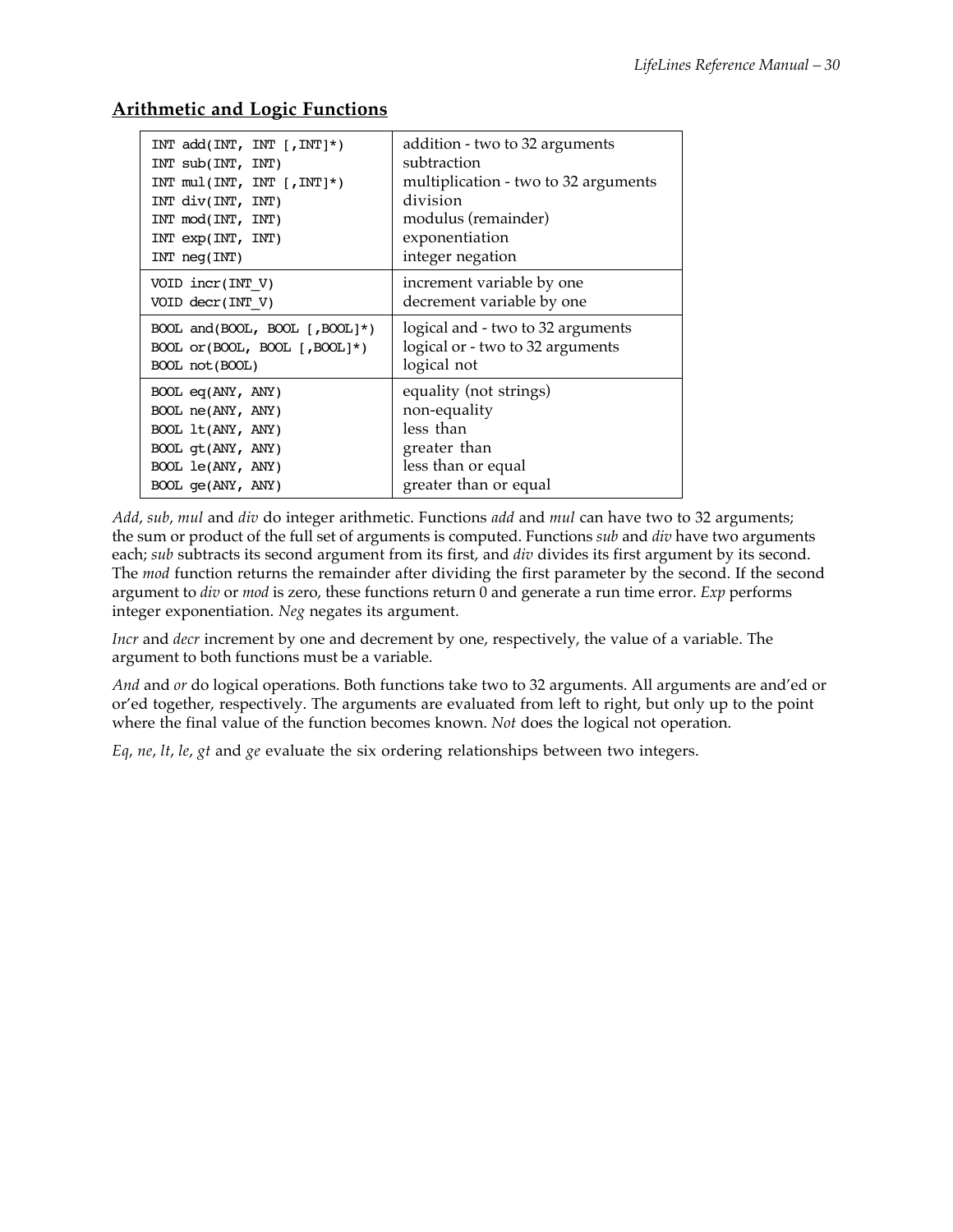| STRING name(INDI [, BOOL])             | default name of                          |
|----------------------------------------|------------------------------------------|
| STRING fullname(INDI, BOOL, BOOL, INT) | many name forms of                       |
| STRING surname(INDI)                   | surname of                               |
| STRING givens (INDI)                   | given names of                           |
| STRING trimname(INDI, INT)             | trimmed name of                          |
| EVENT birth(INDI)                      | first birth event of                     |
| EVENT death(INDI)                      | first death event of                     |
| EVENT baptism(INDI)                    | first baptism event of                   |
| EVENT burial(INDI)                     | first burial event of                    |
| INDI father(INDI)                      | first father of                          |
| INDI mother(INDI)                      | first mother of                          |
| INDI nextsib(INDI)                     | next (younger) sibling of                |
| INDI prevsib(INDI)                     | previous (older) sibling of              |
| STRING Sex(INDI)                       | sex of                                   |
| BOOL male(INDI)                        | male predicate                           |
| BOOL female(INDI)                      | female predicate                         |
| STRING pn(INDI, INT)                   | pronoun referring to                     |
| INT nspouses (INDI)                    | number of spouses of                     |
| INT nfamilies(INDI)                    | number of families (as spouse/parent) of |
| FAM parents (INDI)                     | first parents' family of                 |
| STRING title(INDI)                     | first title of                           |
| STRING key(INDI   FAM [, BOOL])        | internal key of (work for families also) |
| STRING soundex(INDI)                   | SOUNDEX code of                          |
| NODE inode(INDI)                       | root GEDCOM node of                      |
| NODE root(INDI)                        | root GEDCOM node of                      |
| INDI indi(STRING)                      | find person with key value               |
| INDI firstindi()                       | first person in database in key order    |
| INDI nextindi(INDI)                    | next person in database in key order     |
| INDI previndi(INDI)                    | previous person in database in key order |
| spouses (INDI, INDI, FAM, INT) $\{\}$  | loop through all spouses of              |
| families (INDI, FAM, INDI, INT) { }    | loop through all families (as spouse) of |
| forindi (INDI, INT) $\{ \}$            | loop through all persons in database     |

#### **Person Functions**

These functions take a person as a parameter and return information about him or her.

*Name* returns the default name of a person; this is the name found on the first *1 NAME* line in the person's record; the slashes are removed and the surname is made all capitals; *name* can take an optional second parameter – if it is *true* the function acts as described above; if *false*, the surname is kept exactly as it is in the record.

*Fullname* returns the name of a person in a variety of formats. If the second parameter is *true* the surname is shown in upper case; otherwise the surname is as in the record. If the third parameter is *true* the parts of the name are shown in the order as found in the record; otherwise the surname is given first, followed by a comma, followed by the other name parts. The fourth parameter specifies the maximum length field that can be used to show the name; various conversions occur if it is necessary to shorten the name to fit this length.

*Surname* returns the surname of the person, as found in the first *1 NAME* line; the slashes are removed. *Givens* returns the given names of the person in the same order and format as found in the first *1 NAME* line of the record. *Trimname* returns the default name of the person trimmed to the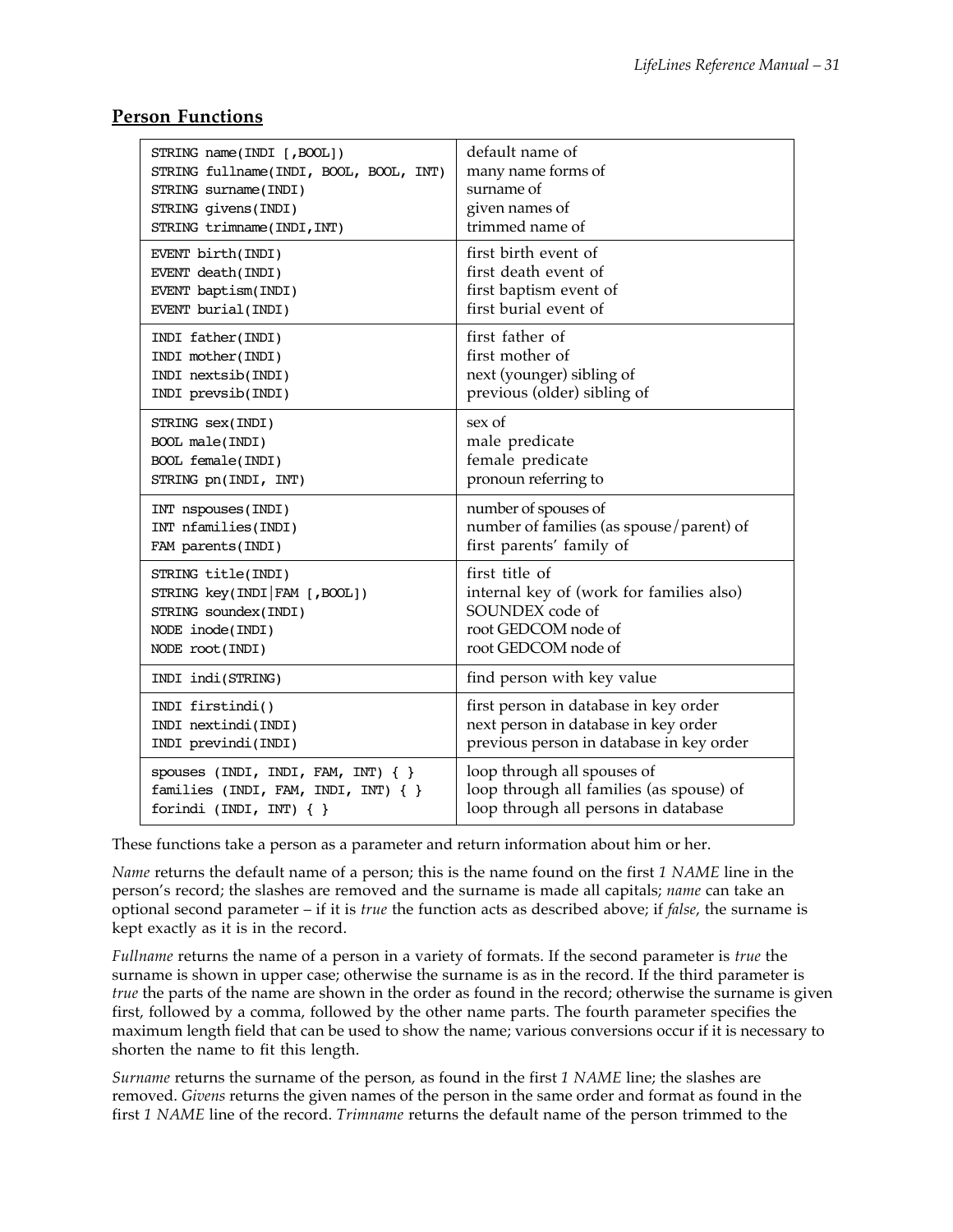maximum character length given in the second variable.

*Birth*, *death*, *baptism* and *burial* return the first birth, death, baptism and burial event in the person's record, respectively. An event is a level 1 GEDCOM node. If there is no matching event these functions return *null*.

*Father*, *mother*, *nextsib* and *prevsib* return the father, mother, next younger sibling and next older sibling of the person, respectively. If the person has more than one father (mother) the *father* (*mother*) function returns the first one. These functions return *null* if there is no person in the role.

*Sex* returns the person's sex as the string *M* if the person is male, *F* if the person is female, or *U* if the sex of the person is not known. *Male* and *female* return *true* if the person is male or female, respectively, or *false* if not.

*Pn* generates pronouns, useful when generating English text; the second parameter selects the type of pronoun:

| ŋ | He/She  |
|---|---------|
| 1 | he/she  |
| 2 | His/Her |
| 3 | his/her |
|   | him/her |
|   |         |

*Nspouses* returns the number of spouses the person has in the database, and *nfamilies* returns the number of families the person is a parent/spouse in; these two values are not necessarily the same. *Parents* returns the first family that the person is a child in.

*Title* returns the value of the first *1 TITL* line in the record. *Key* returns the key value of a person or family; it there is a second parameter and it is non-null, the leading *I* or *F* will be stripped. *Soundex* returns the Soundex code of the person.

*Root* and *Inode* return the root node of the person's GEDCOM node tree. Note that an *INDI* value is not a *NODE* value. If you want to process the nodes within a person node tree, you must first use the *root* or *inode* function to get the root of the person node tree. *Root* and *inode* are synonyms.

*Indi* returns the person who's key is passed as an argument; if no person has the key *indi* returns *null*.

*Firstindi*, *nextindi* and *previndi* allow you to iterate through all persons in the database. *Firstindi* returns the first person in the database in key order. *Nextindi* returns the next person after the argument person in key order. *Previndi* returns the previous person before the argument person in key order.

*Spouses* is an iterator that loops through each spouse a person has. The first argument is a person. The second argument is a person variable that iterates through the first person's spouses. The third argument is a family variable that iterates through the families the person and each spouse are in. The fourth argument is an integer variable that counts the iterations.

*Families* is an iterator that loops through the families a person was a spouse/parent in. The first argument is a person. The second argument is a family variable that iterates through the families the first person was a spouse/parent in. The third argument iterates through the spouses from the families; if there is no spouse in a particular family, the variable is set to *null* for that iteration. The fourth argument is an integer variable that counts the iterations.

*Forindi* is an iterator that loops through every person in the database in ascending key order. Its first parameter is a variable that iterates through the persons; its second parameter is an integer counter variable that counts the persons starting at one.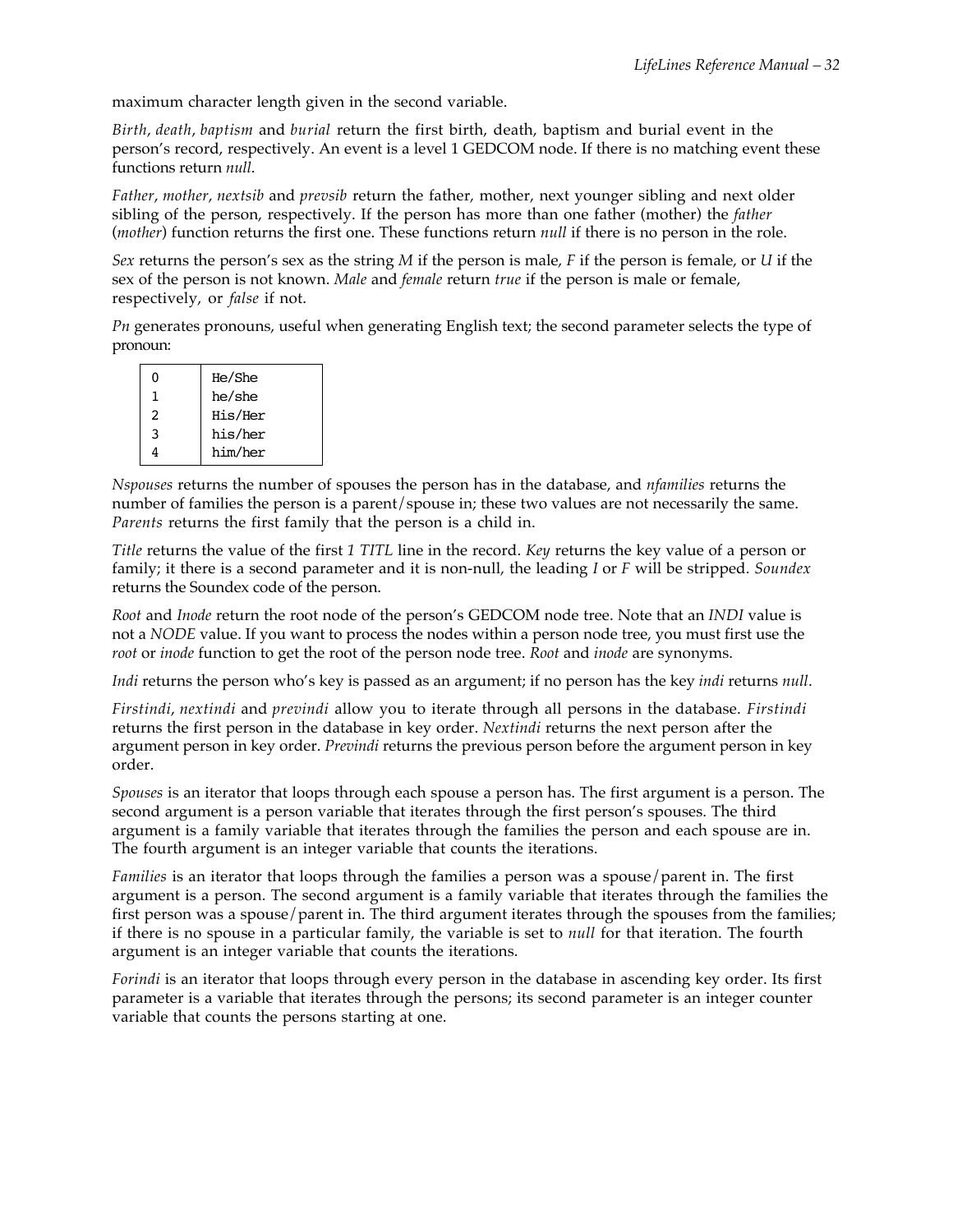## **Family Functions**

| EVENT marriage(FAM)                  | first marriage event of                  |
|--------------------------------------|------------------------------------------|
| INDI husband(FAM)                    | first husband/father of                  |
| INDI wife(FAM)                       | first wife/mother of                     |
| INT nchildren(FAM)                   | number of children in                    |
| INDI firstchild(FAM)                 | first child of                           |
| INDI lastchild(FAM)                  | last child of                            |
| STRING key(FAM INDI [, BOOL])        | internal key of (works for persons also) |
| NODE fnode(FAM)                      | root GEDCOM node of                      |
| NODE root(FAM)                       | root GEDCOM node of                      |
| FAM fam(STRING)                      | find family from key                     |
| FAM firstfam()                       | first family in database in key order    |
| FAM nextfam(FAM)                     | next family in database in key order     |
| FAM prevfam(FAM)                     | previous family in database in key order |
| children (FAM, INDI V, INT V) $\{\}$ | loop through children of family          |
| forfam (FAM V, INT V) $\{ \}$        | loop through all families in database    |

These functions take a family as an argument and return information about it.

*Marriage* returns the first marriage event found in the family record, if any; it returns *null* if there is no marriage event.

*Husband* returns the first husband/father of the family, if any; and *wife* returns the first wife/mother of the family, if any. Each returns *null* if the requested person is not in the family.

*Nchildren* returns the number of children in the family.

*Firstchild* and *lastchild* return the first child and last child in a family, respectively.

*Key* was described in the section on person functions.

*Root* and *fnode* return the root node of a family GEDCOM node tree. Note that a *FAM* value is not a *NODE* value. If you want to process the nodes within a family node tree, you must first use *root* or *fnode* function to get the root of the family node tree. *Root* and *fnode* are synonyms.

*Fam* returns the family who's key is passed as an argument; if no family has the key *fam* returns *null*.

*Firstfam*, *nextfam* and *prevfam* allow you to iterate through all families in the database. *Firstfam* returns the first family in the database in key order. *Nextfam* returns the next family after the argument family in key order. *Prevfam* returns the previous family before the argument family in key order.

*Children* is an iterator that loops through the children in a family. Its first parameter is a family expression; its second parameter is a variable that iterates through each child; its third parameter is an integer counter variable that counts the children starting at one. These two variables may be used within the loop body.

*Forfam* is an iterator that loops through every family in the database in ascending key order. Its first parameter is a variable that iterates through the families; its second parameter is an integer counter variable that counts the families starting at one.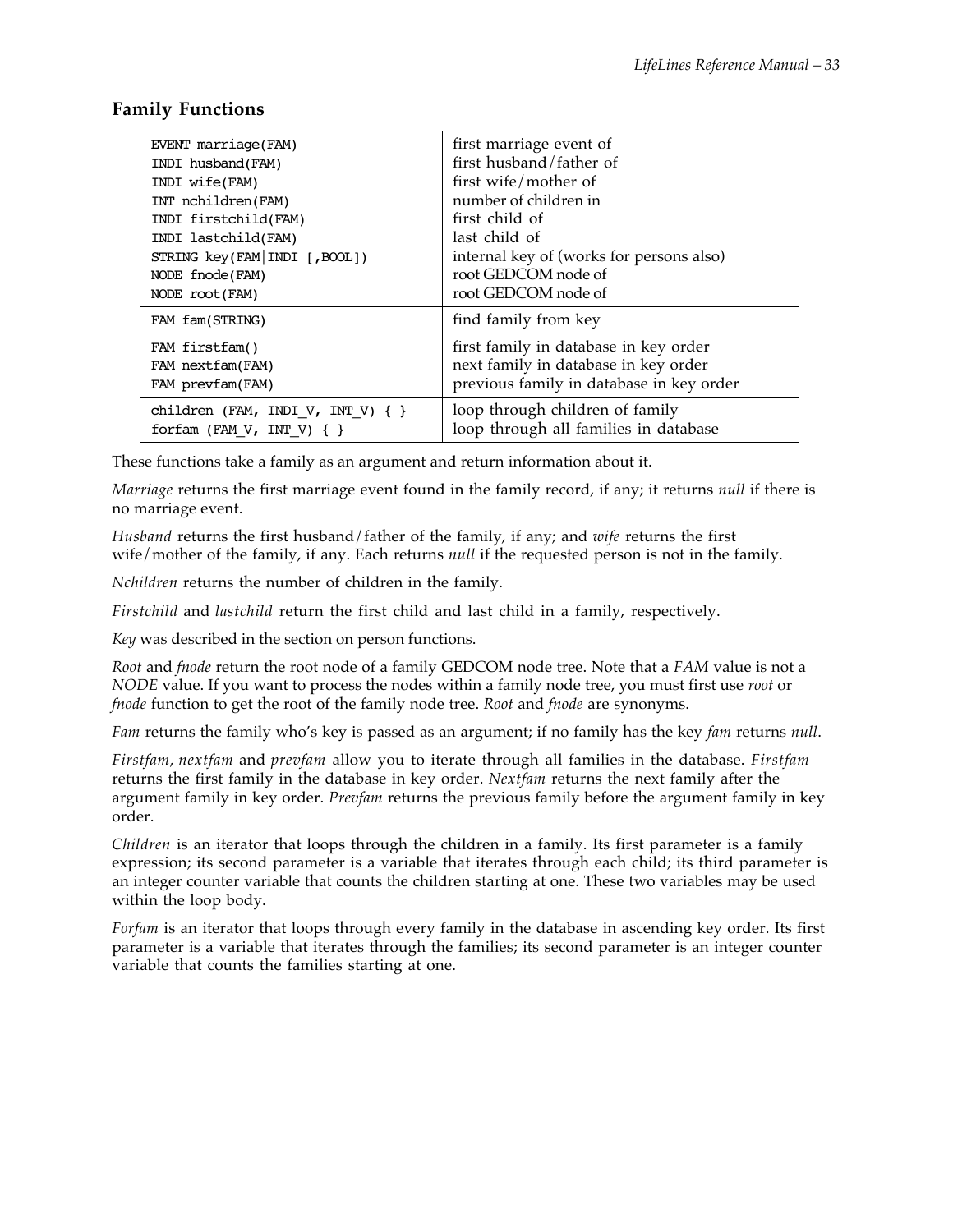## **List Functions**

| VOID list(LIST V)                     | declare a list                       |
|---------------------------------------|--------------------------------------|
| BOOL empty(LIST)                      | check if list is empty               |
| INT length(LIST)                      | length of list                       |
| VOID enqueue(LIST, ANY)               | enqueue element on list              |
| ANY dequeue(LIST)                     | dequeue and return element from list |
| VOID requeue(LIST, ANY)               | requeue an element on list           |
| VOID push(LIST, ANY)                  | push element on list                 |
| ANY pop(LIST)                         | pop and return element from list     |
| VOID setel(LIST, INT, ANY)            | array element assignment             |
| ANY getel(LIST, INT)                  | array element selection              |
| forlist (LIST, ANY V, INT V) $\{\ \}$ | loop through all elements of list    |

LifeLines provides general purpose lists that can be accessed as queues, stacks or arrays. A list must be declared with the *list* function before it can be used.

A list can have any number of elements. *Empty* returns *true* if the list has no elements and *false* otherwise. *Length* returns the length of the list. The only parameter to both is a list.

*Enqueue*, *dequeue* and *requeue* provide queue access to a list. *Enqueue* adds an element to the back of a queue, *dequeue* removes and returns the element from the front of a queue, and *requeue* adds an element to the front of a queue. The first parameter to all three is a list, and the second parameter to *enqueue* and *requeue* is the value to be added to the queue and can be any value.

*Push* and *pop* provide stack access to a list. *Push* pushes an element on the stack, and *pop* removes and returns the most recently pushed element from the stack. The first parameter to both is a list, and the second parameter to *push* is the value to be pushed on the stack and can be of any type.

*Setel* and *getel* provide array access to a list. *Setel* sets a value of an array element, and *getel* returns the value of an array element. The first parameter to both is a list; the second parameter to both is an integer index into the array; and the third parameter to *setel* is the value to assign to the array element and can be of any type. Array elements are indexed starting at one. Unassigned elements are assumed to be *null* (0). Arrays automatically grow in size to accommodate the largest index value that is used.

*Forlist* is an iterator that loops through the element in a list. Its first parameter is a *LIST* expression; its second parameter is a variable that iterates through the list elements; and its third parameter is an integer counter variable that counts the list elements starting at one.

## **Table Functions**

| VOID table(TABLE V)             | declare a table                    |
|---------------------------------|------------------------------------|
| VOID insert(TABLE, STRING, ANY) | insert entry in table              |
| ANY lookup(TABLE, STRING)       | lookup and return entry from table |

These functions provide general purpose, keyed tables. A table must be declared with the *table* function before it can be used.

*Insert* adds an object and its key to a table. Its first parameter is a table; the second parameter is the object's key; and the third parameter is the object itself. The key must be a string and the object can be any value. If there already is an object in the table with that key, the old object is replaced with the new.

*Lookup* retrieves an object from a table. Its first parameter is a table, and the second parameter is the object's key. The function returns the object with that key from the table; if there is no such object, *null* is returned.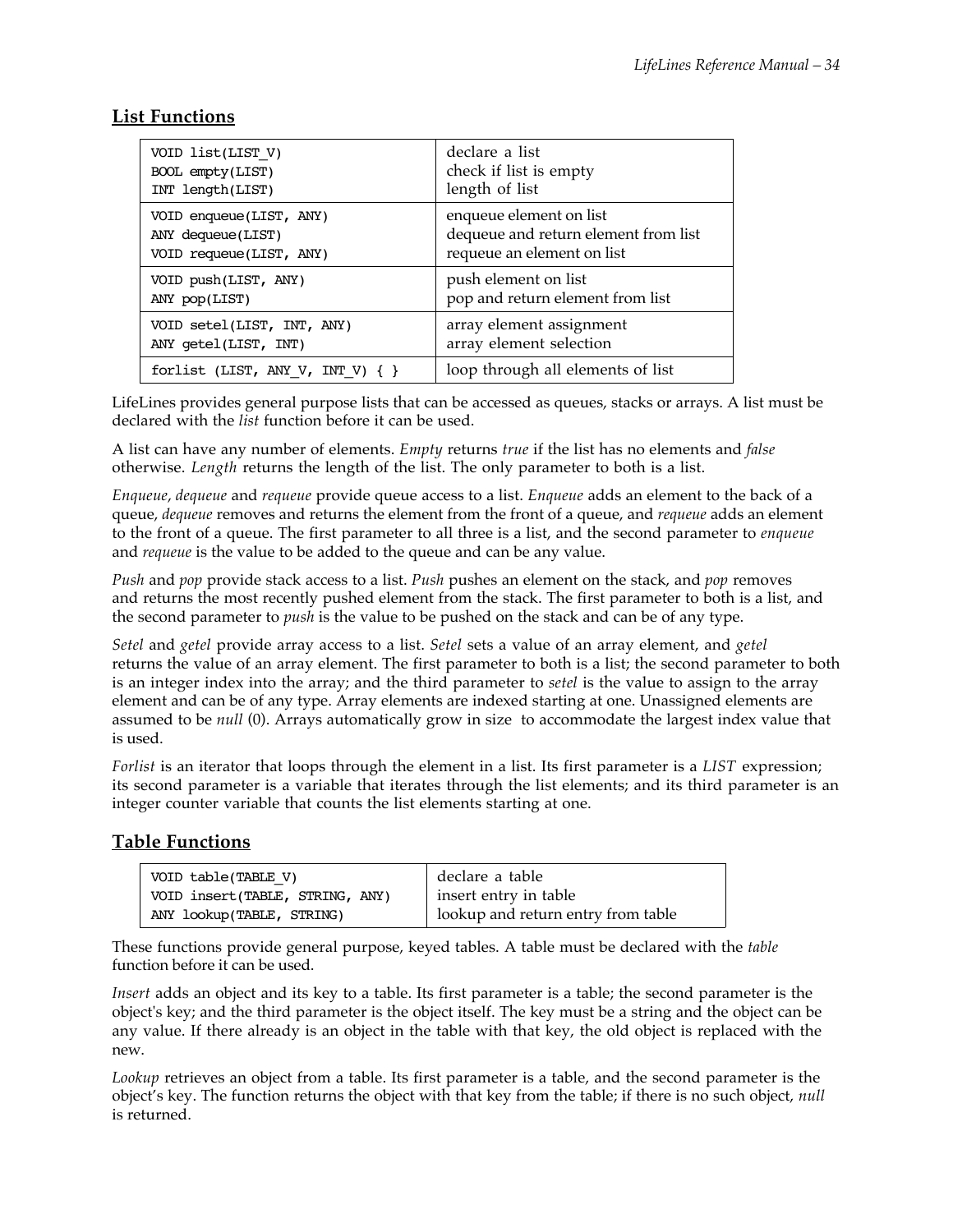## **GEDCOM Node Functions**

| STRING xref(NODE)                                                         | cross reference index of                                      |
|---------------------------------------------------------------------------|---------------------------------------------------------------|
| STRING tag(NODE)                                                          | tag of                                                        |
| STRING value(NODE)                                                        | value of                                                      |
| NODE parent (NODE)                                                        | parent node of                                                |
| NODE child(NODE)                                                          | first child of                                                |
| NODE sibling(NODE)                                                        | next sibling of                                               |
| NODE savenode(NODE)                                                       | copy a node structure                                         |
| fornodes (NODE, NODE V) $\{ \}$<br>traverse (NODE, NODE V, INT V) $\{ \}$ | loop through child nodes<br>loop through all descendent nodes |

These functions provide access to the components of a GEDCOM node. All take a GEDCOM node as their only parameter, and each returns a different value associated with the node.

*Xref* returns the cross reference index of the node, if any; *tag* returns the tag of the node; and *value* returns the value of the node, if any. If there is no cross reference, *xref* returns *null*; if there is no value, *value* returns *null*.

*Parent* returns the parent node of the node, if any; *child* returns the first child node of the node, if any; and *sibling* returns the next sibling node of the node, if any. Whenever there is no such related node, these functions return *null*. These three functions allow simple navigation through a GEDCOM node tree.

*Savenode* makes a copy of the node, and the substructure of nodes below the node, that is passed to it. Beware: the memory used to make the copy is never returned to the system.

*Fornodes* is an iterator that loops through the child nodes of a GEDCOM node. Its first argument is a node expression, and its second parameter is a variable that iterates through each direct child node of the first node.

*Traverse* is an iterator providing a general method for traversing GEDCOM trees. Its first parameter is a node expression; its second parameter is a variable that iterates over every node under the first node in a top down, left to right manner; and its third parameter is a variable that is set to the level of the current node in the iteration.

#### STRING date(EVENT) STRING place(EVENT) STRING year(EVENT) STRING long(EVENT) STRING short(EVENT) EVENT gettoday() date of, value of first *DATE* line place of, value of first *PLAC* line year or, 1st string of 3–4 digits in 1st *DATE* line date and place, values of 1st *DATE* and *PLAC* lines date and place of, abbreviated from returns the "event" of the current date VOID dayformat(INT) VOID monthformat(INT) VOID dateformat(INT) STRING stddate(EVENT) set day format for stddate calls set month format for stddate calls set date format for stddate calls date of, in current format

## **Event and Date Functions**

These functions extract information about the dates and places of events.

*Date* returns the value of the first *DATE* line in an event, a node in a GEDCOM record tree. *Date* finds the first *DATE* line one level deeper than the event node. *Place* returns the value of the first *PLAC* line in an event. *Year* returns the first three or four digit number in the value of the first *DATE* line in an event; this number is assumed to be the year of the event.

*Long* returns the verbatim values of the first *DATE* and *PLAC* lines in an event, catenated together and separated by a comma. *Short* abbreviates information from the first *DATE* and *PLAC* lines,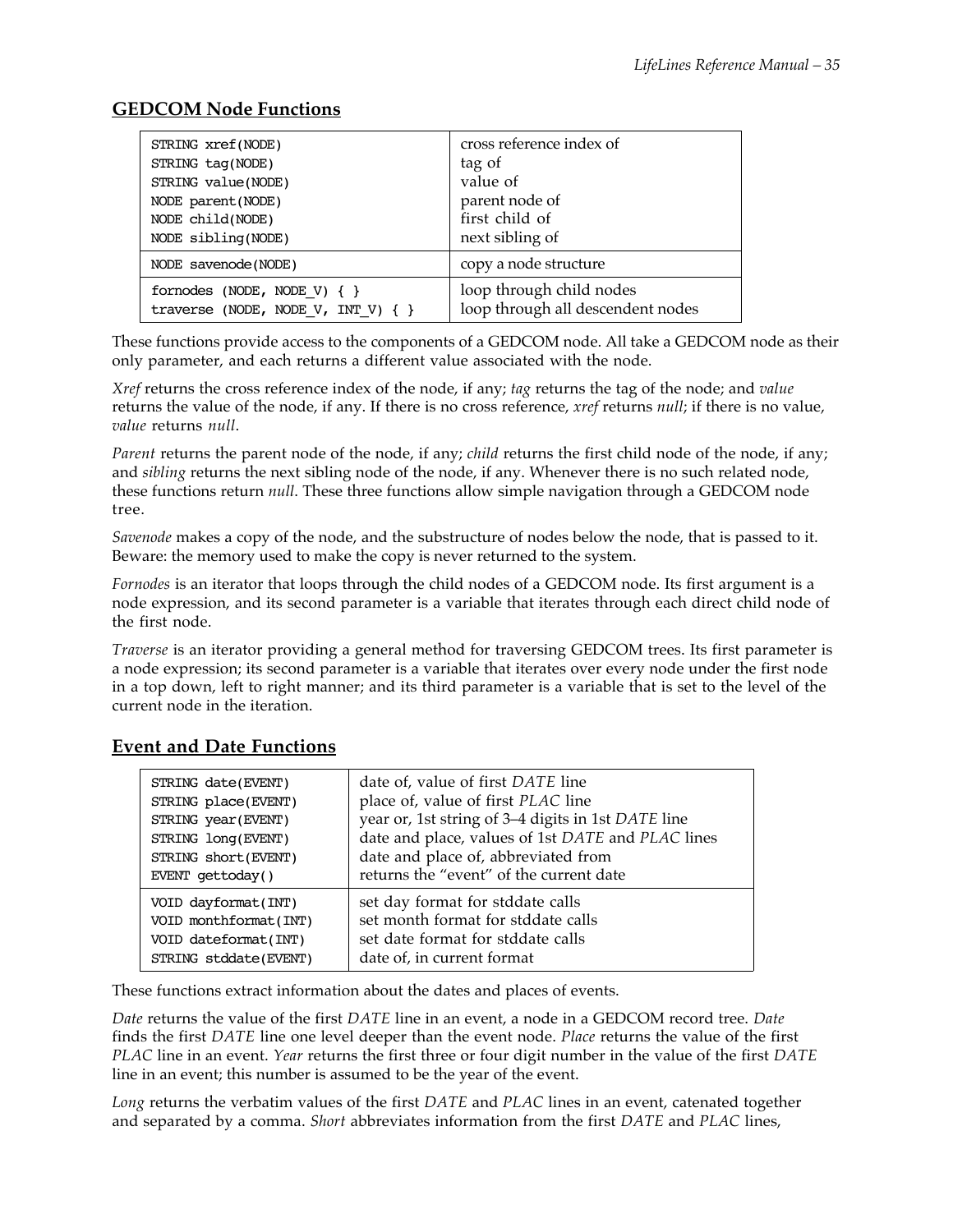catenates the shortened information together with a comma separator and returns it. An abbreviated date is its year; an abbreviated place is the last component in the value, further abbreviated if the component has an entry in the place abbreviation table.

*Gettoday* creates an event that has today's date in the *DATE* line.

The last four functions are used to format dates in a variety of ways. *Dayformat*, *monthformat*, and *dateformat* select style options for formatting the day, month, and overall date structure; *stddate* returns dates in the selected style. The day format codes passed to *dayformat* are:

0 1 2 leave space before single digit days use leading 0 before single digit days

no space or leading 0 before single digit days

The month format codes passed to *monthformat* are:

| $\mathbf{0}$ | number with space before single digit months            |
|--------------|---------------------------------------------------------|
| 1            | number with leading zero before single digit months     |
| 2            | number with no space or zero before single digit months |
| 3            | upper case abbreviation (eg, JAN, FEB)                  |
| 4            | capitalized abbreviation (eg, Jan, Feb)                 |
| 5            | upper case full word (eg, JANUARY, FEBRUARY)            |
| 6            | capitalized full word (eg, January, February)           |
|              |                                                         |

The full date formats passed to *stddate* are:

|   | da mo yr  | 6  | modayr   |
|---|-----------|----|----------|
|   | mo da, yr |    | damoyr   |
| 2 | mo/da/yr  | 8  | yr mo da |
| 3 | da/mol/yr | 9  | yr/mo/da |
| 4 | mo-da-yr  | 10 | yr-mo-da |
| 5 | da-mo-yr  | 11 | yrmoda   |

## **Value Extraction Functions**

| VOID extractdate(NODE, INT V, INT V, INT V)       | extract a date  |
|---------------------------------------------------|-----------------|
| VOID extractnames (NODE, LIST V, INT V, INT V)    | extract a name  |
| VOID extractplaces(NODE, LIST V, INT V)           | extract a place |
| VOID extracttokens(STRING, LIST V, INT V, STRING) | extract tokens  |

Value extraction functions read the values of certain lines and return those values in extracted form.

*Extractdate* extracts date values from either an event node or *DATE* node. The first parameter must be a node; if its tag is *DATE*, the date is extracted from the value of that node; if its tag is not *DATE*, the date is extracted from the first *DATE* line one level below the argument node. The remaining three arguments are variables. The first is assigned the integer value of the extracted day; the second is assigned the integer value of the extracted month; and the third is assigned the integer value of the extracted year.

*Extractnames* extracts name components from a *NAME* line. Its first argument is either an *INDI* or a *NAME* node. If it is a *NAME* line, the components are extracted from the value of that node; if it is an *INDI* line, the components are extracted from the value of the first *NAME* line in the person record. The second argument is a list that will hold the extracted components. The third argument is an integer variable that is set to the number of extracted components. The fourth argument is a variable that is set to the index (starting at one) of the surname component; the / characters are removed from around the surname component. If there is no surname this argument variable is set to zero.

*Extractplaces* extracts place components from a *PLAC* node. The first argument is a node; if its tag is *PLAC*, the places are extracted from the value of the node; if its tag is not *PLAC*, places are extracted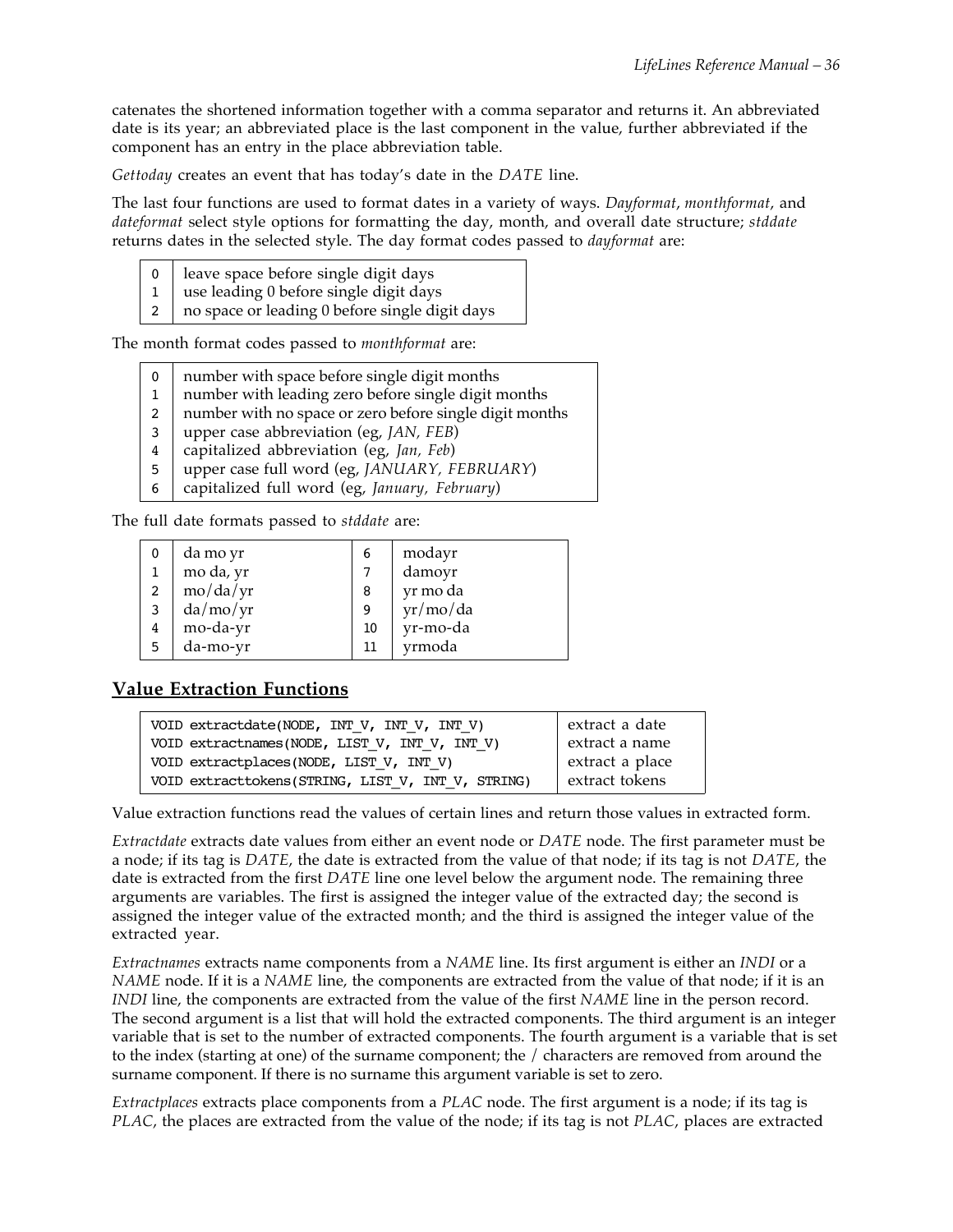from the first *PLAC* line one level below the argument node. The second parameter is a list that will hold the extracted components. The third argument is an integer variable that is set to the number of extracted components. Place components are defined by the comma-separated portions of the *PLAC* value; leading and trailing white space is removed from the components, while all internal white space is retained.

*Extracttokens* extracts tokens from a string and places them in a list. The first argument is the string to extract tokens from. The second argument is the list to hold the tokens. The third argument is an integer variable that is set to the number of tokens extracted. The fourth parameter is the string of deliminater characters that *extracttokens* uses to break the input string into tokens.

#### **User Interaction Functions**

| VOID getindi(INDI V [,STRING])    | identify person through user interface            |
|-----------------------------------|---------------------------------------------------|
| VOID getindiset(SET V [, STRING]) | identify set of persons through user interface    |
| VOID getfam(FAM V)                | identify family through user interface            |
| VOID getint(INT V [, STRING])     | get integer through user interface                |
| VOID getstr(STRING V [,STRING])   | get string through user interface                 |
| INDI choosechild(INDI FAM)        | select child of person/family thru user interface |
| FAM choosefam(INDI)               | select family person is in as spouse              |
| INDI chooseindi(SET)              | select person from set of persons                 |
| INDI choosespouse(INDI)           | select spouse of person                           |
| SET choosesubset (SET)            | select a subset of persons from set of persons    |
| INT menuchoose(LIST [, STRING])   | select from a list of options                     |

These functions interact with the user to get information needed by the program.

*Getindi* asks the user to identify a person. The first argument is a variable that is set to the person. The second is an optional string to use as a prompt. *Getindiset* asks the user to identify a set of persons. *Getfam* asks the user identify a family. *Getint* and *getstr* ask the user enter an integer and string, respectively.

*Choosechild* asks the user select a child of a family or person; its single argument is a person or family; it return the child. *Choosefam* has the user select a family that a person is in as a spouse; its argument is a person; it returns the family. *Chooseindi* has the user select one person from a set of persons; its argument in a set of persons; it returns the chosen person. *Choosespouse* has the user select a spouse of a person; its argument is a person; it returns the chosen spouse. *Choosesubset* has the user select a subset of persons from a set of persons; its argument is the chosen subset.

*Menuchoose* allows the user to select from an arbitrary menu. The first argument is a list of strings making up the items in the menu; the second, optional argument is a prompt string for the menu; *menuchoose* returns the integer index of the item selected by the user; if the user doesn't select an item, zero is return.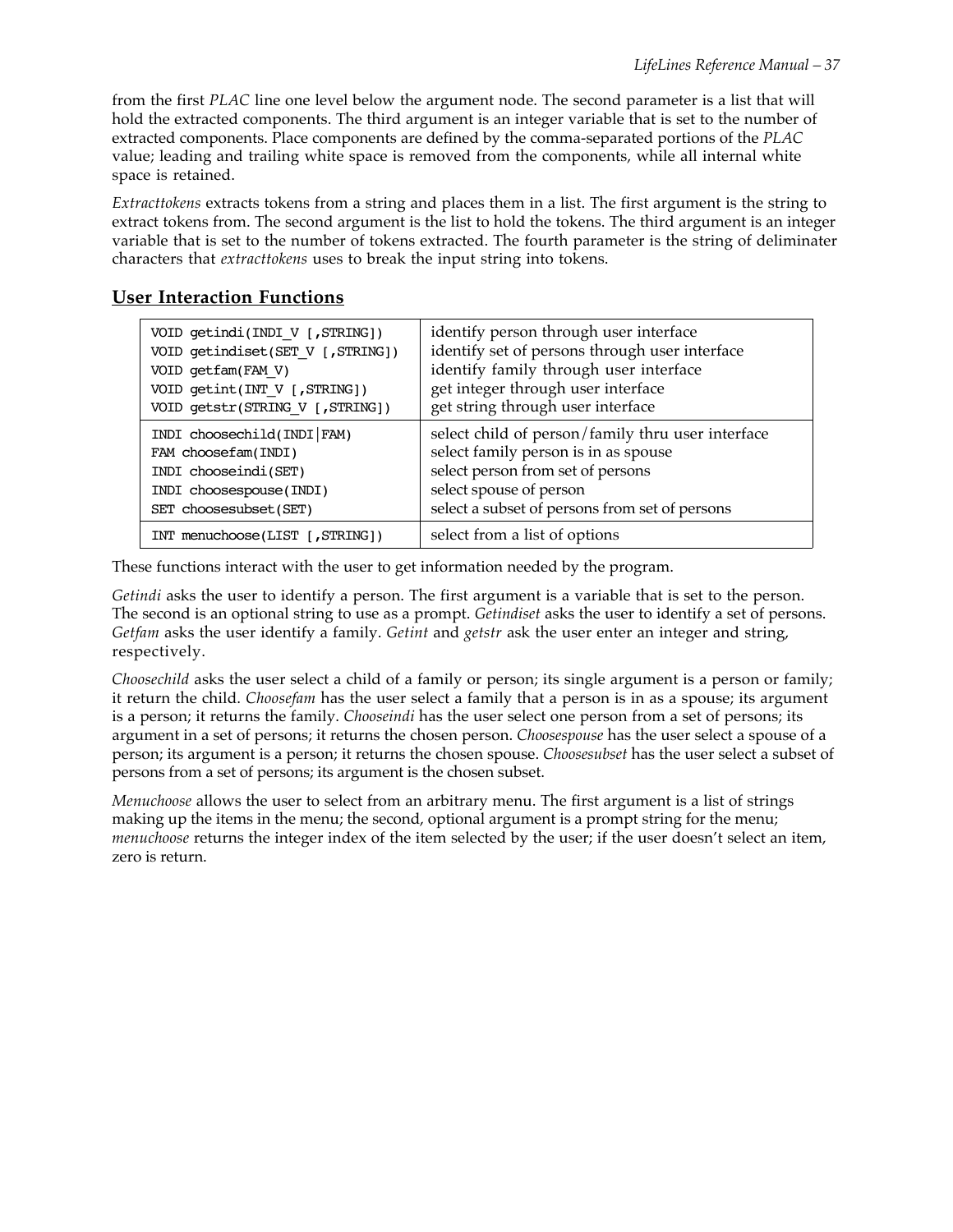## **String Functions**

| STRING lower(STRING)                 | convert to lower case                     |
|--------------------------------------|-------------------------------------------|
| STRING upper (STRING)                | convert to upper case                     |
| STRING capitalize(STRING)            | capitalize first letter                   |
| STRING trim(STRING, INT)             | trim to length                            |
| STRING rjustify(STRING, INT)         | right justify in field                    |
| STRING save(STRING)                  | save and return copy of string            |
| STRING strsave(STRING)               | same as save function                     |
| STRING concat(STRING [, STRING]+)    | catenate two strings                      |
| STRING strconcat(STRING [, STRING]+) | catenate two strings                      |
| INT strlen(STRING)                   | number of characters in string            |
| STRING substring(STRING, INT, INT)   | substring function                        |
| INT index(STRING, STRING, INT)       | index function                            |
| STRING d(INT)                        | number as decimal string                  |
| STRING card(INT)                     | number in cardinal form (one, two, )      |
| STRING ord(INT)                      | number in ordinal form (first, second, )  |
| STRING alpha(INT)                    | convert number to Latin letter $(a, b, )$ |
| STRING roman(INT)                    | number in Roman numeral form $(i, ii, )$  |
| STRING strsoundex(STRING)            | find SOUNDEX value of arbitrary string    |
| INT strtoint(STRING)                 | convert numeric string to integer         |
| INT atoi(STRING                      | convert numeric string to integer         |
| INT strcmp(STRING, STRING)           | general string compare                    |
| BOOL eqstr(STRING, STRING)           | compare strings for equality              |
| BOOL nestr(STRING, STRING)           | compare strings for inequality            |

These functions provide string handling. Many of them use an approach to memory management chosen to minimize memory use. A function using this approach constructs its output string in its own string buffer, reusing that buffer each time it is called. When a function using this approach returns a string value it returns its buffer. In consequence the strings returned by these functions must be either used or saved before the function is called again.

*Lower* and *upper* convert the letters in their arguments to lower or upper case, respectively. *Capitalize* converts the first character of the argument, if it is a letter, to upper case. *Lower* and *upper* use the buffer return method; *capitalize* operates on and returns it argument.

*Trim* shortens a string to the length specified by the second parameter. If the string is already of that length or shorter the string is not changed. *Rjustify* right justifies a string into another string of the length specified by the second parameter. If the original string is shorter than the justified string, blanks are inserted to the left of the original string; if the string is longer than the justified string, the original string is truncated on the right. *Trim* uses the buffer return method; *rjustify* creates and returns a new string.

*Save* creates a copy of the argument string and returns it. This function is required because built-in functions that return strings use the buffer return method; if a string is to be used repeatedly or long after it is returned from a function, it should first be saved by using the *save* function. *Strsave* is the same function as *save*.

*Concat* and *strconcat* catenate strings and return the result. They are identical functions. They may take two to 32 string arguments; *null* arguments are allowed. The arguments are catenated together into a single, newly allocated string, which is returned.

*Strlen* returns the length of the string argument.

*Substring* returns a substring of the first argument string. The second and third arguments are the indices of the first and last characters in the argument string to use to form the substring. The indexes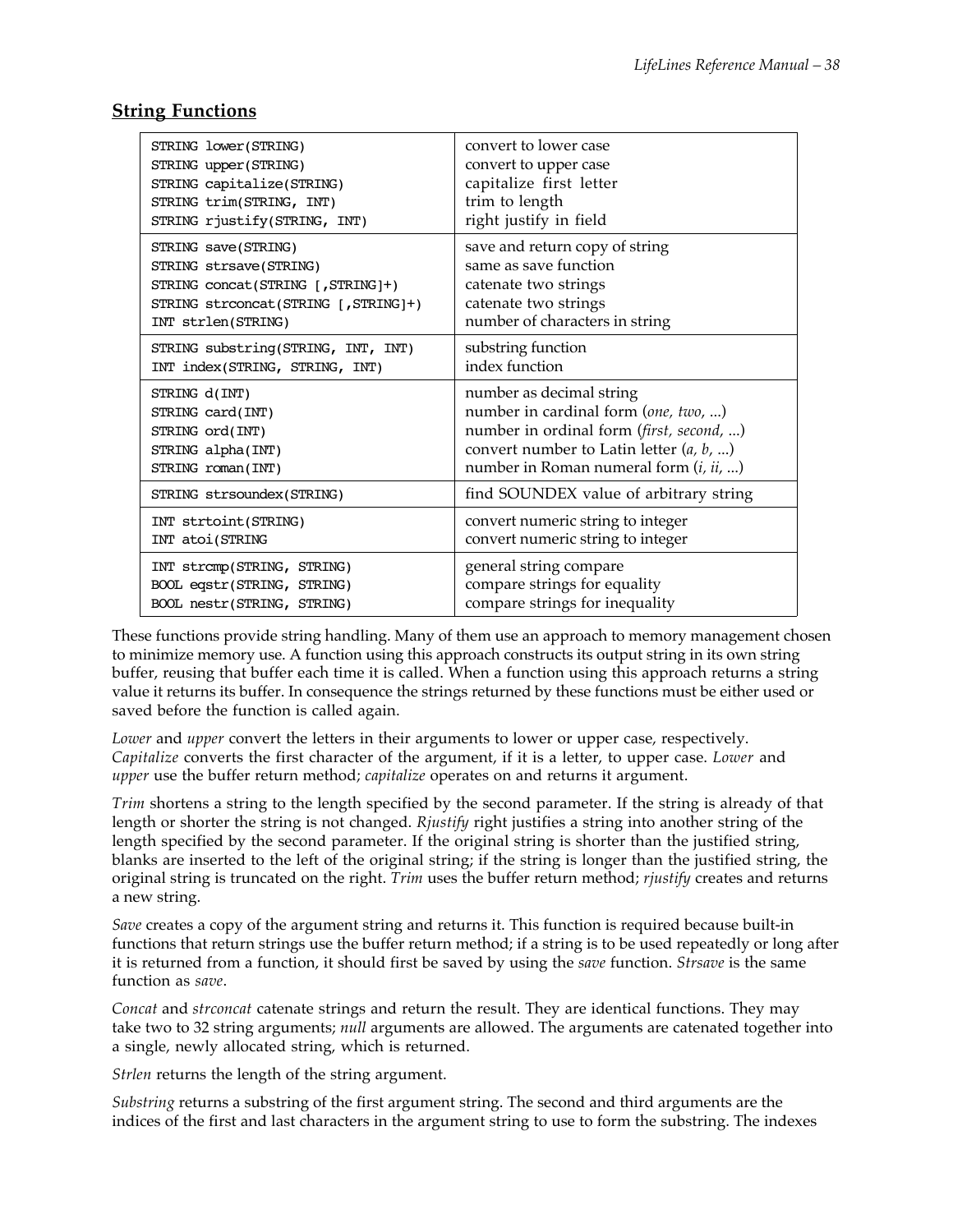are relative one. *Substring* uses the buffer return method.

*Index* returns the character index of the nth occurrence of a substring within a string. The index is the relative one character offset to the beginning of the substring. The first argument is the string; the second argument is the substring; and the third argument is the occurrence number.

*D*, *card*, *ord*, *alpha* and *roman* convert integers to strings. *D* converts an integer to a numeric string; *card* converts an integer to a cardinal number string (*eg*, *one*, *two*, *three*); *ord* converts an integer to an ordinal number (*eg*, *first*, *second*, *third*); *alpha* converts an integer to a letter (*eg*, *a*, *b*, *c*); and *roman* converts an integer to a Roman numeral (*eg*, *i*, *ii*, *iii*).

*Strsoundex* converts an arbitrary string to a SOUNDEX value. Non-ASCII text characters are ignored in the string.

*Strtoint* converts a numeric string to an integer. *Atoi* is identical to *strtoint*.

*Strcmp* compares two strings and returns an integer that is less than zero, equal to zero, or greater than zero, if, respectively, the first string is lexicographically less than, equal to, or greater than the second string. *Eqstr* and *nestr* return whether two strings are equal or not equal, respectively.

| VOID linemode()                | use line output mode                        |
|--------------------------------|---------------------------------------------|
| VOID pagemode(INT, INT)        | use page output mode with given page size   |
| VOID col(INT)                  | position to column in output                |
| VOID row(INT)                  | position to row in output                   |
| VOID pos(INT, INT)             | position to (row, col) coordinate in output |
| VOID pageout()                 | output page buffer                          |
| STRING nl()                    | newline character                           |
| STRING sp()                    | space character                             |
| $STRING$ qt()                  | double quote character                      |
| VOID newfile(STRING, BOOL)     | send program output to this file            |
| STRING outfile()               | return name of current program output file  |
| VOID copyfile(STRING)          | copy file contents to program output file   |
| VOID print(STRING [, STRING]*) | print string to standard output window      |

#### **Output Mode Functions**

Reports can be generated in two modes, line mode and page mode. *Linemode* selects line mode and *pagemode* selects page mode; line mode is the default. The first parameter to *pagemode* is the number of rows per page; the second parameter is the number of columns per page. When in the line mode report output is written directly to the output file as the program runs, line by line. When in page mode output is buffered into pages which are written to the output file when *pageout* is called. Page mode is useful for generating charts (eg, pedigree charts or box charts) where it is convenient to compute the twodimensional location of output.

*Col* positions output to the given column. If the current column is greater than the argument, *col* positions output to the given column on the next line. *Col* works in both modes.

*Row* positions output to the first character in the given row; *row* can only be used in page mode.

*Pos* positions output to a specified row and column coordinate; the first argument specifies the row, and the second specifies the column. *Pos* can only be used in page mode.

*Nl* write a new line character to the output file; *sp* writes a space character to the output file; and *qt* writes a quote character to the output file. Note that  $\ln$  and  $\ln$  can be used within string values to represent the newline and double quote characters.

*Newfile* specifies the name of the report output file. Its first argument is the file's name; its second argument is an append flag – if its value is non-zero the report appends to this file; if its value is zero the report overwrites the contents of the file. *Newfile* can be called many times; this allows a single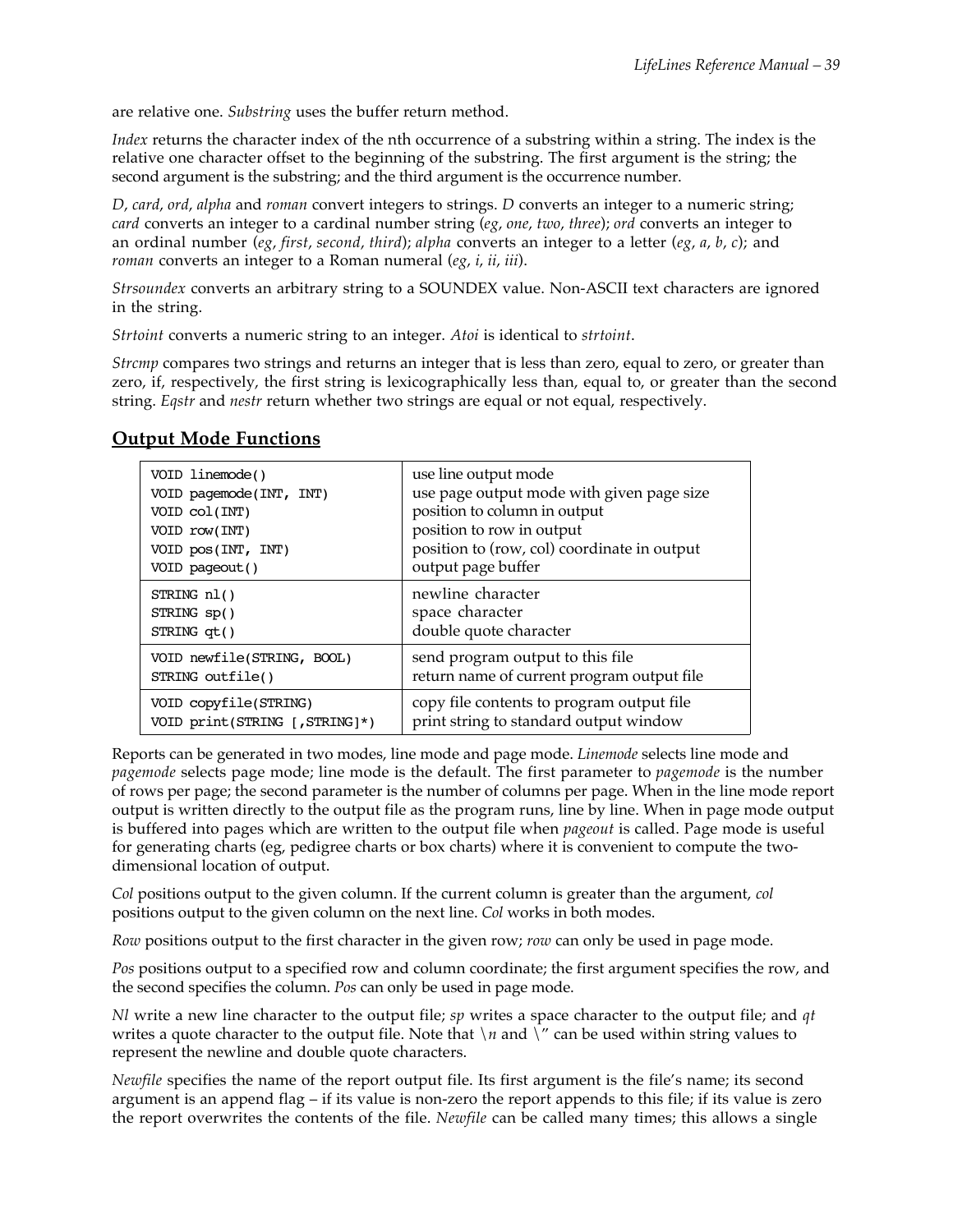report program to generate many report output files during one execution. Programs are not required to use *newfile*; if it is not used then LifeLines automatically asks for the name of the report output file.

*Outfile* returns the name of the current report output file.

*Copyfile* copies the contents of a file to the report output file; its argument is a string whose value is the name of a file; if the file name is not absolute nor relative, then the *LLPROGRAMS* environment variable, if set, will be used to search for the file; the file is opened and its contents copied to the report output file.

*Print* prints its argument string to the standard output window; *print* may have one to 32 arguments.

#### **Person Set Functions and GEDCOM Extraction**

| VOID indiset(SET V)                       | declare a set variable                   |
|-------------------------------------------|------------------------------------------|
| SET addtoset(SET, INDI, ANY)              | add a person to a set                    |
| SET deletefromset(SET, INDI, BOOL)        | remove a person from a set               |
| INT lengthset(SET)                        | size of a set                            |
| SET union(SET, SET)                       | union of two sets                        |
| SET intersect(SET, SET)                   | intersection of two sets                 |
| SET difference(SET, SET)                  | difference of two sets                   |
| SET parentset(SET)                        | set of all parents                       |
| SET childset(SET)                         | set of all children                      |
| SET spouseset (SET)                       | set of all spouses                       |
| SET siblingset(SET)                       | set of all siblings                      |
| SET ancestorset(SET)                      | set of all ancestors                     |
| SET descendentset(SET)                    | set of all descendents                   |
| SET descendantset (SET)                   | same as descendentset; spelling          |
| SET uniqueset (SET)                       | remove duplicates from set               |
| VOID namesort (SET)                       | sort indiset by name                     |
| VOID keysort (SET)                        | sort indiset by key values               |
| VOID valuesort(SET)                       | sort indiset by auxiliary values         |
| VOID genindiset(STRING, SET)              | generate indiset from GEDCOM name string |
| VOID gengedcom(SET)                       | generate GEDCOM file from person set     |
| forindiset(SET, INDI_V, ANY_V, INT_V) { } | loop through all persons in person set   |

These functions allow you to manipulate person sets. A person set is a potentially large set of persons; each person may have an arbitrary value associated with him/her. A person set must be declared with the *indiset* function before it can be used.

*Addtoset* adds a person to a set. The first argument is the set; the second argument is the person; and the third argument may be any value. The same person may be added to a set more than once, each time with a different value. *Deletefromset* removes a person from a set. The first argument is the set; the second argument is the person; if the third parameter is *true* all of the person's entries are removed from the set; if *false* only the first entry is removed. *Lengthset* returns the number of persons in a person set.

*Union*, *intersect* and *difference* return the set union, set intersection and set difference, respectively, of two person sets. Each functions takes two person sets as arguments and returns a third person set. The functions do not affect the values of their two argument sets.

*Parentset*, *childset*, *spouseset* and *siblingset* return the set of all parents, set of all children, set of all spouses and set of all siblings, respectively, of the set of persons in their argument. In all cases there is no change to the argument person set.

*Ancestorset* returns the set all ancestors of all persons in the argument set. *Descendentset* returns the set of all descendents of all persons in the argument set. *Descendantset* is the same as *descendentset*; it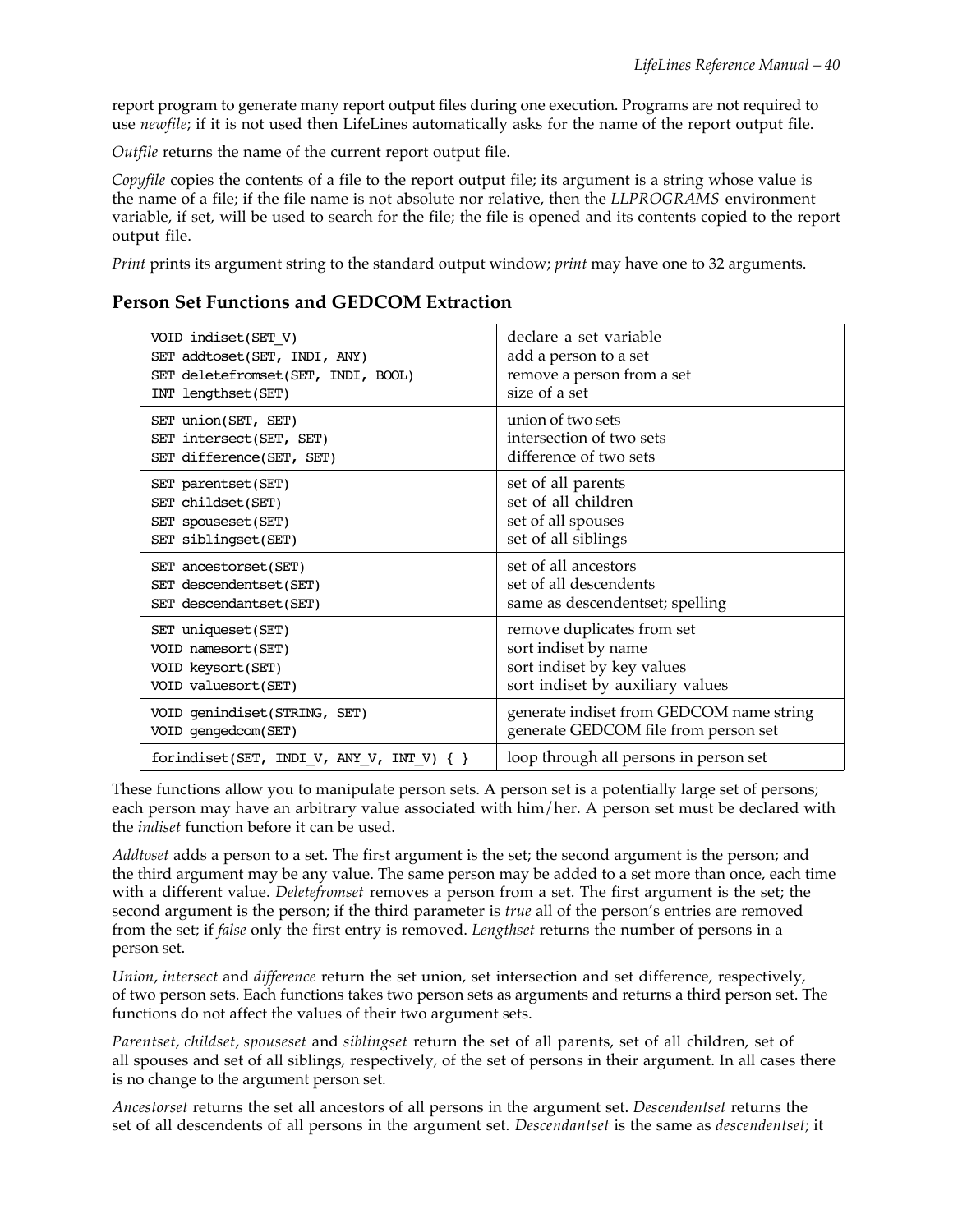allows an alternate spelling.

*Uniqueset* sorts a person set by key value and then removes all entries with duplicate keys; the input set is modified and returned.

*Namesort*, *keysort* and *valuesort* sort a set of persons by name, by key and by associated value, respectively.

Each person in a person set has an associated value. When a person is added to a set with *addtoset*, the value is explicitly assigned. When new sets are created by other functions, a number of rules are used to associate values with persons as they are added to the new sets. For *parentset*, *childset* and *spouseset* the values are copied from the *first* input set person that causes the new person to be added to the set. For *union*, *intersect* and *difference*, the values are copied from the values in the first input set, except in the case of *union*, when persons are taken from the second set alone, in which case the values come from there. For *ancestorset* and *descendantset* the value is set to the number of generations the new person is away from the *first* person in the input set that the new person is related to. If the new person is related to more than one person in the input set, the value is set for the nearest relationship; that is, the value is as low as possible. *Valuesort* sorts a person set by the values of these auxiliary values.

*Genindiset* generates the set of persons that matche a string whose value is a name in GEDCOM format. *Genindiset* uses the same algorithm that matches names entered at the browse prompt or by the user interaction *getindiset* function.

*Gengedcom* generates GEDCOM format output, to the report output file, of all persons in the argument person set. The output contains a person record for each person in the set, and all the family records that link at least two of the persons in the set together.

*Forindiset* is an iterator that loops through each person in an indiset. The first parameter is an indiset. The second parameter is a variable that iterates through each person in the set. The third parameter iterates through the values associated with the persons. The fourth parameter is an integer variable that counts the iterations.

## **Record Update Functions**

| NODE createnode (STRING, STRING) | create a GEDCOM node             |
|----------------------------------|----------------------------------|
| VOID addnode(NODE, NODE, NODE)   | add a node to a GEDCOM tree      |
| VOID deletenode(NODE)            | delete a node from a GEDCOM tree |

These functions allow you to modify an internal GEDCOM node tree.

*Createnode* creates a GEDCOM node; the two arguments are tag and value strings, respectively; the value string can be *null*. *Addnode* adds a node to a node tree. The first argument is the new node; the second is the node in the tree that becomes the parent of the new node; the third is the node in the tree that becomes the previous sibling of the new node; this argument is *null* if the new node is to become the first child of the parent. *Deletenode* removes a node from a node tree.

These functions change the internal form of a node tree; they *do not* modify original records in the database. These functions may be changed or extended in the future to allow database changes. Note: *deletenode* has a memory leak.